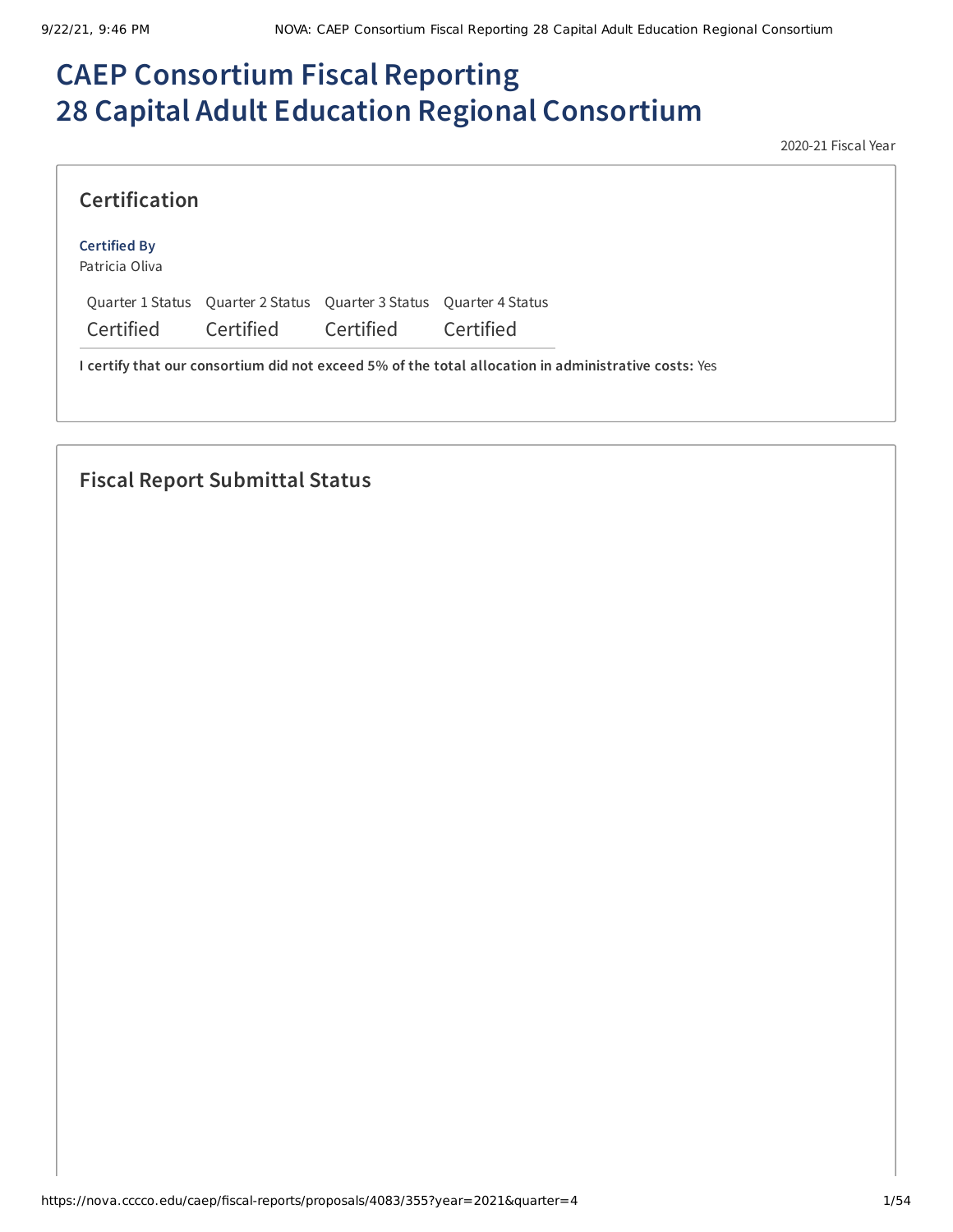| Member<br>Agency                         | Quarter 1 | Quarter 2 | Quarter 3 | Quarter 4 |
|------------------------------------------|-----------|-----------|-----------|-----------|
| Amador<br><b>County</b><br>Unified       | Submitted | Submitted | Submitted | Submitted |
| Center Joint<br>Unified                  | Submitted | Submitted | Submitted | Submitted |
| Davis Joint<br>Unified                   | Submitted | Submitted | Submitted | Submitted |
| El Dorado<br>Co. Office of<br>Education  | Submitted | Submitted | Submitted | Submitted |
| <b>Elk Grove</b><br>Unified              | Submitted | Submitted | Submitted | Submitted |
| Folsom-<br>Cordova<br>Unified            | Submitted | Submitted | Submitted | Submitted |
| <b>Galt Joint</b><br><b>Union High</b>   | Submitted | Submitted | Submitted | Submitted |
| <b>Natomas</b><br>Unified                | Submitted | Submitted | Submitted | Submitted |
| Sacramento<br><b>City Unified</b>        | Submitted | Submitted | Submitted | Submitted |
| Sacramento<br>Co. Office of<br>Education | Submitted | Submitted | Submitted | Submitted |
| San Juan<br>Unified                      | Submitted | Submitted | Submitted | Submitted |
| <b>Twin Rivers</b><br>Unified            | Submitted | Submitted | Submitted | Submitted |
| Washington<br>Unified                    | Submitted | Submitted | Submitted | Submitted |

# **Amador County Unified**

**Amador County Unified Q1 Report (7/1 - 9/30)**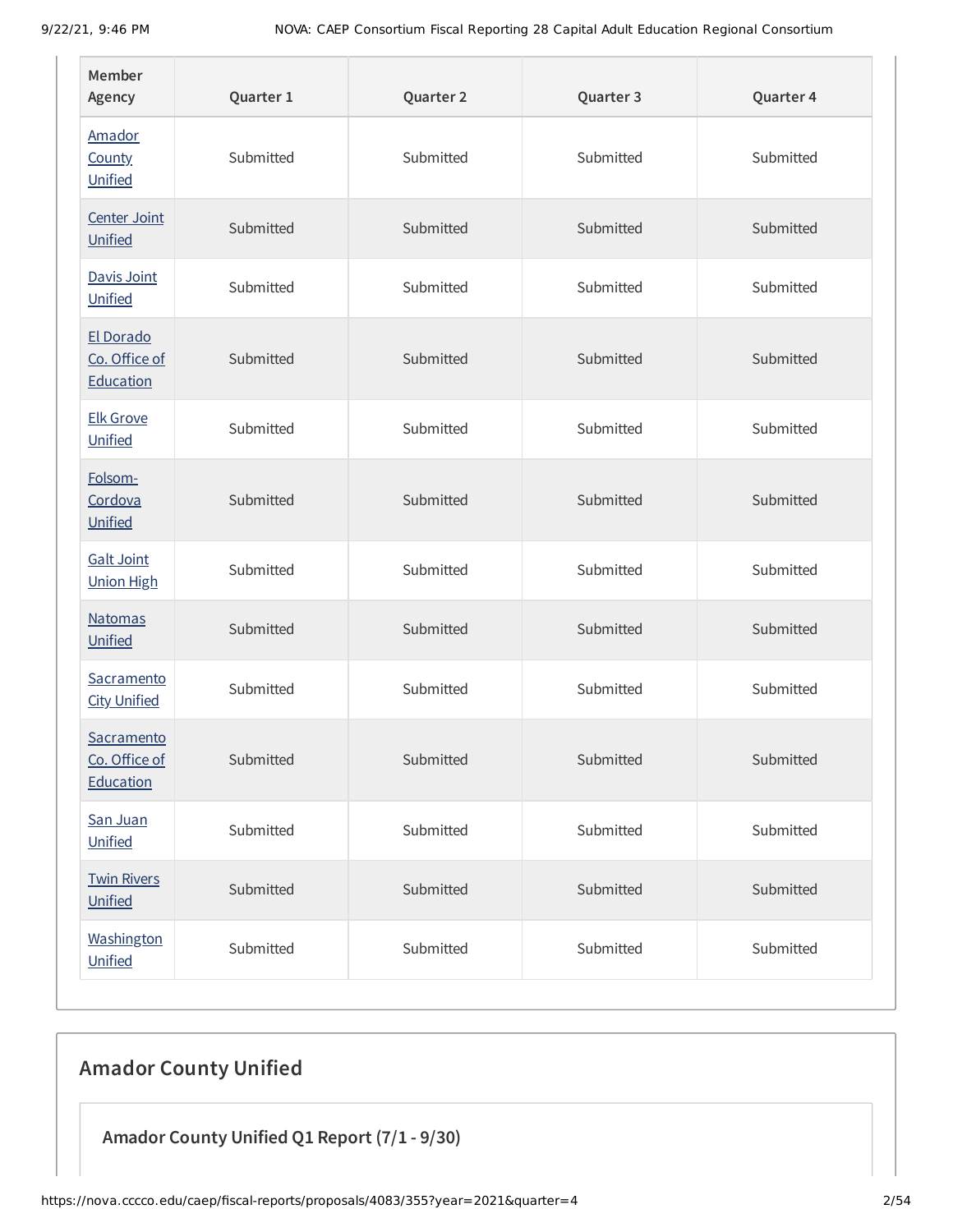| <b>Object Code</b>                                     | Year to<br>Date (YTD)<br>Expenditure | <b>YTD</b><br>Forecast | $\frac{0}{0}$<br><b>Expended</b><br>of YTD<br>Forecast | Project<br><b>Budget</b> | $\frac{0}{0}$<br><b>Expended</b><br>of Overall<br><b>Budget</b> | <b>Budget</b><br>Remaining |
|--------------------------------------------------------|--------------------------------------|------------------------|--------------------------------------------------------|--------------------------|-----------------------------------------------------------------|----------------------------|
| 1000 - Instructional Salaries                          | \$54,427                             | \$63,035               | 86.34%                                                 | \$420,231                | 12.95%                                                          | \$365,804                  |
| 2000 - Non-Instructional<br><b>Salaries</b>            | \$9,545                              | \$13,988               | 68.24%                                                 | \$93,256                 | 10.24%                                                          | \$83,711                   |
| 3000 - Employee Benefits                               | \$21,599                             | \$20,355               | 106.11%                                                | \$135,698                | 15.92%                                                          | \$114,099                  |
| 4000 - Supplies and Materials                          | \$6,706                              | \$13,300               | 50.42%                                                 | \$88,668                 | 7.56%                                                           | \$81,962                   |
| 5000 - Other Operating<br><b>Expenses and Services</b> | \$68,388                             | \$15,046               | 454.52%                                                | \$100,309                | 68.18%                                                          | \$31,921                   |
| 6000 - Capital Outlay                                  | \$0                                  | \$0                    | 100%                                                   | \$0                      | 100%                                                            | \$0                        |
| 7000 - Other Outgo                                     | \$0                                  | \$0                    | 100%                                                   | \$0                      | 100%                                                            | \$0                        |
| <b>Indirect Costs</b>                                  | \$0                                  | \$6,617                | $0\%$                                                  | \$44,114                 | $0\%$                                                           | \$44,114                   |
| <b>Totals</b>                                          | \$160,665                            | \$132,341              | 121.4%                                                 | \$882,276                | 18.21%                                                          | \$721,611                  |

In Amador Adult Education the high school diploma and high school equivalency preparation courses (GED/HiSet) are well underway. Currently, both of these programs are enrolled at near or over capacity. However, the enrolled students are not engaging at the same rate as they have in previous years. During Q1 Amador Adult Ed adopted a new ESL curriculum. Although ESL courses have not begun in person, ESL staff has participated in over 10 hours of professional development and collaboration with Burlington English. Further, some funds have been spent to develop deliverables for ESL students. Additionally, the new Digital Literacy program has been launched. Students are already earning mastery certificates. The GED testing center in partnership with Pearson Vue will go live in January. Amador Adult Ed is also partnering with the local community college foundation to enroll students in college classes. Finally, we are developing new workforce readiness courses to implement.

> **Status** Submitted

**Amador County Unified Q2 Report (10/1 - 12/31)**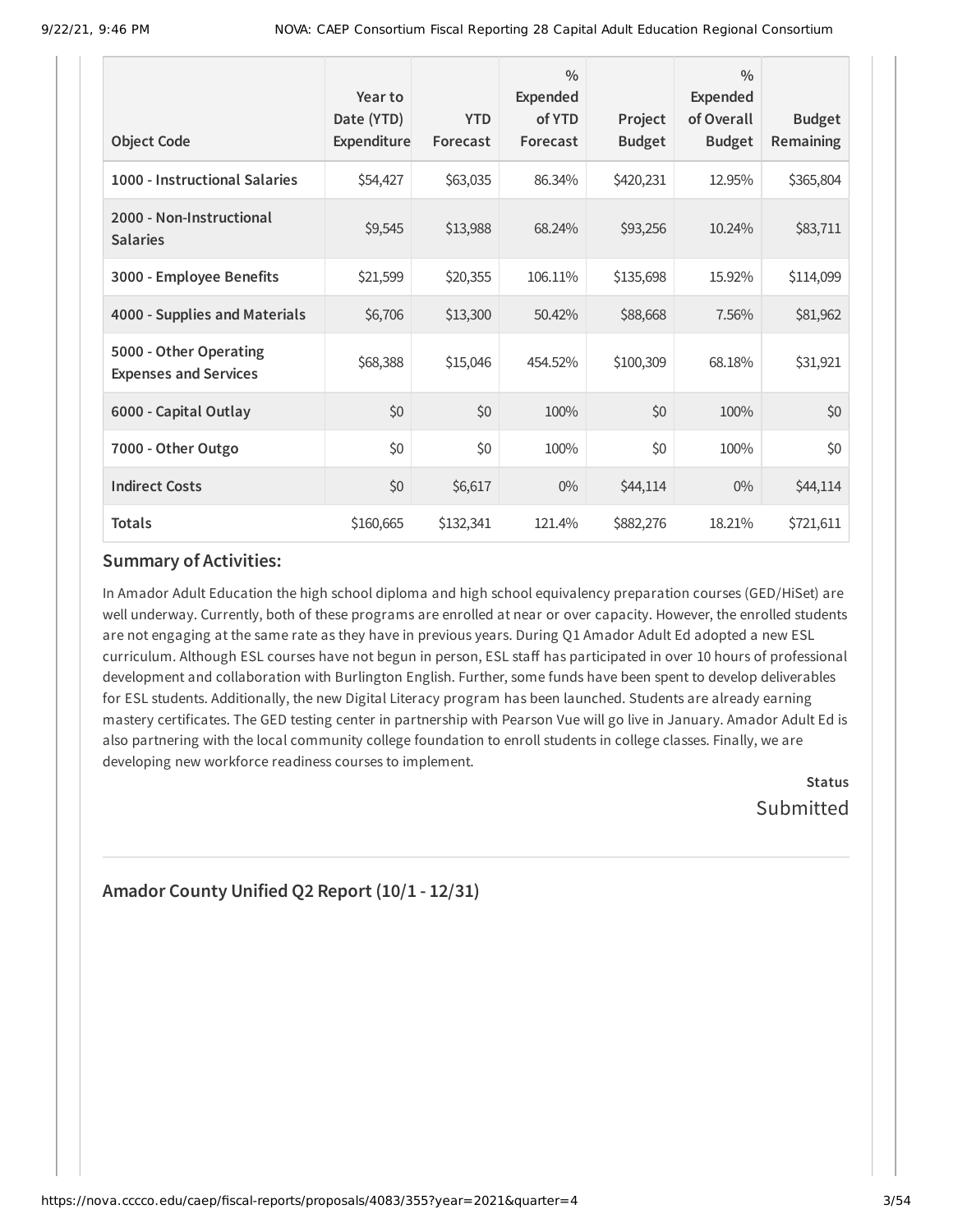| <b>Object Code</b>                                     | Year to<br>Date (YTD)<br><b>Expenditure</b> | <b>YTD</b><br>Forecast | $\frac{0}{0}$<br><b>Expended</b><br>of YTD<br>Forecast | Project<br><b>Budget</b> | $\frac{0}{0}$<br><b>Expended</b><br>of Overall<br><b>Budget</b> | <b>Budget</b><br>Remaining |
|--------------------------------------------------------|---------------------------------------------|------------------------|--------------------------------------------------------|--------------------------|-----------------------------------------------------------------|----------------------------|
| 1000 - Instructional Salaries                          | \$120,630                                   | \$126,069              | 95.69%                                                 | \$420,231                | 28.71%                                                          | \$299,601                  |
| 2000 - Non-Instructional<br><b>Salaries</b>            | \$25,251                                    | \$27,977               | 90.26%                                                 | \$93,256                 | 27.08%                                                          | \$68,005                   |
| 3000 - Employee Benefits                               | \$48,033                                    | \$40,709               | 117.99%                                                | \$135,698                | 35.4%                                                           | \$87,665                   |
| 4000 - Supplies and Materials                          | \$19,837                                    | \$26,600               | 74.57%                                                 | \$88,668                 | 22.37%                                                          | \$68,831                   |
| 5000 - Other Operating<br><b>Expenses and Services</b> | \$68,388                                    | \$30,093               | 227.26%                                                | \$100,309                | 68.18%                                                          | \$31,921                   |
| 6000 - Capital Outlay                                  | \$0                                         | \$0                    | 100%                                                   | \$0                      | 100%                                                            | \$0                        |
| 7000 - Other Outgo                                     | \$0                                         | \$0                    | 100%                                                   | \$0                      | 100%                                                            | \$0                        |
| <b>Indirect Costs</b>                                  | \$14,109                                    | \$13,234               | 106.61%                                                | \$44,114                 | 31.98%                                                          | \$30,005                   |
| <b>Totals</b>                                          | \$296,248                                   | \$264,683              | 111.93%                                                | \$882,276                | 33.58%                                                          | \$586,028                  |

Amador Adult Education has spent the first 2 quarters moving between distance learning and in-person learning. We have a full schedule of adults in high school diploma, GED preparation and are working to get our ESL program up and running. We have tested some ESL students but they lack the digital skills to run courses remotely. We are working on that. We have also started Digital Literacy certificate programs as well as substitute teacher training, and instructional assistant training. The biggest accomplishment we have begun this quarter is to complete our GED testing center certification. We went live on a Wednesday and on the first Saturday one student registered and took a GED test. This will be a huge benefit to our local adult services.

> **Status** Submitted

# **Allocation Year Closeout: 2018-19**

I have reviewed the financial reports for my agency and confirm that all funds for this allocation year have been spent.

**2018-19 Reverted Funds:** \$0

**2018-19 Status** Closed

**Submitting Authority** Kelly Hunkins, Principal & CTE Director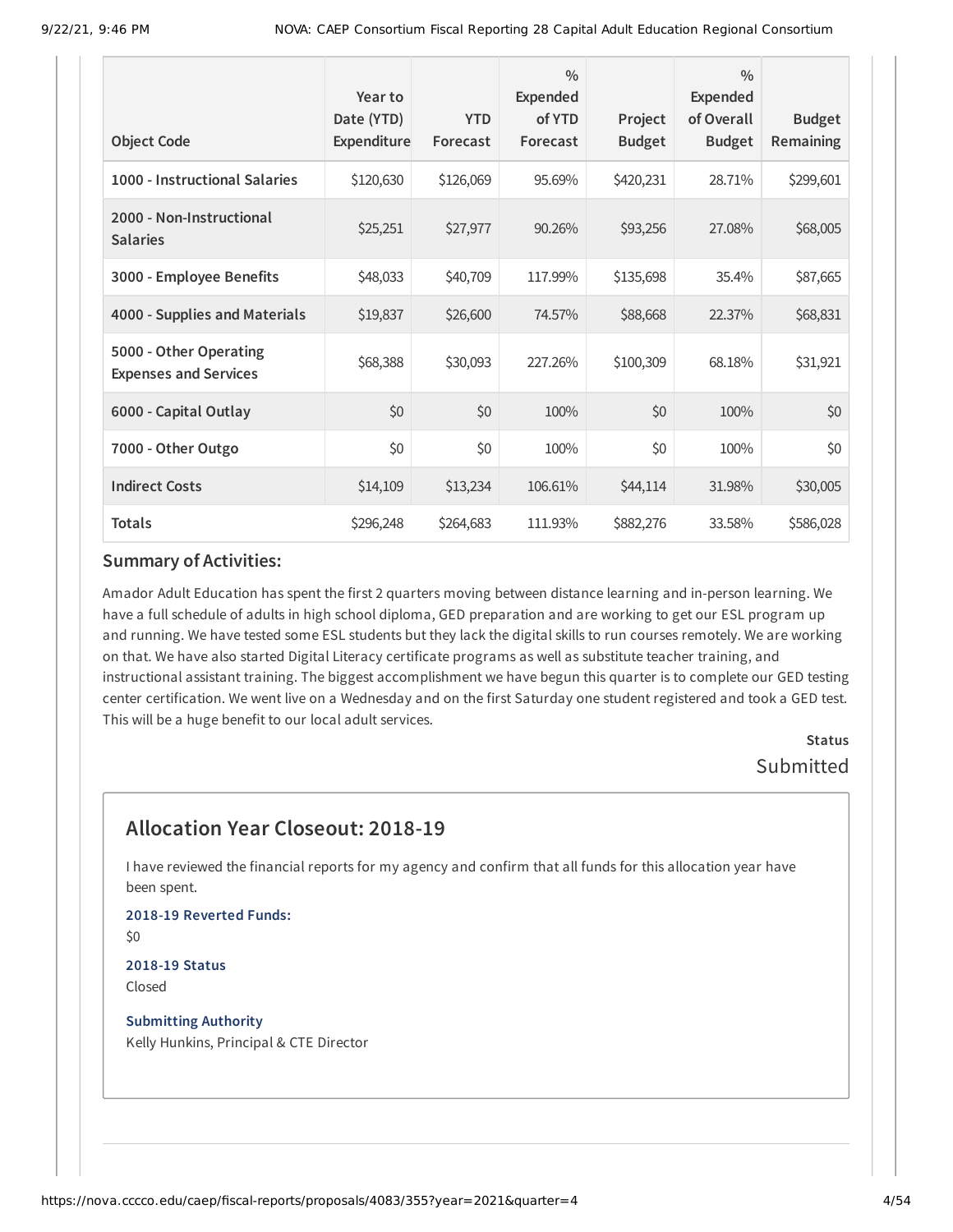### **Amador County Unified Q3 Report (1/1 - 3/31)**

| <b>Object Code</b>                                     | Year to<br>Date (YTD)<br><b>Expenditure</b> | <b>YTD</b><br>Forecast | $\frac{0}{0}$<br>Expended<br>of YTD<br>Forecast | Project<br><b>Budget</b> | $\frac{0}{0}$<br>Expended<br>of Overall<br><b>Budget</b> | <b>Budget</b><br>Remaining |
|--------------------------------------------------------|---------------------------------------------|------------------------|-------------------------------------------------|--------------------------|----------------------------------------------------------|----------------------------|
| 1000 - Instructional Salaries                          | \$190,111                                   | \$189,104              | 100.53%                                         | \$420,231                | 45.24%                                                   | \$230,120                  |
| 2000 - Non-Instructional<br><b>Salaries</b>            | \$40,408                                    | \$41,965               | 96.29%                                          | \$93,256                 | 43.33%                                                   | \$52,848                   |
| 3000 - Employee Benefits                               | \$74,912                                    | \$61,064               | 122.68%                                         | \$135,698                | 55.2%                                                    | \$60,786                   |
| 4000 - Supplies and Materials                          | \$24,004                                    | \$39,901               | 60.16%                                          | \$88,668                 | 27.07%                                                   | \$64,664                   |
| 5000 - Other Operating<br><b>Expenses and Services</b> | \$71,355                                    | \$45,139               | 158.08%                                         | \$100,309                | 71.14%                                                   | \$28,954                   |
| 6000 - Capital Outlay                                  | \$0                                         | \$0                    | 100%                                            | \$0                      | 100%                                                     | \$0                        |
| 7000 - Other Outgo                                     | \$0                                         | \$0                    | 100%                                            | \$0                      | 100%                                                     | \$0                        |
| <b>Indirect Costs</b>                                  | \$14,109                                    | \$19,851               | 71.07%                                          | \$44,114                 | 31.98%                                                   | \$30,005                   |
| <b>Totals</b>                                          | \$414,899                                   | \$397,024              | 104.5%                                          | \$882,276                | 47.03%                                                   | \$467,377                  |

#### **Summary of Activities:**

Amador Adult Education opened up for in-person instruction in January 2021. Our in-person courses included ESL, GED Test Prep, ABE, and High School Diploma. We also offered Playcare for ESL parents. Classes weren't full, but we proceeded so that we could establish consistency and build for next year. Our salaries increased during the 2nd and 3rd quarters due to COVID processes taking longer for disinfecting and setting up as we share a facility with a high school. Additionally, we help more staff PD during this time to guarantee that all staff was fully prepared to work in person and that students and staff would understand and implement all COVID protocols. We also opened for GED testing which has been highly successful. And finally, we have increased our technology, software, and advertising spending /budgets due to COVID responses.

> **Status Submitted**

# **Amador County Unified Q4 Report (4/1 - 6/30)**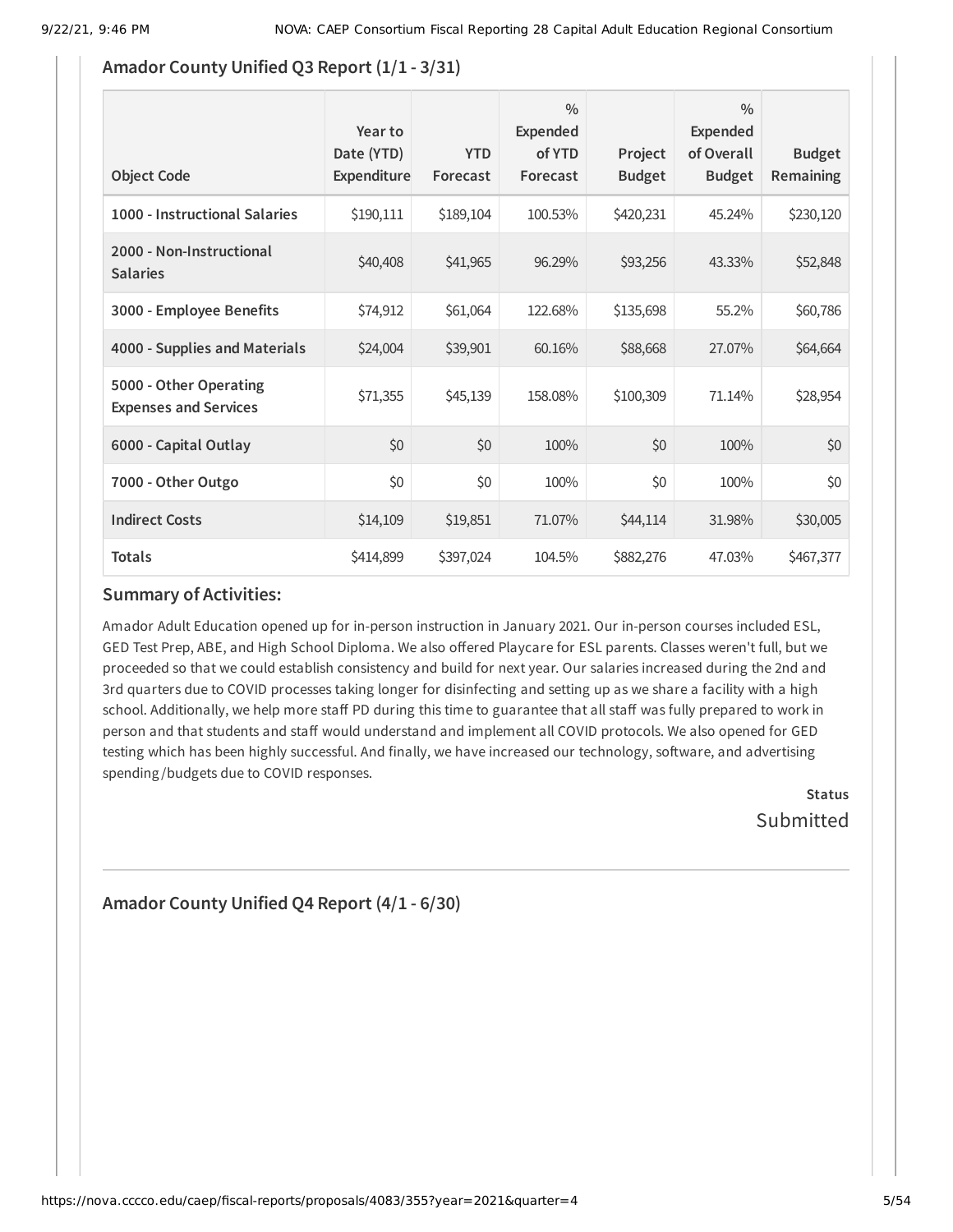| <b>Object Code</b>                                     | Year to<br>Date (YTD)<br>Expenditure | <b>YTD</b><br>Forecast | $\frac{0}{0}$<br><b>Expended</b><br>of YTD<br>Forecast | Project<br><b>Budget</b> | $\frac{0}{0}$<br><b>Expended</b><br>of Overall<br><b>Budget</b> | <b>Budget</b><br>Remaining |
|--------------------------------------------------------|--------------------------------------|------------------------|--------------------------------------------------------|--------------------------|-----------------------------------------------------------------|----------------------------|
| 1000 - Instructional Salaries                          | \$263,436                            | \$252,139              | 104.48%                                                | \$420,231                | 62.69%                                                          | \$156,795                  |
| 2000 - Non-Instructional<br><b>Salaries</b>            | \$57,604                             | \$55,954               | 102.95%                                                | \$93,256                 | 61.77%                                                          | \$35,652                   |
| 3000 - Employee Benefits                               | \$105,308                            | \$81,419               | 129.34%                                                | \$135,698                | 77.6%                                                           | \$30,390                   |
| 4000 - Supplies and Materials                          | \$32,963                             | \$53,201               | 61.96%                                                 | \$88,668                 | 37.18%                                                          | \$55,705                   |
| 5000 - Other Operating<br><b>Expenses and Services</b> | \$76,944                             | \$60,185               | 127.84%                                                | \$100,309                | 76.71%                                                          | \$23,365                   |
| 6000 - Capital Outlay                                  | \$0                                  | \$0                    | 100%                                                   | \$0                      | 100%                                                            | \$0                        |
| 7000 - Other Outgo                                     | \$0                                  | \$0                    | 100%                                                   | \$0                      | 100%                                                            | \$0                        |
| <b>Indirect Costs</b>                                  | \$26,600                             | \$26,468               | 100.5%                                                 | \$44,114                 | 60.3%                                                           | \$17,514                   |
| <b>Totals</b>                                          | \$562,855                            | \$529,366              | 106.33%                                                | \$882,276                | 63.8%                                                           | \$319,421                  |

#### **Summary of Activities:**

Amador Adult Education was supporting online classes in ESL, GED test Prep, ASE, ABE, Beginning Digital Literacy, workforce preparation for Instructional Assistants, and GED testing services. Most programming was held virtually until November when we returned to in-person instruction. However, due to the COVID restrictions, we could only accommodate a small percentage of our clients. And many clients, in ESL especially, wanted to learn in person. Funds were spent on salaries and benefits, supplies and technology, online curriculum (Edgenuity and Burlington English), expanded marketing opportunities and website development, GED testing center hours, staff hours for partnership development, transition services, staff meetings, and professional development for virtual/hybrid teaching.

> **Status** Submitted

# **Center Joint Unified**

**Center Joint Unified Q1 Report (7/1 - 9/30)**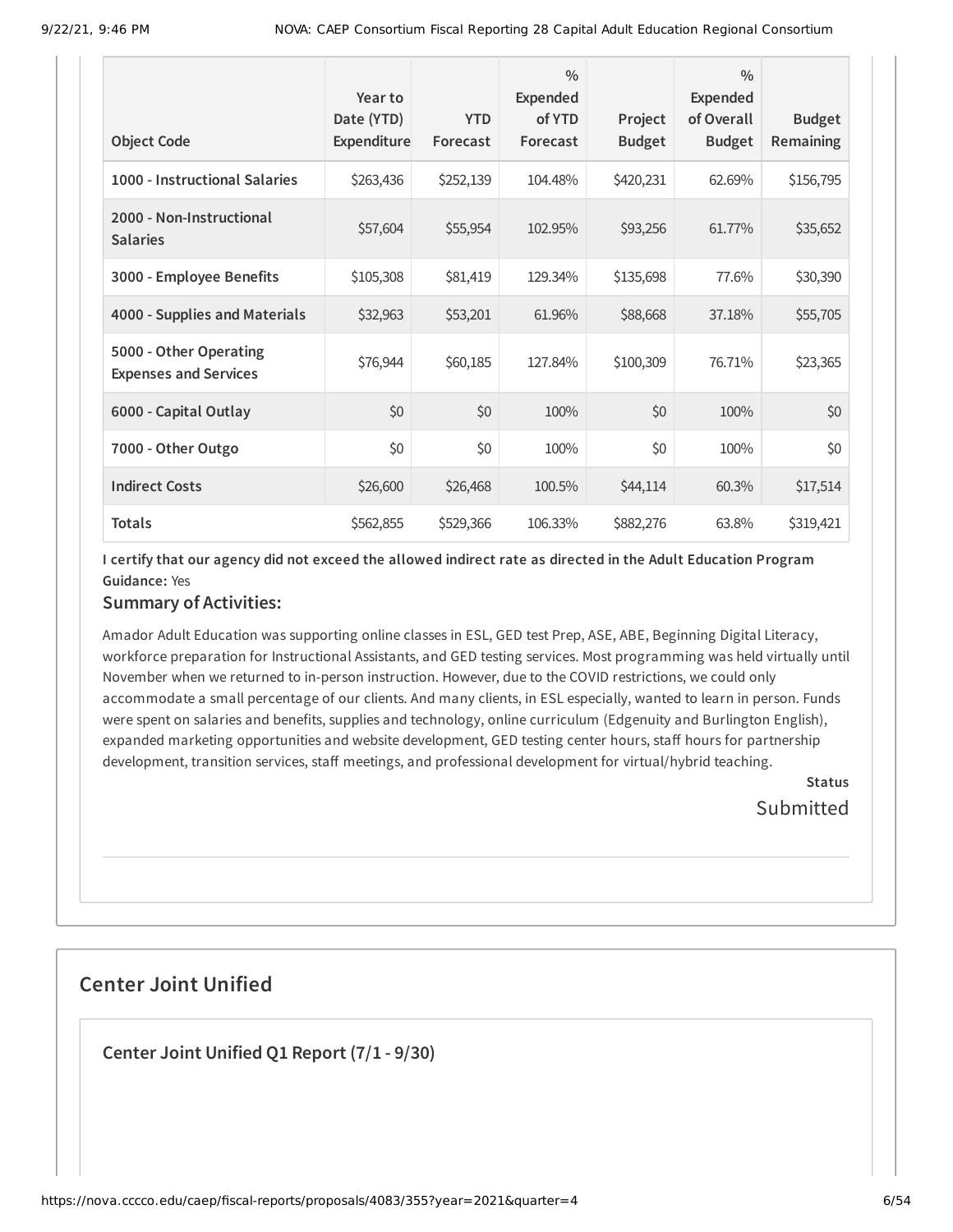| <b>Object Code</b>                                     | Year to<br>Date (YTD)<br>Expenditure | <b>YTD</b><br>Forecast | $\frac{0}{0}$<br><b>Expended</b><br>of YTD<br>Forecast | Project<br><b>Budget</b> | $\frac{0}{0}$<br><b>Expended</b><br>of Overall<br><b>Budget</b> | <b>Budget</b><br>Remaining |
|--------------------------------------------------------|--------------------------------------|------------------------|--------------------------------------------------------|--------------------------|-----------------------------------------------------------------|----------------------------|
| 1000 - Instructional Salaries                          | \$25,327                             | \$25,500               | 99.32%                                                 | \$170,000                | 14.9%                                                           | \$144,673                  |
| 2000 - Non-Instructional<br><b>Salaries</b>            | \$9,195                              | \$6,750                | 136.22%                                                | \$45,000                 | 20.43%                                                          | \$35,805                   |
| 3000 - Employee Benefits                               | \$8,402                              | \$7,500                | 112.03%                                                | \$50,000                 | 16.8%                                                           | \$41,598                   |
| 4000 - Supplies and Materials                          | \$337                                | \$7,015                | 4.8%                                                   | \$46,767                 | 0.72%                                                           | \$46,430                   |
| 5000 - Other Operating<br><b>Expenses and Services</b> | \$200                                | \$3,809                | 5.25%                                                  | \$25,396                 | 0.79%                                                           | \$25,196                   |
| 6000 - Capital Outlay                                  | \$0                                  | \$0                    | 100%                                                   | \$0                      | 100%                                                            | \$0                        |
| 7000 - Other Outgo                                     | \$0                                  | \$0                    | 100%                                                   | \$0                      | 100%                                                            | \$0                        |
| <b>Indirect Costs</b>                                  | \$2,173                              | \$2,529                | 85.93%                                                 | \$16,858                 | 12.89%                                                          | \$14,685                   |
| <b>Totals</b>                                          | \$45,634                             | \$53,103               | 85.93%                                                 | \$354,021                | 12.89%                                                          | \$308,387                  |

Instructional salaries fell just under target for quarter 1 because we hired a new ESL teacher to replace one that left in March of 2020. The new hire's salary is less due to years of service/experience. Also affecting our payroll costs, our first semester of Para-Educator Training was postponed to the Spring Semester due to lack of student enrollment. All of our classes are being taught virtually during the first quarter. Due to no students or teachers being on campus, less consumable supplies and materials are needed, other than for use by the adult education office staff. Technology upgrades are in the process of being ordered. Those costs will be incurred later in the fiscal year. As a response to COVID-19; staff development costs, conference fees and travel costs have been greatly reduced or eliminated because of virtual platforms. Expenditures to renew online platforms, such as Burlington English, Aztec, and Essential Education, will come in later quarters.

#### **Summary of Activities:**

2020-2021 quarter 1 Adult Ed funds support our program (3 ESL classes, 1 GED Test Preparation/High School Diploma Completion class, and 1 Para-Educator Training class). Funds were spent on payroll, supplies for the office staff, and the addition of seats to our online Apex curriculum for High School Diploma Completion. Our school year started in full distance learning mode with all instruction being virtual. ESL students are being tested in-person, 1:1, per District guidelines. Our office remains open with social distancing measures in place to ensure the safety of the public and our office staff. Our registration forms have been moved to electronic form on our website to limit the need to have students physically in the office for extended periods.

> **Status** Submitted

### **Center Joint Unified Q2 Report (10/1 - 12/31)**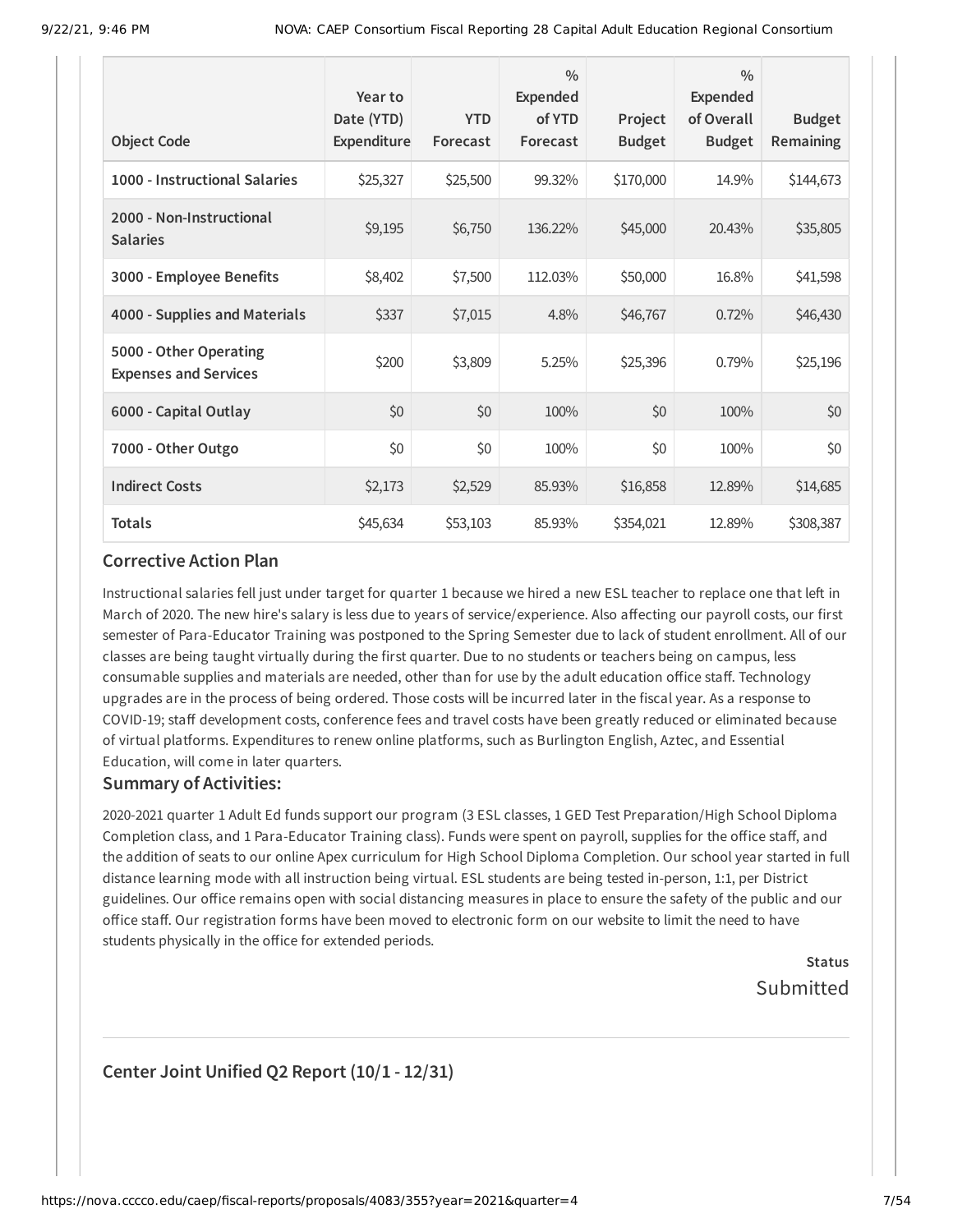|                                                        | Year to                          |                        | $\frac{0}{0}$<br><b>Expended</b> |                          | $\frac{0}{0}$<br><b>Expended</b> |                            |
|--------------------------------------------------------|----------------------------------|------------------------|----------------------------------|--------------------------|----------------------------------|----------------------------|
| <b>Object Code</b>                                     | Date (YTD)<br><b>Expenditure</b> | <b>YTD</b><br>Forecast | of YTD<br>Forecast               | Project<br><b>Budget</b> | of Overall<br><b>Budget</b>      | <b>Budget</b><br>Remaining |
| 1000 - Instructional Salaries                          | \$57,948                         | \$51,000               | 113.62%                          | \$170,000                | 34.09%                           | \$112,052                  |
| 2000 - Non-Instructional<br><b>Salaries</b>            | \$17,941                         | \$13,500               | 132.9%                           | \$45,000                 | 39.87%                           | \$27,059                   |
| 3000 - Employee Benefits                               | \$18,079                         | \$15,000               | 120.53%                          | \$50,000                 | 36.16%                           | \$31,921                   |
| 4000 - Supplies and Materials                          | \$3,081                          | \$14,030               | 21.96%                           | \$46,767                 | 6.59%                            | \$43,686                   |
| 5000 - Other Operating<br><b>Expenses and Services</b> | \$1,638                          | \$7,619                | 21.5%                            | \$25,396                 | 6.45%                            | \$23,758                   |
| 6000 - Capital Outlay                                  | \$0                              | \$0                    | 100%                             | \$0                      | 100%                             | \$0                        |
| 7000 - Other Outgo                                     | \$0                              | \$0                    | 100%                             | \$0                      | 100%                             | \$0                        |
| <b>Indirect Costs</b>                                  | \$4,934                          | \$5,057                | 97.56%                           | \$16,858                 | 29.27%                           | \$11,924                   |
| <b>Totals</b>                                          | \$103,621                        | \$106,206              | 97.57%                           | \$354,021                | 29.27%                           | \$250,400                  |

Since we are in distance learning mode and no students or teachers are on campus, less consumable supplies and materials are needed, other than for use by the adult education office staff. Technology upgrades are in the process of being ordered. Those costs will be incurred later in the fiscal year. As a response to COVID-19, staff development costs, conference fees, and travel costs have been greatly reduced or eliminated because of virtual platforms. Expenditures to renew online platforms, such as Burlington English, will come in later quarters.

#### **Summary of Activities:**

In the 2nd quarter of 2020-2021, Adult Ed funds continue to support our program (3 ESL classes, 1 GED Test Preparation/High School Diploma Completion class, and 1 Para-Educator Training class). During the 2nd quarter, funds were primarily spent on payroll, furniture to reconfigure our ESL classrooms for social distancing, additional seats to our online Apex curriculum for High School Diploma Completion, and renewal of seats via Essential Education for GED Test Preparation. We have continued in full distance learning mode with all instruction being virtual. ASE and ESL students were tested in-person, 1:1 and 2:1 with safety and disinfecting measures in place. Our office remains open with social distancing measures in place to ensure the safety of the public and our office staff. Our registration forms have been moved to electronic form on our website to limit the need to have students physically in the office for extended periods.

> **Status** Submitted

# **Allocation Year Closeout: 2018-19**

I have reviewed the financial reports for my agency and confirm that all funds for this allocation year have been spent.

### **2018-19 Reverted Funds:** \$0 **2018-19 Status** Closed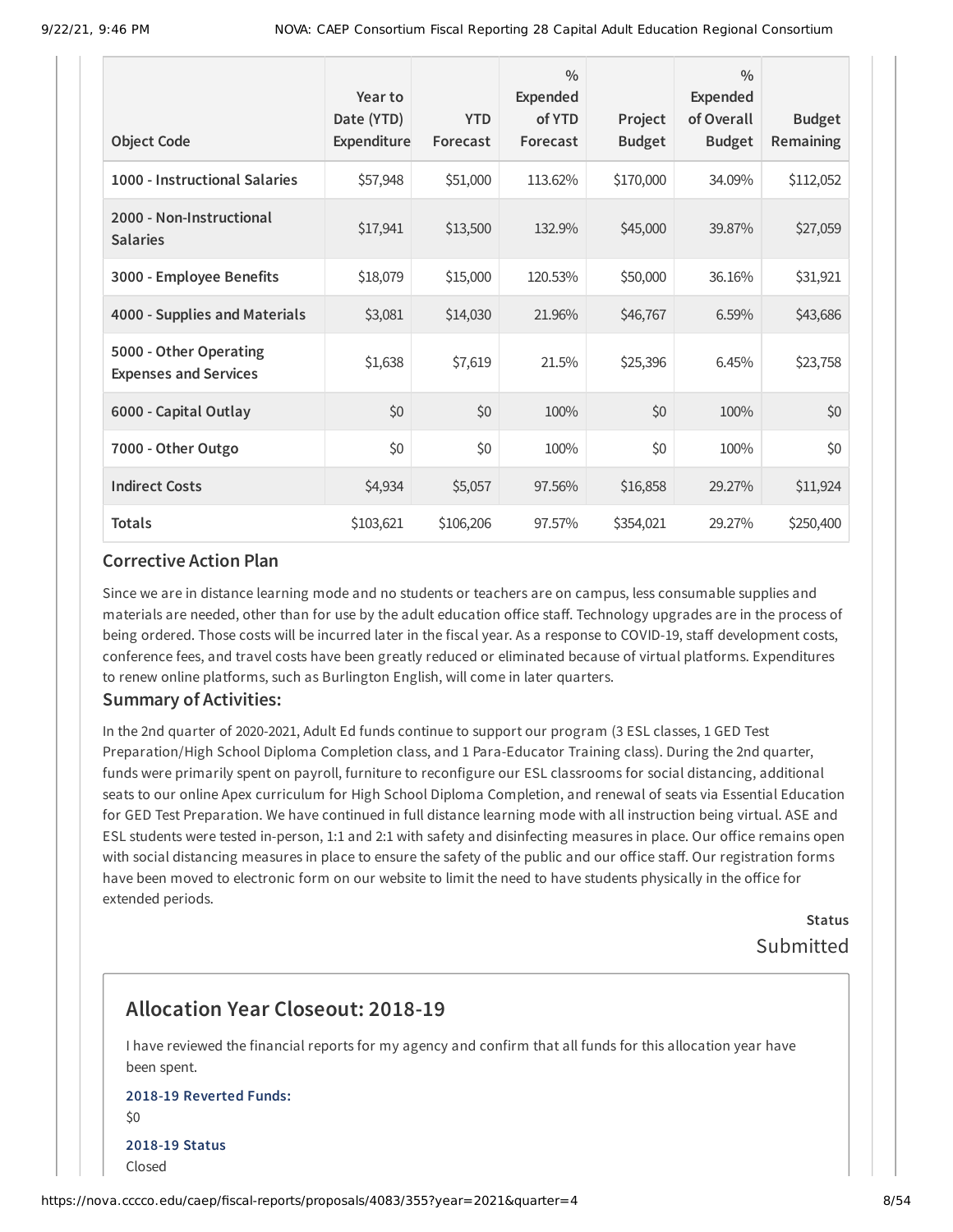**Submitting Authority** David French, Principal

Gabrianna Martin, Staff Secretary

### **Center Joint Unified Q3 Report (1/1 - 3/31)**

|                                                        | Year to<br>Date (YTD) | <b>YTD</b> | $\frac{0}{0}$<br><b>Expended</b><br>of YTD | Project       | $\frac{0}{0}$<br><b>Expended</b><br>of Overall | <b>Budget</b>    |
|--------------------------------------------------------|-----------------------|------------|--------------------------------------------|---------------|------------------------------------------------|------------------|
| <b>Object Code</b>                                     | <b>Expenditure</b>    | Forecast   | Forecast                                   | <b>Budget</b> | <b>Budget</b>                                  | <b>Remaining</b> |
| 1000 - Instructional Salaries                          | \$91,210              | \$76,500   | 119.23%                                    | \$170,000     | 53.65%                                         | \$78,790         |
| 2000 - Non-Instructional<br><b>Salaries</b>            | \$26,736              | \$20,250   | 132.03%                                    | \$45,000      | 59.41%                                         | \$18,264         |
| 3000 - Employee Benefits                               | \$27,892              | \$22,500   | 123.96%                                    | \$50,000      | 55.78%                                         | \$22,108         |
| 4000 - Supplies and Materials                          | \$26,879              | \$21,045   | 127.72%                                    | \$46,767      | 57.47%                                         | \$19,888         |
| 5000 - Other Operating<br><b>Expenses and Services</b> | \$2,826               | \$11,428   | 24.73%                                     | \$25,396      | 11.13%                                         | \$22,570         |
| 6000 - Capital Outlay                                  | \$0                   | \$0        | 100%                                       | \$0           | 100%                                           | \$0              |
| 7000 - Other Outgo                                     | \$0                   | \$0        | 100%                                       | \$0           | 100%                                           | \$0              |
| <b>Indirect Costs</b>                                  | \$8,777               | \$7,586    | 115.7%                                     | \$16,858      | 52.06%                                         | \$8,081          |
| Totals                                                 | \$184,320             | \$159,309  | 115.7%                                     | \$354,021     | 52.06%                                         | \$169,701        |

#### **Summary of Activities:**

In the 3rd quarter of 2020-2021, Adult Ed funds continue to support our program (3 ESL classes, 1 GED Test Preparation/High School Diploma Completion class, and 1 Para-Educator Training class). During the 3rd quarter, funds were primarily spent on payroll and technology upgrades specified in our Special Project Allocation. We have continued in full distance learning mode with all instruction being virtual. ESL students were tested in-person, 1:1 and 2:1 with safety and disinfecting measures in place. Our office remains open with social distancing measures in place to ensure the safety of the public and our office staff. Our registration forms have been moved to electronic form on our website to limit the need to have students physically in the office for extended periods.

> **Status** Submitted

**Center Joint Unified Q4 Report (4/1 - 6/30)**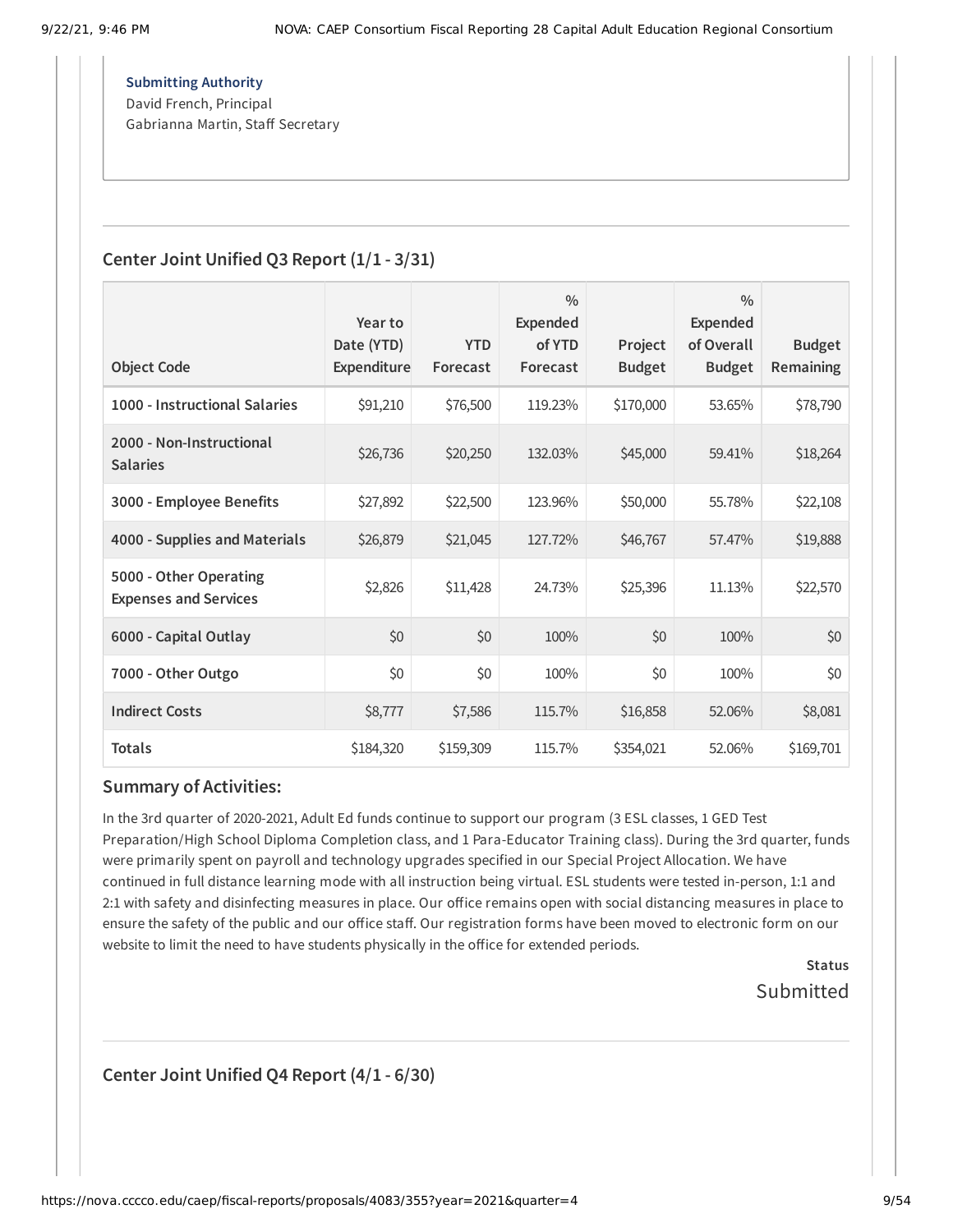|                                                        | Year to<br>Date (YTD) | <b>YTD</b> | $\frac{0}{0}$<br><b>Expended</b><br>of YTD | Project       | $\frac{0}{0}$<br><b>Expended</b><br>of Overall | <b>Budget</b>    |
|--------------------------------------------------------|-----------------------|------------|--------------------------------------------|---------------|------------------------------------------------|------------------|
| <b>Object Code</b>                                     | Expenditure           | Forecast   | Forecast                                   | <b>Budget</b> | <b>Budget</b>                                  | <b>Remaining</b> |
| 1000 - Instructional Salaries                          | \$125,734             | \$102,000  | 123.27%                                    | \$170,000     | 73.96%                                         | \$44,266         |
| 2000 - Non-Instructional<br><b>Salaries</b>            | \$32,652              | \$27,000   | 120.93%                                    | \$45,000      | 72.56%                                         | \$12,348         |
| 3000 - Employee Benefits                               | \$36,889              | \$30,000   | 122.96%                                    | \$50,000      | 73.78%                                         | \$13,111         |
| 4000 - Supplies and Materials                          | \$27,919              | \$28,060   | 99.5%                                      | \$46,767      | 59.7%                                          | \$18,848         |
| 5000 - Other Operating<br><b>Expenses and Services</b> | \$5,442               | \$15,238   | 35.71%                                     | \$25,396      | 21.43%                                         | \$19,954         |
| 6000 - Capital Outlay                                  | \$0                   | \$0        | 100%                                       | \$0           | 100%                                           | \$0              |
| 7000 - Other Outgo                                     | \$0                   | \$0        | 100%                                       | \$0           | 100%                                           | \$0              |
| <b>Indirect Costs</b>                                  | \$10,355              | \$10,115   | 102.37%                                    | \$16,858      | 61.42%                                         | \$6,503          |
| <b>Totals</b>                                          | \$238,991             | \$212,413  | 112.51%                                    | \$354,021     | 67.51%                                         | \$115,030        |

#### **Summary of Activities:**

For the 2020-2021, Adult Ed funds continued to support our program (3 ESL classes, 1 GED Test Preparation/High School Diploma Completion class, and 1 Para-Educator Training class). During the 4th quarter, funds were primarily spent on payroll. We continued in full distance learning mode with all instruction being virtual. ESL students were tested in-person, 1:1 and 2:1 with safety and disinfecting measures in place. Our office remains open with social distancing measures in place to ensure the safety of the public and our office staff. Our registration forms have been moved to electronic form on our website to limit the need to have students physically in the office for extended periods. **Status**

# **Submitted**

# **Davis Joint Unified**

**Davis Joint Unified Q1 Report (7/1 - 9/30)**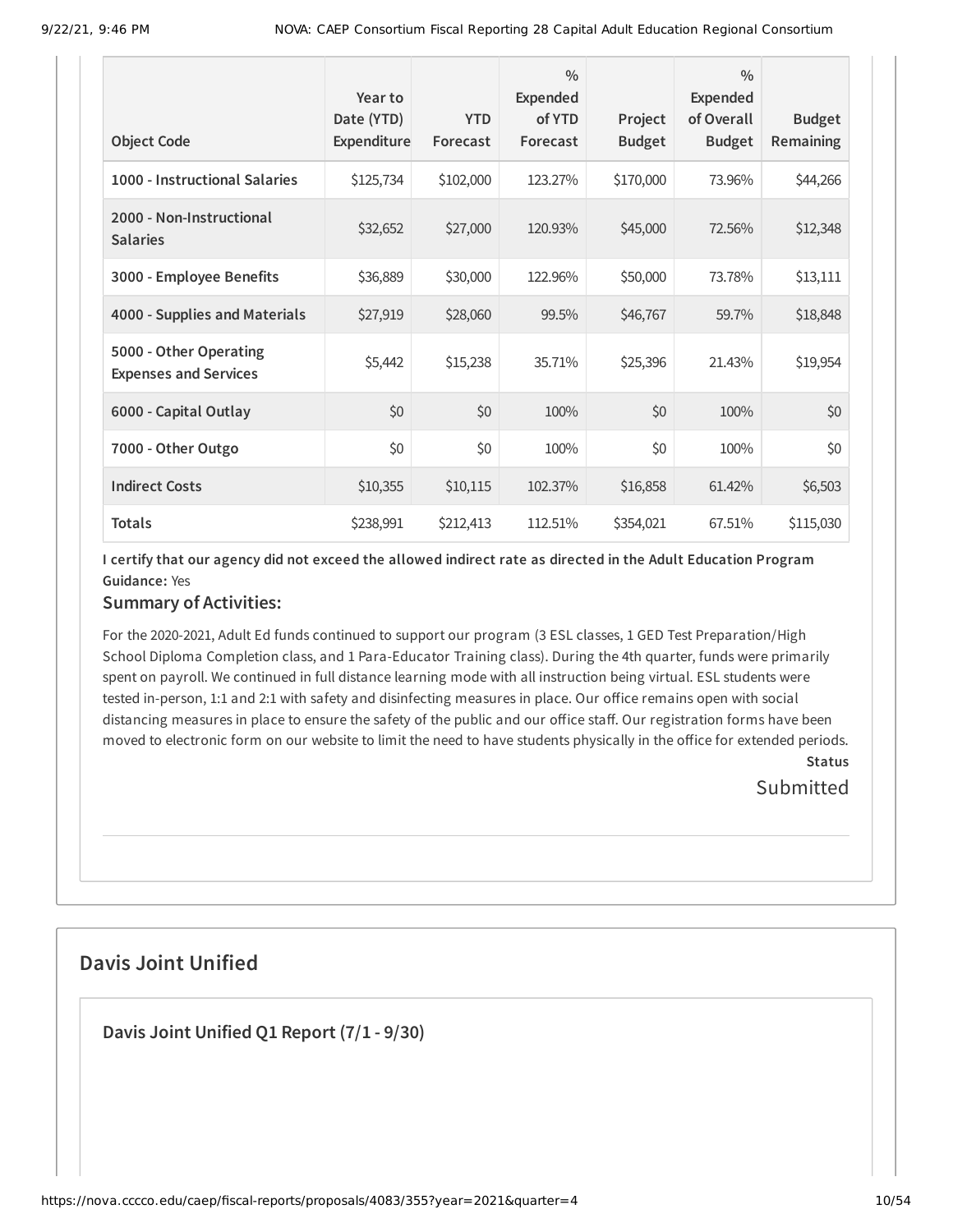| <b>Object Code</b>                                     | Year to<br>Date (YTD)<br>Expenditure | <b>YTD</b><br>Forecast | $\frac{0}{0}$<br><b>Expended</b><br>of YTD<br>Forecast | Project<br><b>Budget</b> | $\frac{0}{0}$<br><b>Expended</b><br>of Overall<br><b>Budget</b> | <b>Budget</b><br>Remaining |
|--------------------------------------------------------|--------------------------------------|------------------------|--------------------------------------------------------|--------------------------|-----------------------------------------------------------------|----------------------------|
| 1000 - Instructional Salaries                          | \$17,909                             | \$44,000               | 40.7%                                                  | \$220,000                | 8.14%                                                           | \$202,091                  |
| 2000 - Non-Instructional<br><b>Salaries</b>            | \$10,020                             | \$19,957               | 50.21%                                                 | \$99,786                 | 10.04%                                                          | \$89,766                   |
| 3000 - Employee Benefits                               | \$9,268                              | \$17,696               | 52.37%                                                 | \$88,480                 | 10.47%                                                          | \$79,212                   |
| 4000 - Supplies and Materials                          | \$2,979                              | \$6,655                | 44.77%                                                 | \$33,273                 | 8.95%                                                           | \$30,294                   |
| 5000 - Other Operating<br><b>Expenses and Services</b> | \$2,971                              | \$8,800                | 33.76%                                                 | \$44,000                 | 6.75%                                                           | \$41,029                   |
| 6000 - Capital Outlay                                  | \$0                                  | \$0                    | 100%                                                   | \$0                      | 100%                                                            | \$0                        |
| 7000 - Other Outgo                                     | \$0                                  | \$0                    | 100%                                                   | \$0                      | 100%                                                            | \$0                        |
| <b>Indirect Costs</b>                                  | \$0                                  | \$4,855                | $0\%$                                                  | \$24,277                 | $0\%$                                                           | \$24,277                   |
| <b>Totals</b>                                          | \$43,147                             | \$101,963              | 42.32%                                                 | \$509,816                | 8.46%                                                           | \$466,669                  |

The continuation of distance learning /school closures has changed our calculus as it relates to spending. We would normally have much higher costs in relation to materials and supplies and professional services, but with all of our students learning from home, we haven't been making copies or purchasing student support supplies. It also caused the start of our Nursing Assistant program to be delayed so we didn't spend money on textbooks or supplies for that class. We also aren't attending professional development in person which means no registration fees or travel costs. We anticipate that our expenses will continue to be lower than normal as long as we continue in distance learning. We also didn't start classes until late in September so our instructional expenses in Q1 were lower than they will be in future quarters.

#### **Summary of Activities:**

Preparation for Distance Learning, outreach to students, orientation and testing for incoming students, and implementation of Distance Learning in 3 state programs: High School Diploma, English as a Second Language, and Parent-Child K12 Success.

**Status** Submitted

**Davis Joint Unified Q2 Report (10/1 - 12/31)**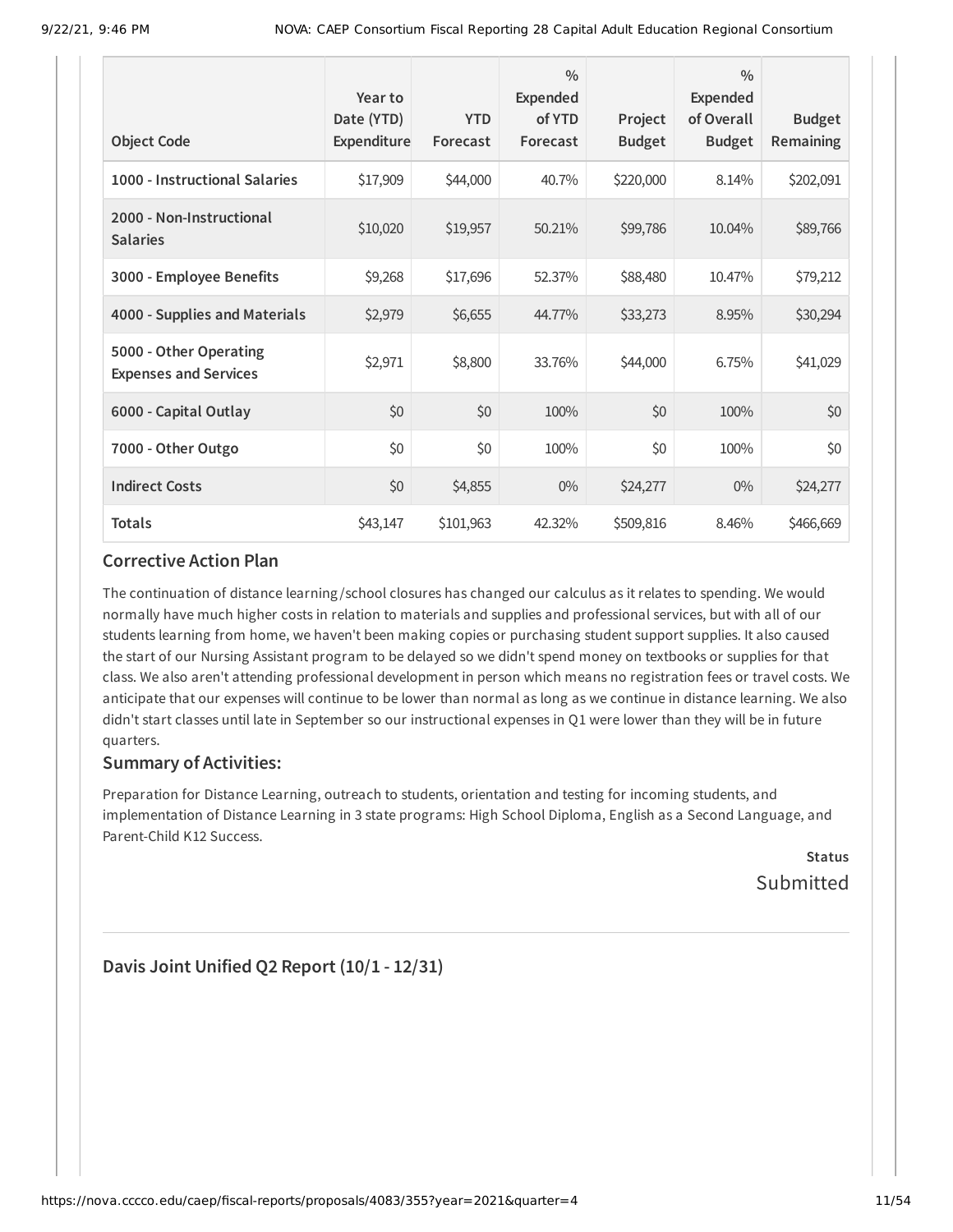|                                                        | Year to<br>Date (YTD) | <b>YTD</b> | $\frac{0}{0}$<br>Expended<br>of YTD | Project       | $\frac{0}{0}$<br><b>Expended</b><br>of Overall | <b>Budget</b> |
|--------------------------------------------------------|-----------------------|------------|-------------------------------------|---------------|------------------------------------------------|---------------|
| <b>Object Code</b>                                     | Expenditure           | Forecast   | Forecast                            | <b>Budget</b> | <b>Budget</b>                                  | Remaining     |
| 1000 - Instructional Salaries                          | \$80,038              | \$88,000   | 90.95%                              | \$220,000     | 36.38%                                         | \$139,962     |
| 2000 - Non-Instructional<br><b>Salaries</b>            | \$36,622              | \$39,914   | 91.75%                              | \$99,786      | 36.7%                                          | \$63,164      |
| 3000 - Employee Benefits                               | \$36,692              | \$35,392   | 103.67%                             | \$88,480      | 41.47%                                         | \$51,788      |
| 4000 - Supplies and Materials                          | \$2,988               | \$13,309   | 22.45%                              | \$33,273      | 8.98%                                          | \$30,285      |
| 5000 - Other Operating<br><b>Expenses and Services</b> | \$8,167               | \$17,600   | 46.4%                               | \$44,000      | 18.56%                                         | \$35,833      |
| 6000 - Capital Outlay                                  | \$0                   | \$0        | 100%                                | \$0           | 100%                                           | \$0           |
| 7000 - Other Outgo                                     | \$0                   | \$0        | 100%                                | \$0           | 100%                                           | \$0           |
| <b>Indirect Costs</b>                                  | \$0                   | \$9,711    | $0\%$                               | \$24,277      | $0\%$                                          | \$24,277      |
| <b>Totals</b>                                          | \$164,507             | \$203,926  | 80.67%                              | \$509,816     | 32.27%                                         | \$345,309     |

Distance Learning delivery of programs: ASE (High school diploma), ESL, and Parent-Child K12 Success. Classified support for these programs. Preparation and training for Workforce Readiness (NWOW). Recruitment and planning for Nursing Assistant program (CTE). The school is also going through accreditation this year so team meetings, program evaluation, and action plan development are ongoing and involve all staff.

# **Status** Submitted

# **Allocation Year Closeout: 2018-19**

I have reviewed the financial reports for my agency and confirm that all funds for this allocation year have been spent.

**2018-19 Reverted Funds:**

\$0

#### **2018-19 Status** Closed

**Submitting Authority** Grace Sauser, Principal

**Davis Joint Unified Q3 Report (1/1 - 3/31)**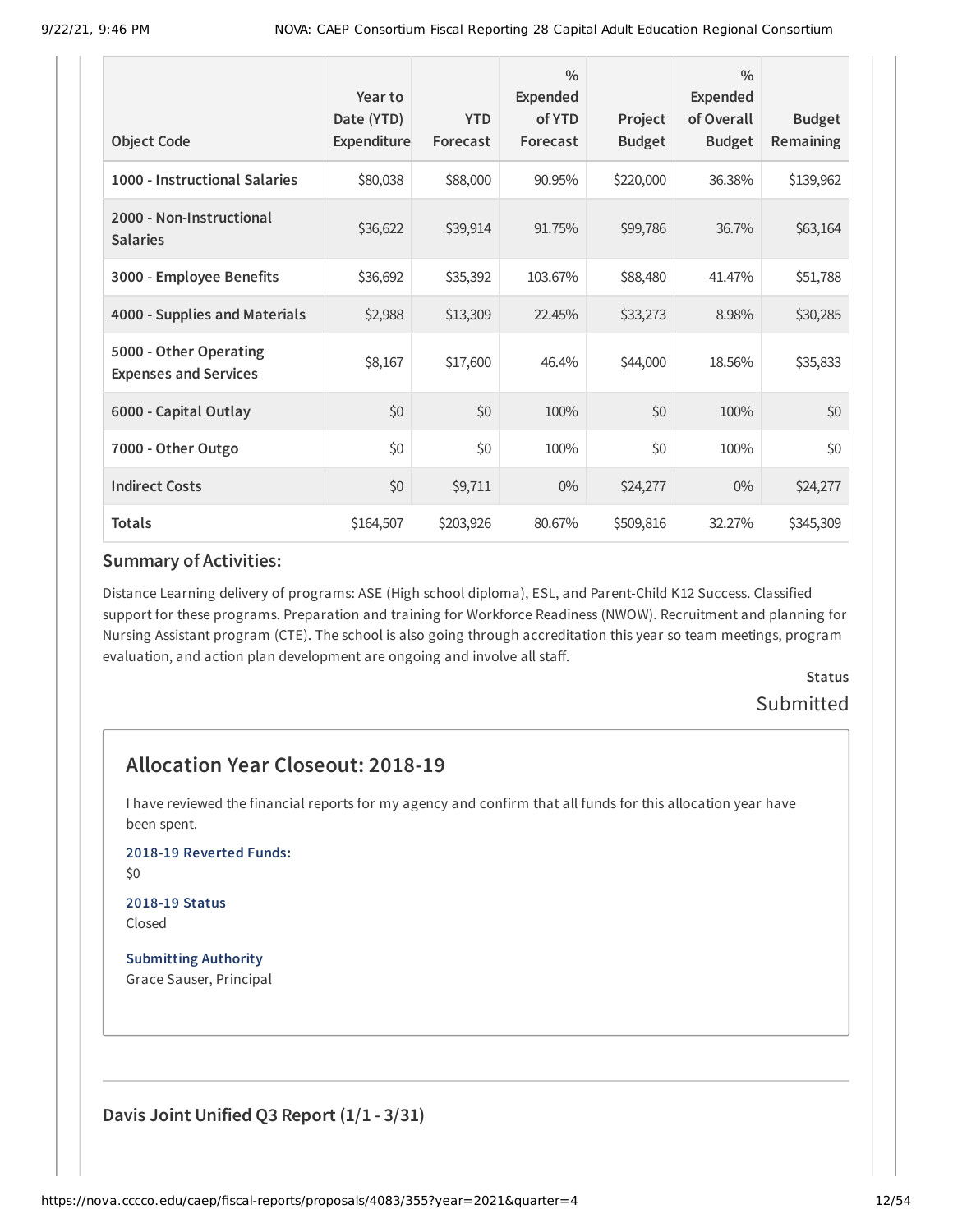| <b>Object Code</b>                                     | Year to<br>Date (YTD)<br><b>Expenditure</b> | <b>YTD</b><br>Forecast | $\frac{0}{0}$<br><b>Expended</b><br>of YTD<br>Forecast | Project<br><b>Budget</b> | $\frac{0}{0}$<br><b>Expended</b><br>of Overall<br><b>Budget</b> | <b>Budget</b><br>Remaining |
|--------------------------------------------------------|---------------------------------------------|------------------------|--------------------------------------------------------|--------------------------|-----------------------------------------------------------------|----------------------------|
| 1000 - Instructional Salaries                          | \$124,534                                   | \$132,000              | 94.34%                                                 | \$220,000                | 56.61%                                                          | \$95,466                   |
| 2000 - Non-Instructional<br><b>Salaries</b>            | \$62,391                                    | \$59,872               | 104.21%                                                | \$99,786                 | 62.52%                                                          | \$37,395                   |
| 3000 - Employee Benefits                               | \$57,414                                    | \$53,088               | 108.15%                                                | \$88,480                 | 64.89%                                                          | \$31,066                   |
| 4000 - Supplies and Materials                          | \$3,617                                     | \$19,964               | 18.12%                                                 | \$33,273                 | 10.87%                                                          | \$29,656                   |
| 5000 - Other Operating<br><b>Expenses and Services</b> | \$14,996                                    | \$26,400               | 56.8%                                                  | \$44,000                 | 34.08%                                                          | \$29,004                   |
| 6000 - Capital Outlay                                  | \$0                                         | \$0                    | 100%                                                   | \$0                      | 100%                                                            | \$0                        |
| 7000 - Other Outgo                                     | \$0                                         | \$0                    | 100%                                                   | \$0                      | 100%                                                            | \$0                        |
| <b>Indirect Costs</b>                                  | \$0                                         | \$14,566               | $0\%$                                                  | \$24,277                 | $0\%$                                                           | \$24,277                   |
| <b>Totals</b>                                          | \$262,952                                   | \$305,890              | 85.96%                                                 | \$509,816                | 51.58%                                                          | \$246,864                  |

Distance Learning delivery of programs: ASE (High school diploma), ESL, and Parent-Child K12 Success. Classified support for these programs. Preparation and training for Workforce Readiness (NWOW). Recruitment and planning for in-person Nursing Assistant classes (CTE). The school is also going through accreditation this year so team meetings, program evaluation, and action plan development are ongoing and involve all staff.

> **Status Submitted**

**Davis Joint Unified Q4 Report (4/1 - 6/30)**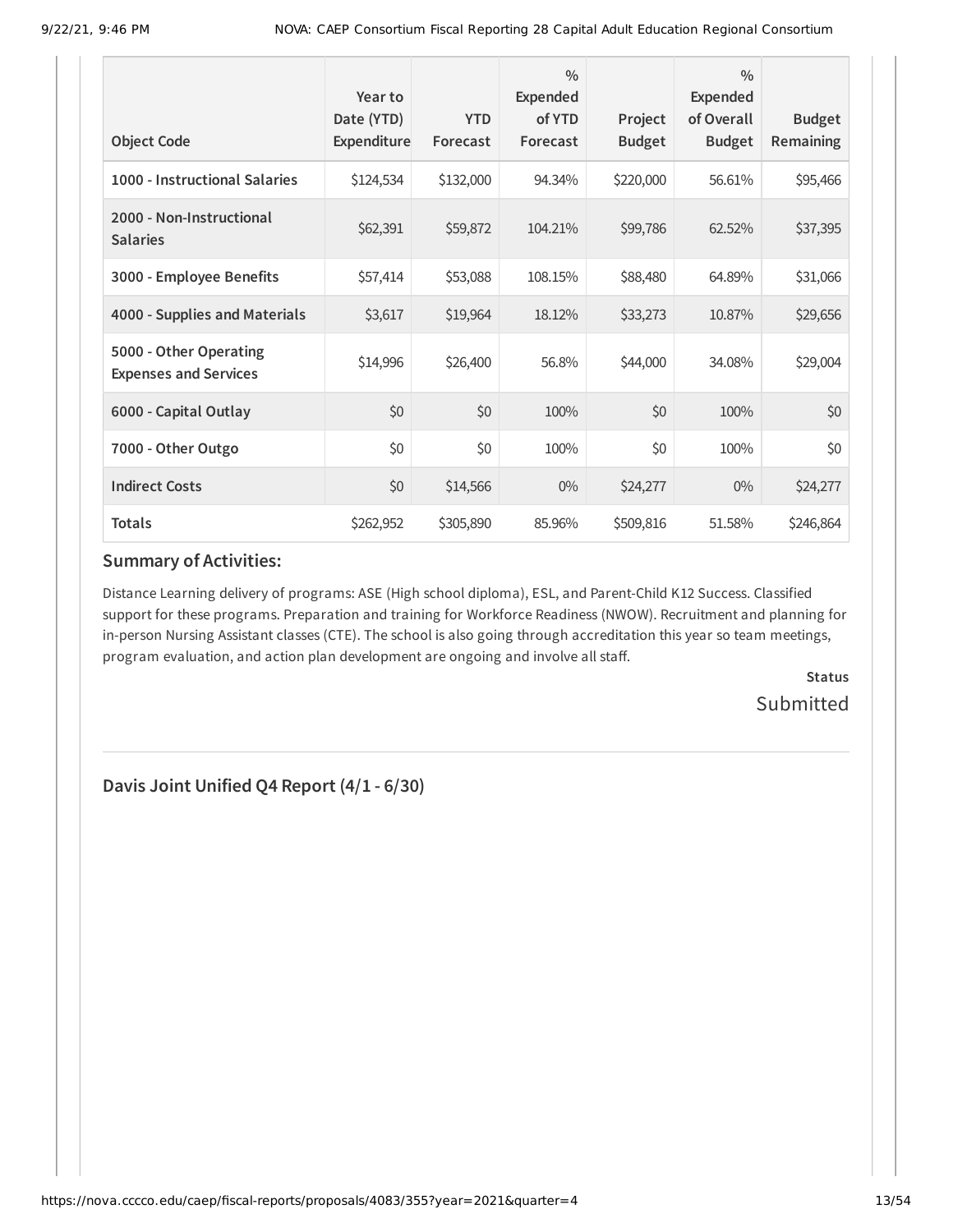|                                                        | Year to<br>Date (YTD) | <b>YTD</b> | $\frac{0}{0}$<br><b>Expended</b><br>of YTD | Project       | $\frac{0}{0}$<br><b>Expended</b><br>of Overall | <b>Budget</b>    |
|--------------------------------------------------------|-----------------------|------------|--------------------------------------------|---------------|------------------------------------------------|------------------|
| <b>Object Code</b>                                     | Expenditure           | Forecast   | Forecast                                   | <b>Budget</b> | <b>Budget</b>                                  | <b>Remaining</b> |
| 1000 - Instructional Salaries                          | \$177,801             | \$176,000  | 101.02%                                    | \$220,000     | 80.82%                                         | \$42,199         |
| 2000 - Non-Instructional<br><b>Salaries</b>            | \$87,253              | \$79,829   | 109.3%                                     | \$99,786      | 87.44%                                         | \$12,533         |
| 3000 - Employee Benefits                               | \$75,709              | \$70,784   | 106.96%                                    | \$88,480      | 85.57%                                         | \$12,771         |
| 4000 - Supplies and Materials                          | \$5,520               | \$26,618   | 20.74%                                     | \$33,273      | 16.59%                                         | \$27,753         |
| 5000 - Other Operating<br><b>Expenses and Services</b> | \$16,486              | \$35,200   | 46.84%                                     | \$44,000      | 37.47%                                         | \$27,514         |
| 6000 - Capital Outlay                                  | \$0                   | \$0        | 100%                                       | \$0           | 100%                                           | \$0              |
| 7000 - Other Outgo                                     | \$0                   | \$0        | 100%                                       | \$0           | 100%                                           | \$0              |
| <b>Indirect Costs</b>                                  | \$18,138              | \$19,422   | 93.39%                                     | \$24,277      | 74.71%                                         | \$6,139          |
| <b>Totals</b>                                          | \$380,907             | \$407,853  | 93.39%                                     | \$509,816     | 74.71%                                         | \$128,909        |

### **Summary of Activities:**

Provided distance learning instruction and academic support in ESL, ASE, Parent-Child K-12 Success, Workforce Readiness, and CTE. Prepared for accreditation using a PLC model which necessitated team meetings for each program for planning, data analysis, and problem-solving. Professional development for both the shift to distance learning and best practices in instruction. Provided academic and personal student support through Zoom and transitional activities.

> **Status Submitted**

# **El Dorado Co. Office of Education**

**El Dorado Co.Office of Education Q1 Report (7/1 - 9/30)**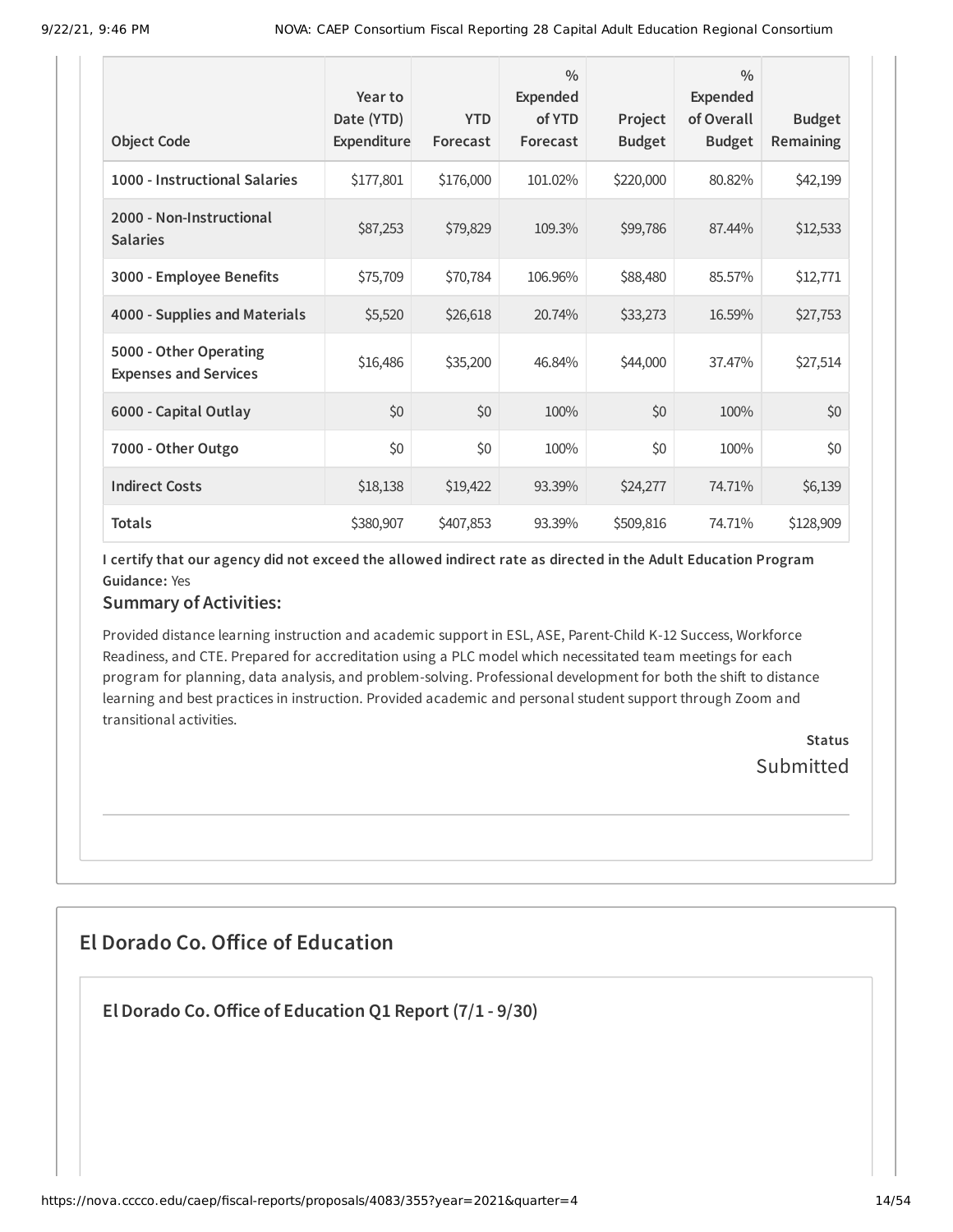| <b>Object Code</b>                                     | Year to<br>Date (YTD)<br>Expenditure | <b>YTD</b><br>Forecast | $\frac{0}{0}$<br>Expended<br>of YTD<br>Forecast | Project<br><b>Budget</b> | $\frac{0}{0}$<br><b>Expended</b><br>of Overall<br><b>Budget</b> | <b>Budget</b><br>Remaining |
|--------------------------------------------------------|--------------------------------------|------------------------|-------------------------------------------------|--------------------------|-----------------------------------------------------------------|----------------------------|
| 1000 - Instructional Salaries                          | \$16,240                             | \$30,935               | 52.5%                                           | \$123,739                | 13.12%                                                          | \$107,499                  |
| 2000 - Non-Instructional<br><b>Salaries</b>            | \$4,075                              | \$13,212               | 30.84%                                          | \$52,849                 | 7.71%                                                           | \$48,774                   |
| 3000 - Employee Benefits                               | \$4,000                              | \$12,103               | 33.05%                                          | \$48,412                 | 8.26%                                                           | \$44,412                   |
| 4000 - Supplies and Materials                          | \$0                                  | \$995                  | $0\%$                                           | \$3,979                  | $0\%$                                                           | \$3,979                    |
| 5000 - Other Operating<br><b>Expenses and Services</b> | \$389                                | \$10,761               | 3.61%                                           | \$43,044                 | 0.9%                                                            | \$42,655                   |
| 6000 - Capital Outlay                                  | \$0                                  | \$0                    | 100%                                            | \$0                      | 100%                                                            | \$0                        |
| 7000 - Other Outgo                                     | \$0                                  | \$0                    | 100%                                            | \$0                      | 100%                                                            | \$0                        |
| <b>Indirect Costs</b>                                  | \$1,235                              | \$3,400                | 36.32%                                          | \$13,601                 | 9.08%                                                           | \$12,366                   |
| <b>Totals</b>                                          | \$25,939                             | \$71,406               | 36.33%                                          | \$285,624                | 9.08%                                                           | \$259,685                  |

Due to COVID-19, instructional salaries decreased for Q1 as it was necessary to release an ESL teacher as a result of reduced attendance. There has been a reduction in consumable supplies such as paper, pens, pencils, and other materials utilized by both students and staff. Technology platforms and upgrades have been initiated and ordered (i.e. Edgenuity, ReadNaturally and GED Academy Study Program). Costs for these platforms and upgrades will most likely be experienced during Q3 and Q4 expenditures. Staff development expenses, conference fees, travel and other related costs will continue to be reduced or eliminated due to virtual platforms.

#### **Summary of Activities:**

During the first quarter of Fiscal Year 2020-21, the El Dorado County Office of Education continued offering courses in Adult Basic Education (ABE), Adult Secondary Education (ASE), including high school diploma and high school equivalency, English as a Second Language (ESL), as well as Pre-Apprenticeship programs. Due to COVID-19, program instruction was modified for all students; however, instruction continued through on-line learning via Zoom, Google groups, email, text, and phone. In addition, hot spots were established by the IT Department to facilitate the remote learning of our students. In-person instruction is currently being implemented at all site location.

> **Status** Submitted

# **El Dorado Co.Office of Education Q2 Report (10/1 - 12/31)**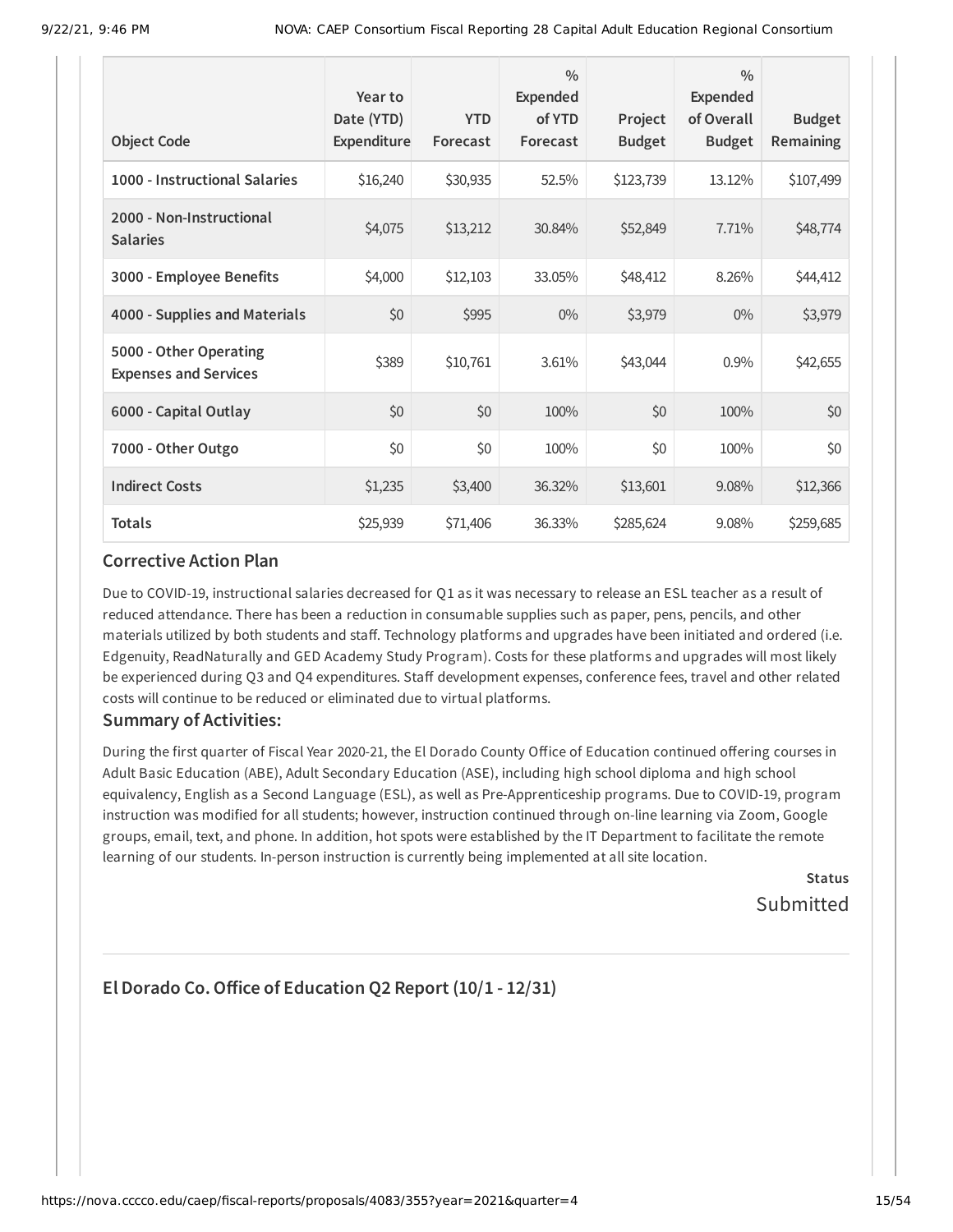|                                                        | Year to<br>Date (YTD) | <b>YTD</b> | $\frac{0}{0}$<br><b>Expended</b><br>of YTD | Project       | $\frac{0}{0}$<br><b>Expended</b><br>of Overall | <b>Budget</b>    |
|--------------------------------------------------------|-----------------------|------------|--------------------------------------------|---------------|------------------------------------------------|------------------|
| <b>Object Code</b>                                     | Expenditure           | Forecast   | Forecast                                   | <b>Budget</b> | <b>Budget</b>                                  | <b>Remaining</b> |
| 1000 - Instructional Salaries                          | \$30,786              | \$61,870   | 49.76%                                     | \$123,739     | 24.88%                                         | \$92,953         |
| 2000 - Non-Instructional<br><b>Salaries</b>            | \$8,447               | \$26,425   | 31.97%                                     | \$52,849      | 15.98%                                         | \$44,402         |
| 3000 - Employee Benefits                               | \$7,655               | \$24,206   | 31.62%                                     | \$48,412      | 15.81%                                         | \$40,757         |
| 4000 - Supplies and Materials                          | \$246                 | \$1,990    | 12.36%                                     | \$3,979       | 6.18%                                          | \$3,733          |
| 5000 - Other Operating<br><b>Expenses and Services</b> | \$18,120              | \$21,522   | 84.19%                                     | \$43,044      | 42.1%                                          | \$24,924         |
| 6000 - Capital Outlay                                  | \$0                   | \$0        | 100%                                       | \$0           | 100%                                           | \$0              |
| 7000 - Other Outgo                                     | \$0                   | \$0        | 100%                                       | \$0           | 100%                                           | \$0              |
| <b>Indirect Costs</b>                                  | \$3,262               | \$6,801    | 47.97%                                     | \$13,601      | 23.98%                                         | \$10,339         |
| <b>Totals</b>                                          | \$68,516              | \$142,812  | 47.98%                                     | \$285,624     | 23.99%                                         | \$217,108        |

Due to COVID-19, instructional salaries decreased for Q2 as it was necessary to release an ESL teacher as a result of reduced attendance during Q1. There has been a reduction in consumable supplies such as paper, pens, pencils, and other materials utilized by both students and staff. Technology platforms and upgrades have been initiated and ordered (i.e. Edgenuity, ReadNaturally and GED Academy Study Program). Costs for these platforms and upgrades will most likely be experienced during Q3 and Q4 expenditures. Staff development expenses, conference fees, travel and other related costs will continue to be reduced or eliminated due to virtual platforms.

#### **Summary of Activities:**

During the second quarter of Fiscal Year 2020-21, the El Dorado County Office of Education continued offering courses in Adult Basic Education (ABE), Adult Secondary Education (ASE), including high school diploma and high school equivalency, English as a Second Language (ESL), as well as Pre-Apprenticeship programs. In-person instruction and assessment is currently being implemented at all site location. However due to COVID-19, program instruction continues to be modified for all students as instruction continues through on-line learning via Zoom, Google groups, email, text, and phone. In addition, hot spots continue to be established by the IT Department to facilitate the remote learning of our students.

> **Status** Submitted

# **Allocation Year Closeout: 2018-19**

I have reviewed the financial reports for my agency and confirm that all funds for this allocation year have been spent.

#### **2018-19 Reverted Funds:** \$0

**2018-19 Status** Closed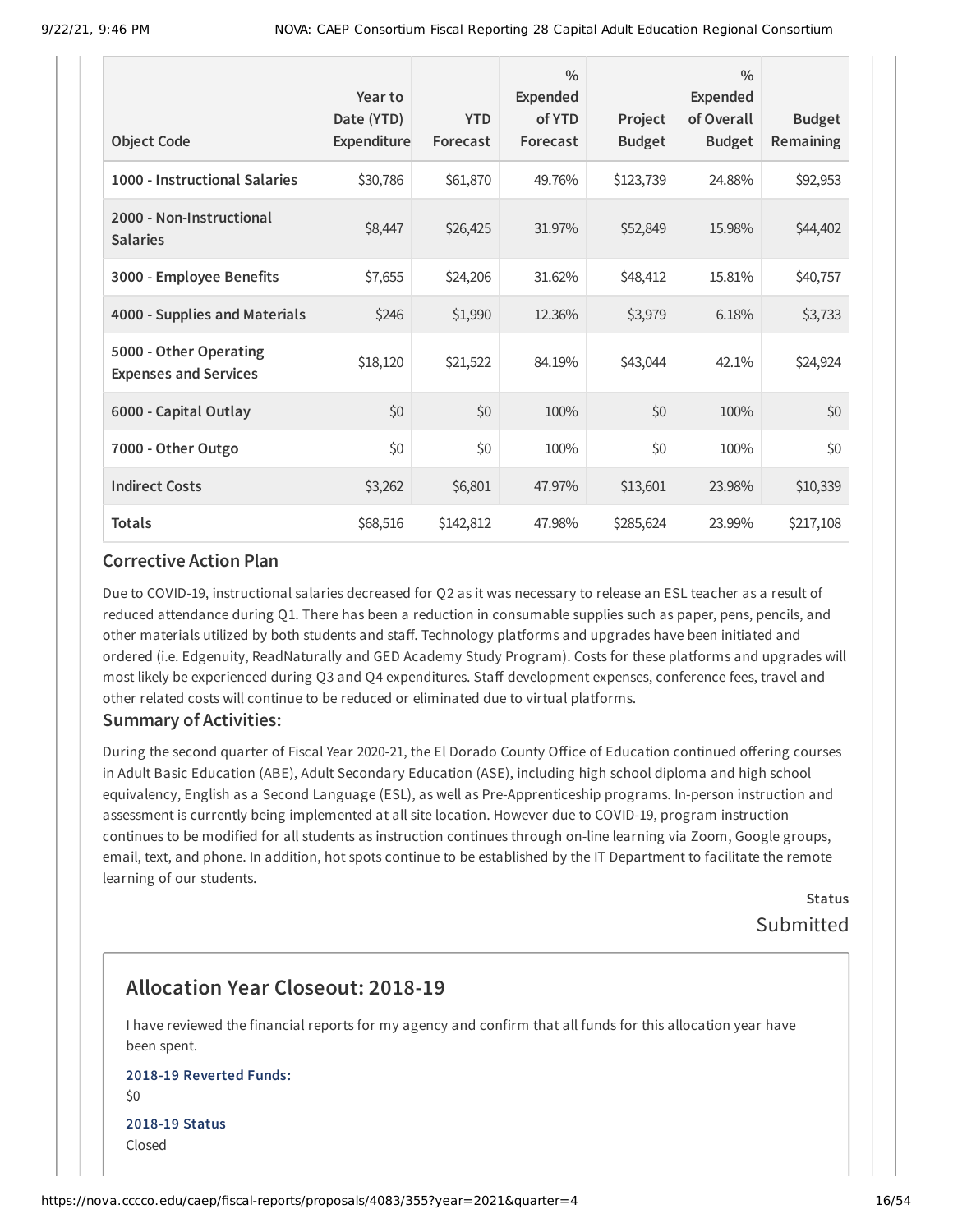**Submitting Authority** Michael Gillespie Carey Buchanan

### **El Dorado Co.Office of Education Q3 Report (1/1 - 3/31)**

|                                                        | Year to                   |                        | $\frac{0}{0}$<br>Expended |                          | $\frac{0}{0}$<br><b>Expended</b> |                            |
|--------------------------------------------------------|---------------------------|------------------------|---------------------------|--------------------------|----------------------------------|----------------------------|
| <b>Object Code</b>                                     | Date (YTD)<br>Expenditure | <b>YTD</b><br>Forecast | of YTD<br>Forecast        | Project<br><b>Budget</b> | of Overall<br><b>Budget</b>      | <b>Budget</b><br>Remaining |
| 1000 - Instructional Salaries                          | \$49,582                  | \$92,804               | 53.43%                    | \$123,739                | 40.07%                           | \$74,157                   |
| 2000 - Non-Instructional<br><b>Salaries</b>            | \$12,644                  | \$39,637               | 31.9%                     | \$52,849                 | 23.92%                           | \$40,205                   |
| 3000 - Employee Benefits                               | \$12,129                  | \$36,309               | 33.4%                     | \$48,412                 | 25.05%                           | \$36,283                   |
| 4000 - Supplies and Materials                          | \$246                     | \$2,984                | 8.24%                     | \$3,979                  | 6.18%                            | \$3,733                    |
| 5000 - Other Operating<br><b>Expenses and Services</b> | \$34,595                  | \$32,283               | 107.16%                   | \$43,044                 | 80.37%                           | \$8,449                    |
| 6000 - Capital Outlay                                  | \$0                       | \$0                    | 100%                      | \$0                      | 100%                             | \$0                        |
| 7000 - Other Outgo                                     | \$0                       | \$0                    | 100%                      | \$0                      | 100%                             | \$0                        |
| <b>Indirect Costs</b>                                  | \$5,663                   | \$10,201               | 55.52%                    | \$13,601                 | 41.64%                           | \$7,938                    |
| <b>Totals</b>                                          | \$114,859                 | \$214,218              | 53.62%                    | \$285,624                | 40.21%                           | \$170,765                  |

#### **Corrective Action Plan**

Due to COVID-19, instructional salaries decreased for Q3 as it was necessary to release an ESL teacher as a result of reduced attendance during Q1. There has been a reduction in consumable supplies such as paper, pens, pencils, and other materials utilized by both students and staff. Technology platforms and upgrades have been initiated and ordered (i.e. Edgenuity, ReadNaturally and GED Academy Study Program). Costs for these platforms and upgrades will be experienced during Q4 expenditures. Staff development expenses, conference fees, travel and other related costs will continue to be reduced or eliminated due to virtual platforms.

#### **Summary of Activities:**

During the third quarter of Fiscal Year 2020-21, the El Dorado County Office of Education continued offering courses in Adult Basic Education (ABE), Adult Secondary Education (ASE), including high school diploma and high school equivalency, English as a Second Language (ESL), as well as Pre-Apprenticeship programs.

**Status**

Submitted

**El Dorado Co.Office of Education Q4 Report (4/1 - 6/30)**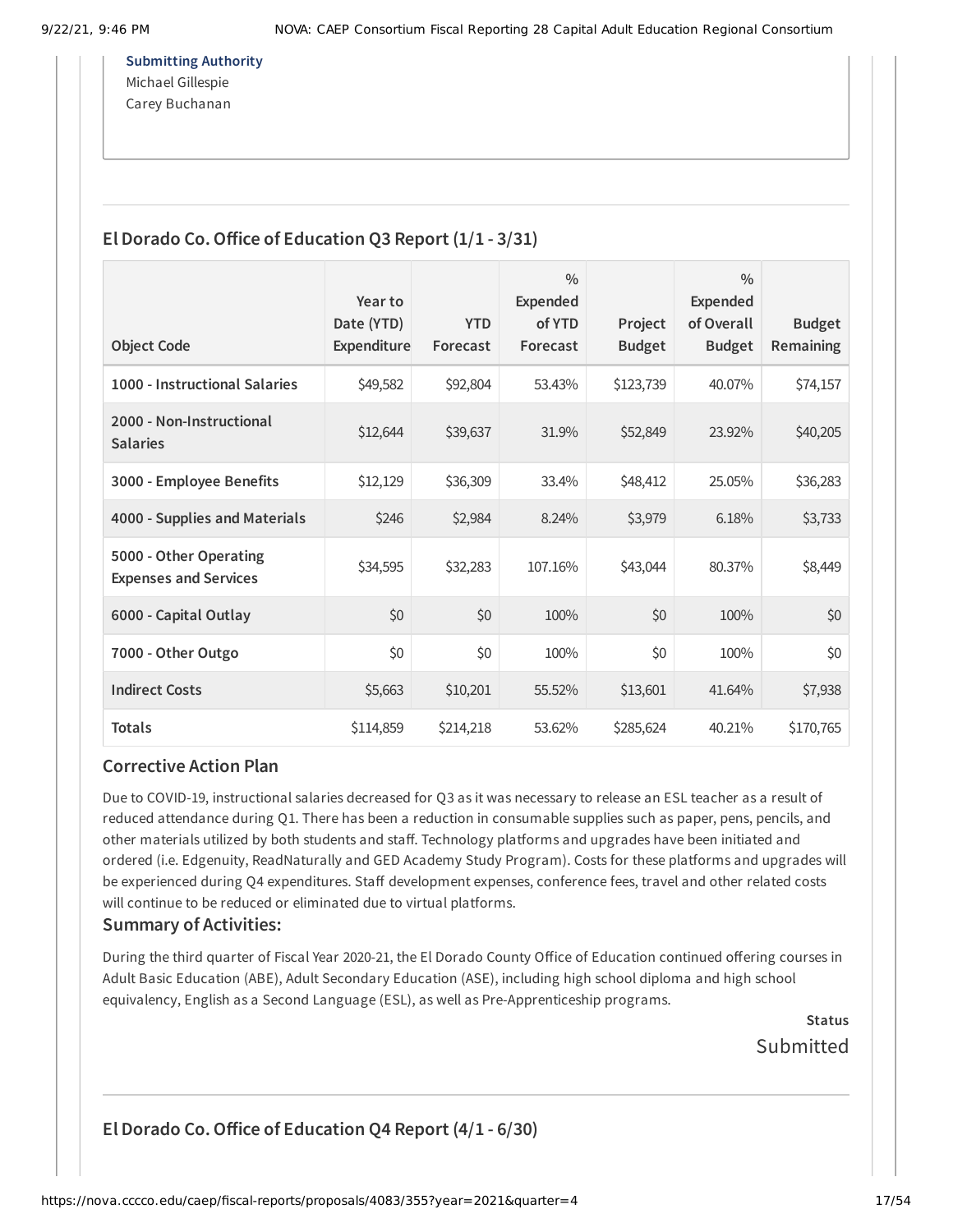| <b>Object Code</b>                                     | Year to<br>Date (YTD)<br>Expenditure | <b>YTD</b><br>Forecast | $\frac{0}{0}$<br>Expended<br>of YTD<br>Forecast | Project<br><b>Budget</b> | $\frac{0}{0}$<br>Expended<br>of Overall<br><b>Budget</b> | <b>Budget</b><br><b>Remaining</b> |
|--------------------------------------------------------|--------------------------------------|------------------------|-------------------------------------------------|--------------------------|----------------------------------------------------------|-----------------------------------|
| 1000 - Instructional Salaries                          | \$131,758                            | \$123,739              | 106.48%                                         | \$123,739                | 106.48%                                                  | $\sqrt{1} - $8,019$               |
| 2000 - Non-Instructional<br><b>Salaries</b>            | \$17,280                             | \$52,849               | 32.7%                                           | \$52,849                 | 32.7%                                                    | \$35,569                          |
| 3000 - Employee Benefits                               | \$38,230                             | \$48,412               | 78.97%                                          | \$48,412                 | 78.97%                                                   | \$10,182                          |
| 4000 - Supplies and Materials                          | \$246                                | \$3,979                | 6.18%                                           | \$3,979                  | 6.18%                                                    | \$3,733                           |
| 5000 - Other Operating<br><b>Expenses and Services</b> | \$34,595                             | \$43,044               | 80.37%                                          | \$43,044                 | 80.37%                                                   | \$8,449                           |
| 6000 - Capital Outlay                                  | \$0                                  | \$0                    | 100%                                            | \$0                      | 100%                                                     | \$0                               |
| 7000 - Other Outgo                                     | \$0                                  | \$0                    | 100%                                            | \$0                      | 100%                                                     | \$0                               |
| <b>Indirect Costs</b>                                  | \$11,105                             | \$13,601               | 81.65%                                          | \$13,601                 | 81.65%                                                   | \$2,496                           |
| <b>Totals</b>                                          | \$233,214                            | \$285,624              | 81.65%                                          | \$285,624                | 81.65%                                                   | \$52,410                          |

> **Status** Submitted

# **Elk Grove Unified**

**Elk Grove Unified Q1 Report (7/1 - 9/30)**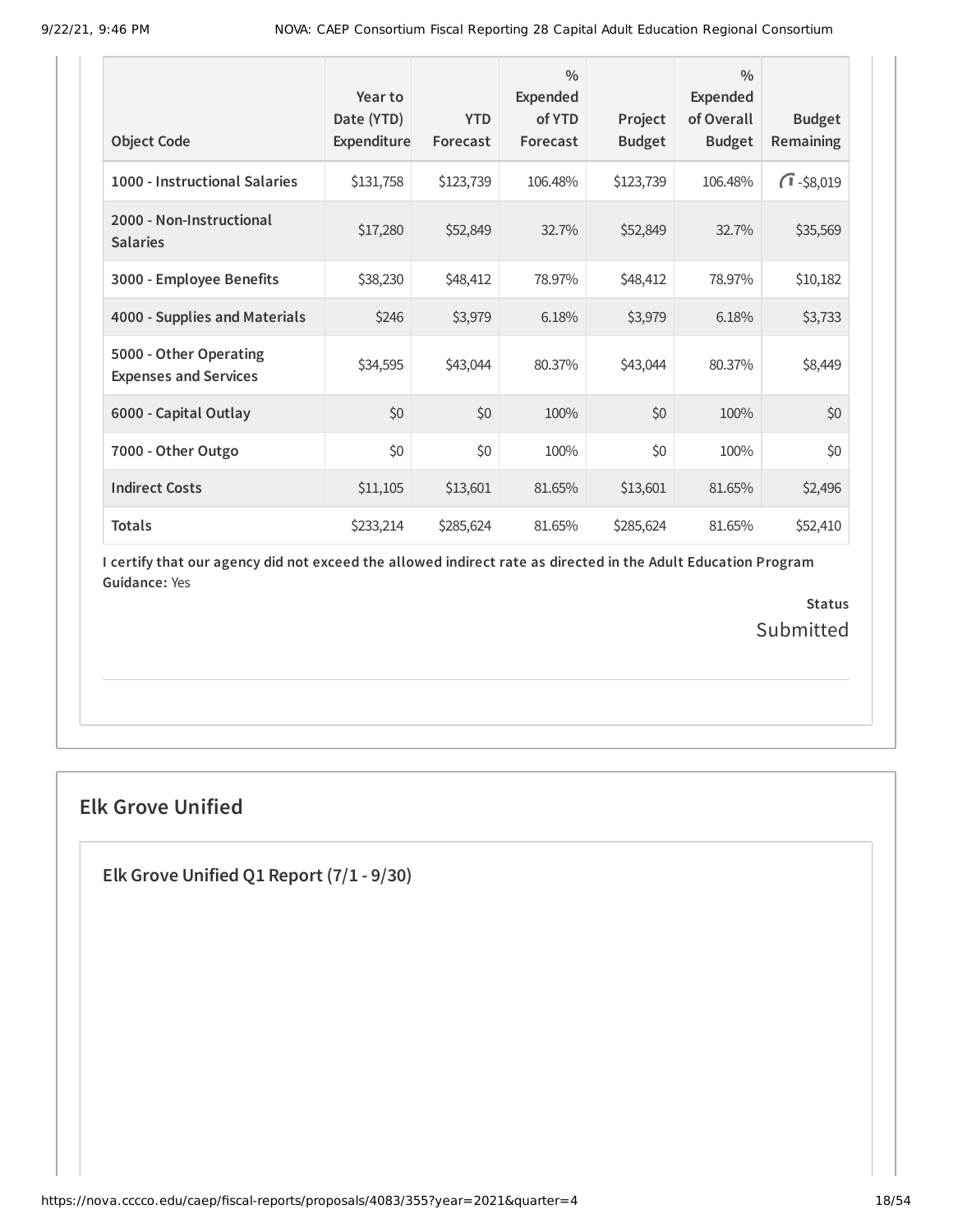| <b>Object Code</b>                                     | Year to<br>Date (YTD)<br>Expenditure | <b>YTD</b><br>Forecast | $\frac{0}{0}$<br><b>Expended</b><br>of YTD<br>Forecast | Project<br><b>Budget</b> | $\frac{0}{0}$<br><b>Expended</b><br>of Overall<br><b>Budget</b> | <b>Budget</b><br>Remaining |
|--------------------------------------------------------|--------------------------------------|------------------------|--------------------------------------------------------|--------------------------|-----------------------------------------------------------------|----------------------------|
|                                                        |                                      |                        |                                                        |                          |                                                                 |                            |
| 1000 - Instructional Salaries                          | \$103,318                            | \$104,500              | 98.87%                                                 | \$417,999                | 24.72%                                                          | \$314,681                  |
| 2000 - Non-Instructional<br><b>Salaries</b>            | \$109,223                            | \$120,191              | 90.87%                                                 | \$480,763                | 22.72%                                                          | \$371,540                  |
| 3000 - Employee Benefits                               | \$99,047                             | \$109,538              | 90.42%                                                 | \$438,151                | 22.61%                                                          | \$339,104                  |
| 4000 - Supplies and Materials                          | \$1,825                              | \$148,387              | 1.23%                                                  | \$593,549                | 0.31%                                                           | \$591,724                  |
| 5000 - Other Operating<br><b>Expenses and Services</b> | \$22,326                             | \$48,074               | 46.44%                                                 | \$192,297                | 11.61%                                                          | \$169,971                  |
| 6000 - Capital Outlay                                  | \$0                                  | \$0                    | 100%                                                   | \$0                      | 100%                                                            | \$0                        |
| 7000 - Other Outgo                                     | \$7,614                              | \$45,293               | 16.81%                                                 | \$181,171                | 4.2%                                                            | \$173,557                  |
| <b>Indirect Costs</b>                                  | \$14,302                             | \$22,535               | 63.47%                                                 | \$90,141                 | 15.87%                                                          | \$75,839                   |
| <b>Totals</b>                                          | \$357,655                            | \$598,518              | 59.76%                                                 | \$2,394,071              | 14.94%                                                          | \$2,036,416                |

1. Will purchase new textbooks for student use in 2021 2. Purchase additional subscriptions for current online programs 3. Add a new online platform to support CTE remote instruction 4. Add additional online curriculum to support academic programs 5. Purchase additional technology for remote learning. 4. Hire additional instructors to serve more students

#### **Summary of Activities:**

Through online resources, EGACE has continued to provide instruction and support in ABE/ASE, ESL/ELC, AWD, CTE, and Workforce Reentry. ABE, ASE, and ESL are offered to students remotely, in an online format. EGACE conducts student intake and CASAS testing both remotely and in-person. For those student who are unable to access remote testing or registration, staff at EGACE conduct 1x1 sessions, by appointment on the main campus. Education is also conducted remotely through instructional packets in two Sacramento county jails, as students in those facilities are not allowed online access. One positive aspect is that inmates who live in the high security units, and are not allowed to attend in-person classes, are able to access learning through the instructional packets. EGACE continues to offer CTE programs, although hands-on skills training and externships are not allowed to take place per EGUSD COVID-19 policies and practices

> **Status** Submitted

**Elk Grove Unified Q2 Report (10/1 - 12/31)**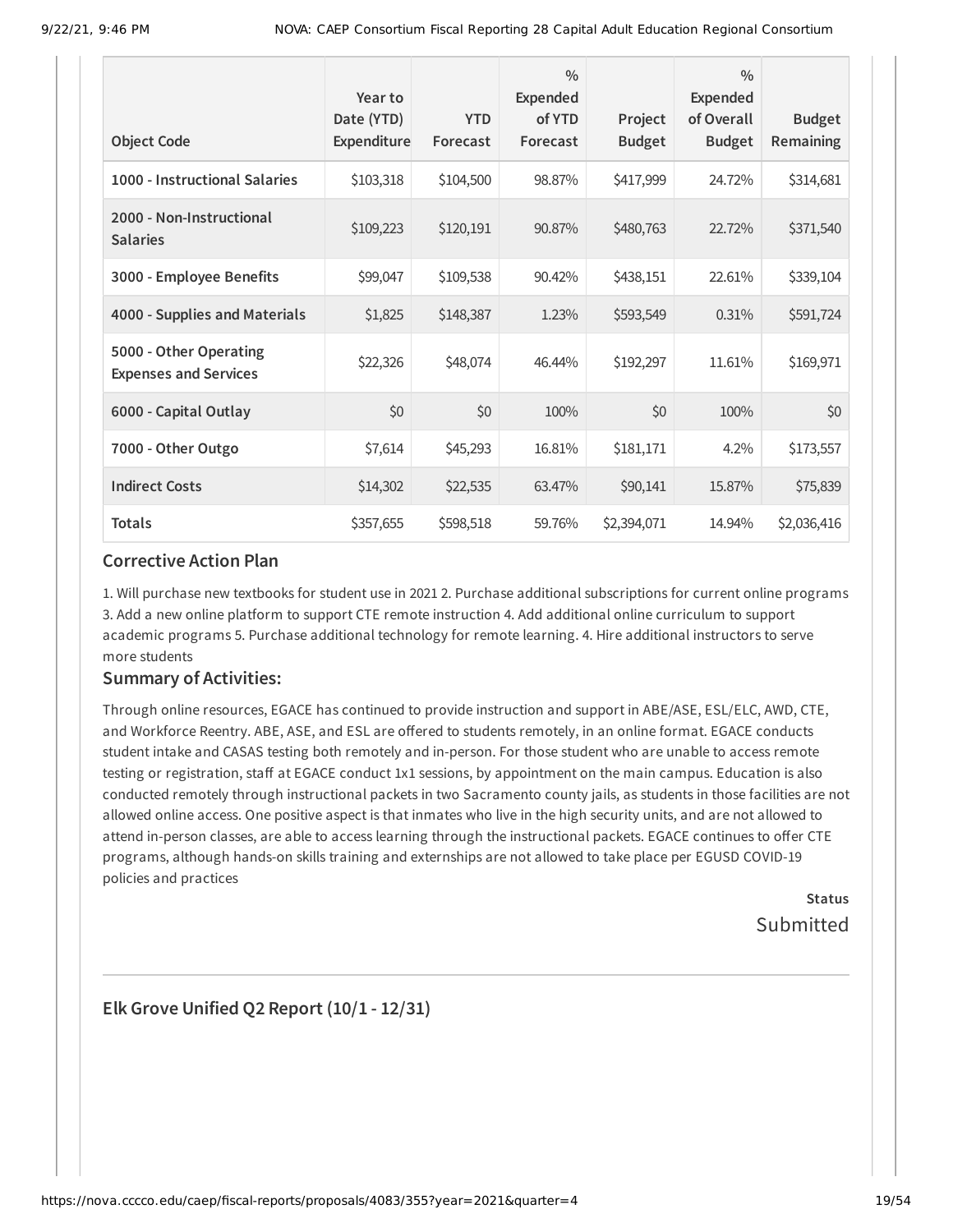| <b>Object Code</b>                                     | Year to<br>Date (YTD)<br>Expenditure | <b>YTD</b><br>Forecast | $\frac{0}{0}$<br><b>Expended</b><br>of YTD<br>Forecast | Project<br><b>Budget</b> | $\frac{0}{0}$<br><b>Expended</b><br>of Overall<br><b>Budget</b> | <b>Budget</b><br>Remaining |
|--------------------------------------------------------|--------------------------------------|------------------------|--------------------------------------------------------|--------------------------|-----------------------------------------------------------------|----------------------------|
| 1000 - Instructional Salaries                          | \$212,843                            | \$209,000              | 101.84%                                                | \$417,999                | 50.92%                                                          | \$205,156                  |
| 2000 - Non-Instructional<br><b>Salaries</b>            | \$211,980                            | \$240,382              | 88.18%                                                 | \$480,763                | 44.09%                                                          | \$268,783                  |
| 3000 - Employee Benefits                               | \$194,922                            | \$219,076              | 88.97%                                                 | \$438,151                | 44.49%                                                          | \$243,229                  |
| 4000 - Supplies and Materials                          | \$26,445                             | \$296,775              | 8.91%                                                  | \$593,549                | 4.46%                                                           | \$567,104                  |
| 5000 - Other Operating<br><b>Expenses and Services</b> | \$50,046                             | \$96,149               | 52.05%                                                 | \$192,297                | 26.03%                                                          | \$142,251                  |
| 6000 - Capital Outlay                                  | \$0                                  | \$0                    | 100%                                                   | \$0                      | 100%                                                            | \$0                        |
| 7000 - Other Outgo                                     | \$30,456                             | \$90,586               | 33.62%                                                 | \$181,171                | 16.81%                                                          | \$150,715                  |
| <b>Indirect Costs</b>                                  | \$29,660                             | \$45,071               | 65.81%                                                 | \$90,141                 | 32.9%                                                           | \$60,481                   |
| <b>Totals</b>                                          | \$756,352                            | \$1,197,036            | 63.19%                                                 | \$2,394,071              | 31.59%                                                          | \$1,637,719                |

Expenditures in Quarter 2 supported the follow CAEP program areas: ABE, ASE, ESL, AWD, and CTE.

**Status** Submitted

# **Allocation Year Closeout: 2018-19**

I have reviewed the financial reports for my agency and confirm that all funds for this allocation year have been spent.

**2018-19 Reverted Funds:**

\$0

**2018-19 Status** Closed

**Submitting Authority** Jane Ross

**Elk Grove Unified Q3 Report (1/1 - 3/31)**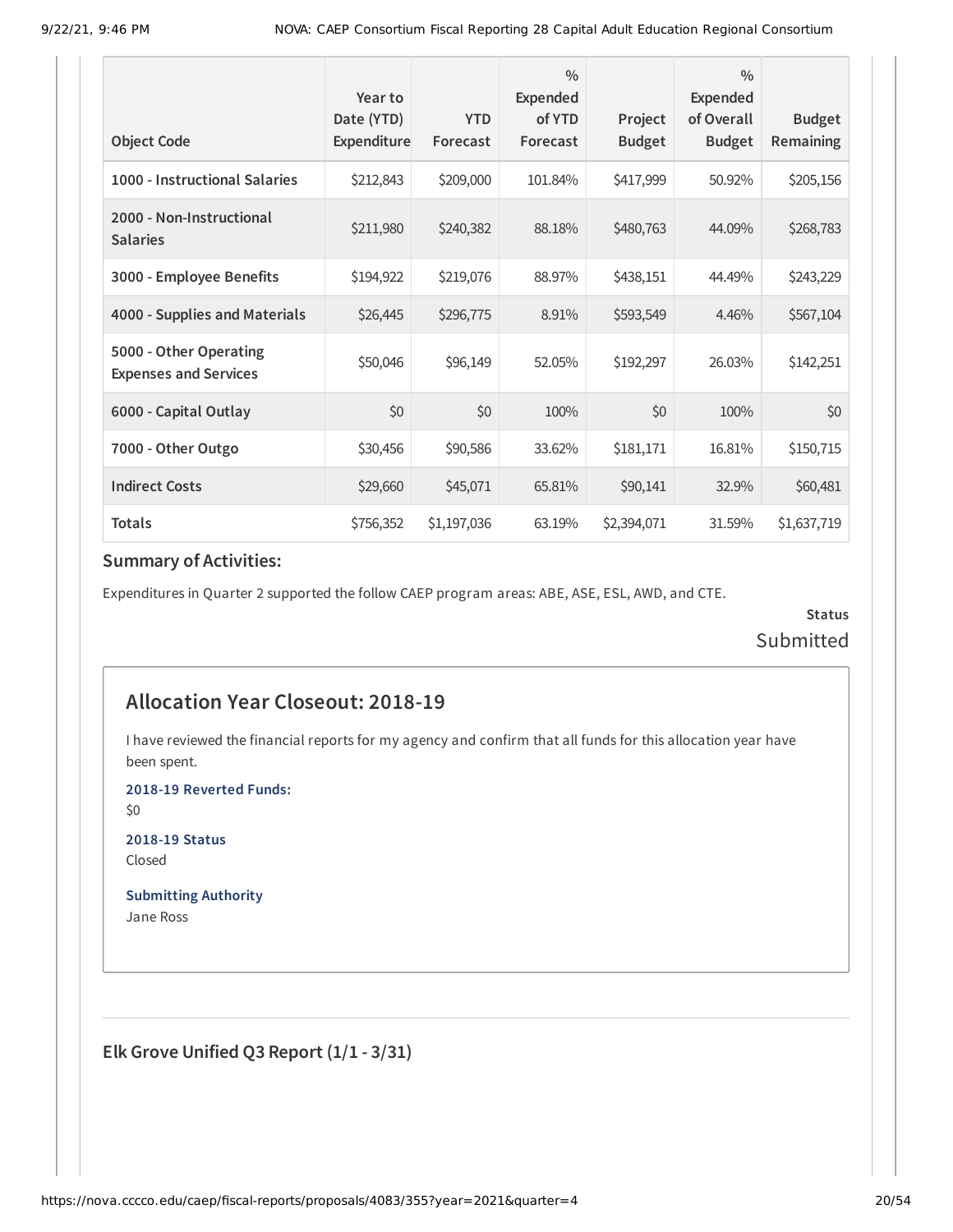| <b>Object Code</b>                                     | Year to<br>Date (YTD)<br><b>Expenditure</b> | <b>YTD</b><br>Forecast | $\frac{0}{0}$<br><b>Expended</b><br>of YTD<br>Forecast | Project<br><b>Budget</b> | $\frac{0}{0}$<br><b>Expended</b><br>of Overall<br><b>Budget</b> | <b>Budget</b><br>Remaining |
|--------------------------------------------------------|---------------------------------------------|------------------------|--------------------------------------------------------|--------------------------|-----------------------------------------------------------------|----------------------------|
| 1000 - Instructional Salaries                          | \$314,786                                   | \$313,499              | 100.41%                                                | \$417,999                | 75.31%                                                          | \$103,213                  |
| 2000 - Non-Instructional<br><b>Salaries</b>            | \$319,679                                   | \$360,572              | 88.66%                                                 | \$480,763                | 66.49%                                                          | \$161,084                  |
| 3000 - Employee Benefits                               | \$290,622                                   | \$328,613              | 88.44%                                                 | \$438,151                | 66.33%                                                          | \$147,529                  |
| 4000 - Supplies and Materials                          | \$29,296                                    | \$445,162              | 6.58%                                                  | \$593,549                | 4.94%                                                           | \$564,253                  |
| 5000 - Other Operating<br><b>Expenses and Services</b> | \$77,483                                    | \$144,223              | 53.72%                                                 | \$192,297                | 40.29%                                                          | \$114,814                  |
| 6000 - Capital Outlay                                  | \$0                                         | \$0                    | 100%                                                   | \$0                      | 100%                                                            | \$0                        |
| 7000 - Other Outgo                                     | \$38,070                                    | \$135,878              | 28.02%                                                 | \$181,171                | 21.01%                                                          | \$143,101                  |
| <b>Indirect Costs</b>                                  | \$43,958                                    | \$67,606               | 65.02%                                                 | \$90,141                 | 48.77%                                                          | \$46,183                   |
| <b>Totals</b>                                          | \$1,113,894                                 | \$1,795,553            | 62.04%                                                 | \$2,394,071              | 46.53%                                                          | \$1,280,177                |

Elk Grove Adult and Community Education has continued to provide educational programs in ASE, ABE, ESL, CTE, and Workforce Preparation throughout the 2020/21 school year.

> **Status** Submitted

**Elk Grove Unified Q4 Report (4/1 - 6/30)**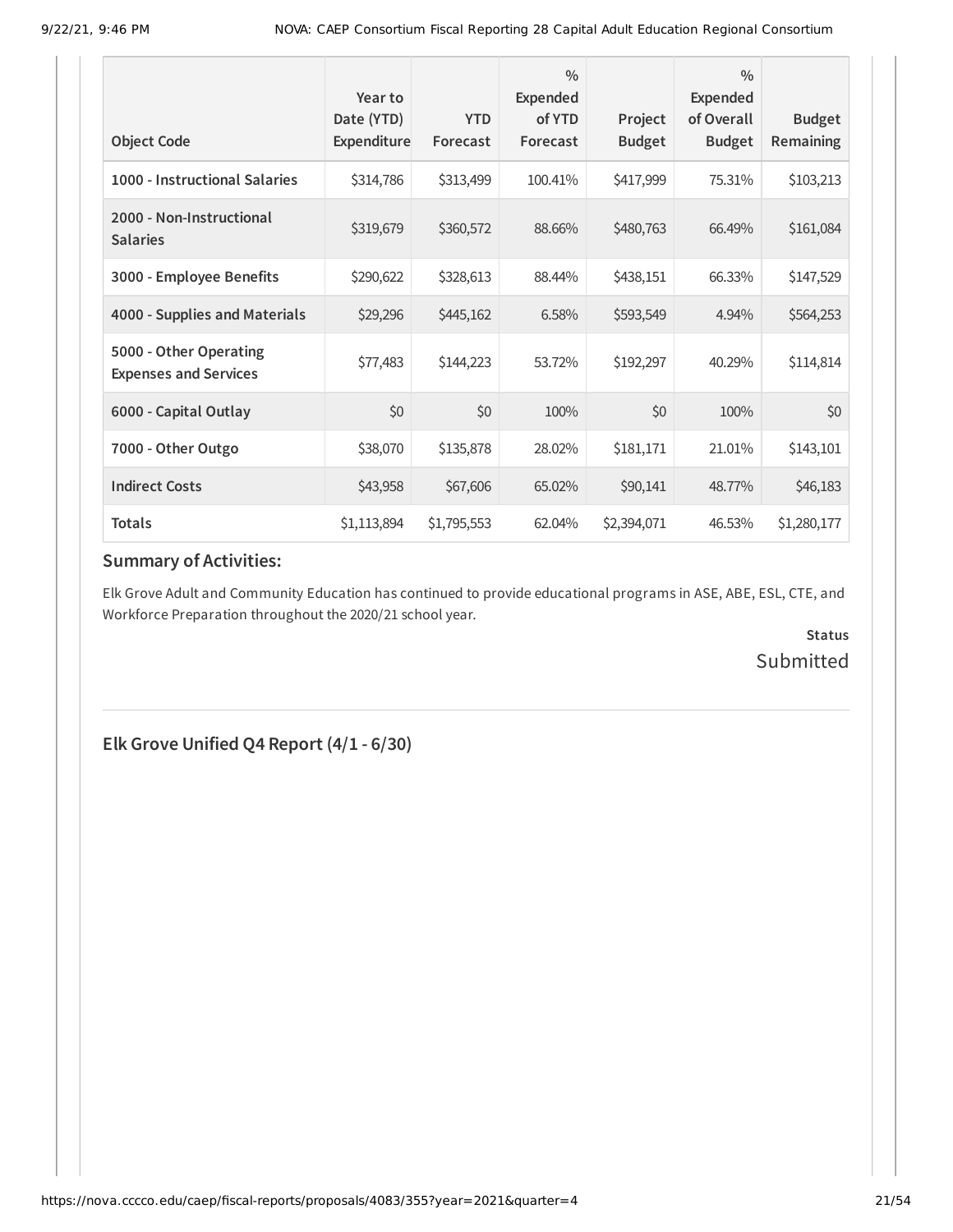| <b>Object Code</b>                                     | Year to<br>Date (YTD)<br>Expenditure | <b>YTD</b><br>Forecast | $\frac{0}{0}$<br><b>Expended</b><br>of YTD<br>Forecast | Project<br><b>Budget</b> | $\frac{0}{0}$<br><b>Expended</b><br>of Overall<br><b>Budget</b> | <b>Budget</b><br><b>Remaining</b> |
|--------------------------------------------------------|--------------------------------------|------------------------|--------------------------------------------------------|--------------------------|-----------------------------------------------------------------|-----------------------------------|
| 1000 - Instructional Salaries                          | \$491,096                            | \$417,999              | 117.49%                                                | \$417,999                | 117.49%                                                         | $\sqrt{1} - $73,097$              |
| 2000 - Non-Instructional<br><b>Salaries</b>            | \$484,163                            | \$480,763              | 100.71%                                                | \$480,763                | 100.71%                                                         | $\sqrt{1} - $3,400$               |
| 3000 - Employee Benefits                               | \$444,058                            | \$438,151              | 101.35%                                                | \$438,151                | 101.35%                                                         | $\sqrt{1} - $5,907$               |
| 4000 - Supplies and Materials                          | \$40,080                             | \$593,549              | 6.75%                                                  | \$593,549                | 6.75%                                                           | \$553,469                         |
| 5000 - Other Operating<br><b>Expenses and Services</b> | \$112,317                            | \$192,297              | 58.41%                                                 | \$192,297                | 58.41%                                                          | \$79,980                          |
| 6000 - Capital Outlay                                  | \$0                                  | \$0                    | 100%                                                   | \$0                      | 100%                                                            | \$0                               |
| 7000 - Other Outgo                                     | \$91,369                             | \$181,171              | 50.43%                                                 | \$181,171                | 50.43%                                                          | \$89,802                          |
| <b>Indirect Costs</b>                                  | \$65,685                             | \$90,141               | 72.87%                                                 | \$90,141                 | 72.87%                                                          | \$24,456                          |
| <b>Totals</b>                                          | \$1,728,768                          | \$2,394,071            | 72.21%                                                 | \$2,394,071              | 72.21%                                                          | \$665,303                         |

#### **Summary of Activities:**

Elk Grove Adult and Community Education has continued to provide educational programs in ASE, ABE, ESL, CTE, and Workforce Preparation throughout the 2020/21 school year.

> **Status** Submitted

# **Folsom-Cordova Unified**

**Folsom-Cordova Unified Q1 Report (7/1 - 9/30)**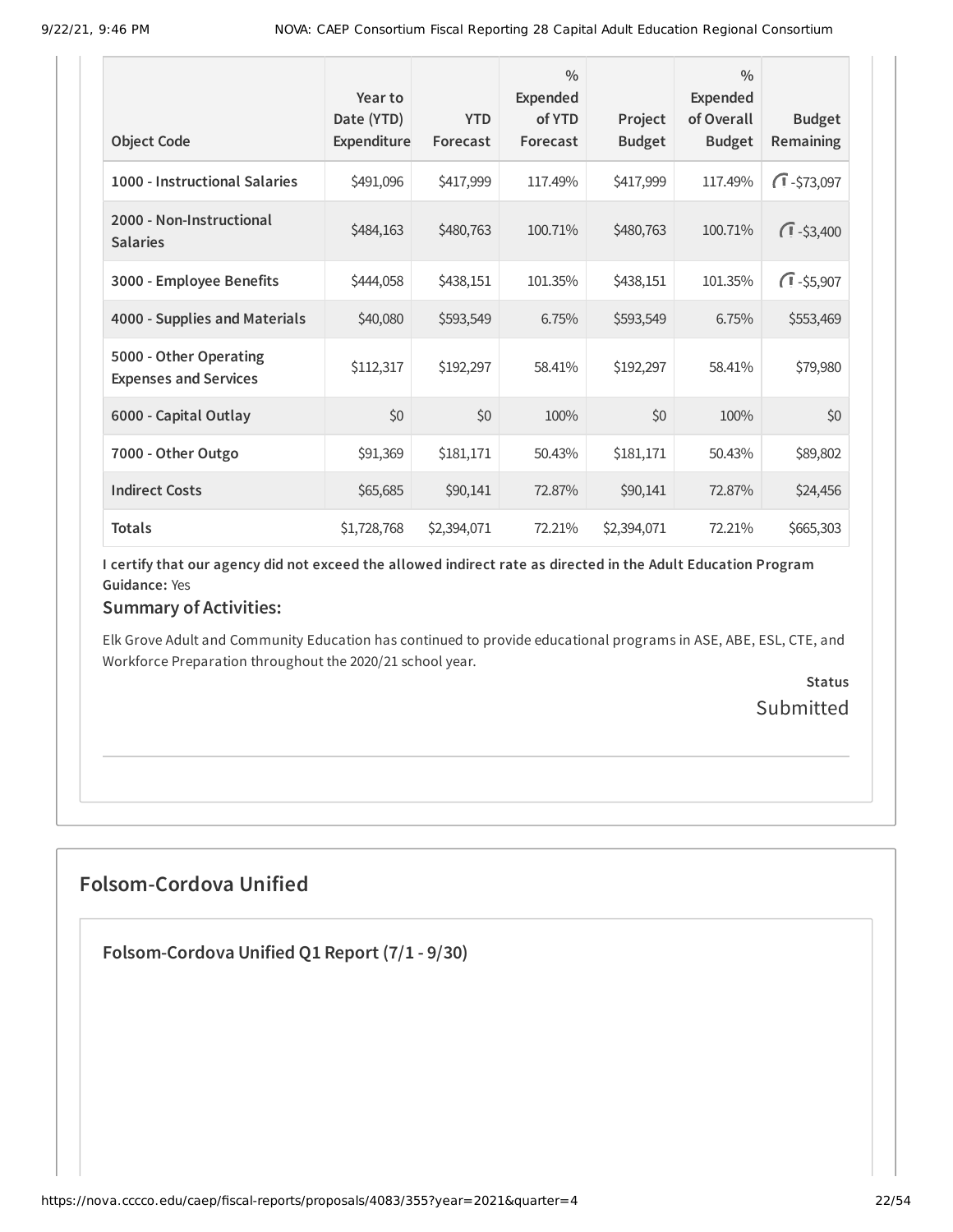| <b>Object Code</b>                                     | Year to<br>Date (YTD)<br>Expenditure | <b>YTD</b><br>Forecast | $\frac{0}{0}$<br><b>Expended</b><br>of YTD<br>Forecast | Project<br><b>Budget</b> | $\frac{0}{0}$<br><b>Expended</b><br>of Overall<br><b>Budget</b> | <b>Budget</b><br>Remaining |
|--------------------------------------------------------|--------------------------------------|------------------------|--------------------------------------------------------|--------------------------|-----------------------------------------------------------------|----------------------------|
| 1000 - Instructional Salaries                          | \$28,192                             | \$74,851               | 37.66%                                                 | \$374,254                | 7.53%                                                           | \$346,062                  |
| 2000 - Non-Instructional<br><b>Salaries</b>            | \$47,523                             | \$44,000               | 108.01%                                                | \$219,998                | 21.6%                                                           | \$172,475                  |
| 3000 - Employee Benefits                               | \$26,052                             | \$37,274               | 69.89%                                                 | \$186,369                | 13.98%                                                          | \$160,317                  |
| 4000 - Supplies and Materials                          | \$41                                 | \$8,917                | 0.46%                                                  | \$44,583                 | 0.09%                                                           | \$44,542                   |
| 5000 - Other Operating<br><b>Expenses and Services</b> | \$115                                | \$0                    | 100%                                                   | \$17,310                 | 0.66%                                                           | \$17,195                   |
| 6000 - Capital Outlay                                  | \$0                                  | \$0                    | 100%                                                   | \$0                      | 100%                                                            | \$0                        |
| 7000 - Other Outgo                                     | \$0                                  | \$0                    | 100%                                                   | \$0                      | 100%                                                            | \$0                        |
| <b>Indirect Costs</b>                                  | \$0                                  | \$0                    | 100%                                                   | \$0                      | 100%                                                            | \$0                        |
| <b>Totals</b>                                          | \$101,923                            | \$165,041              | 61.76%                                                 | \$842,514                | 12.1%                                                           | \$740,591                  |

As a result of COVID-19, and our school in a distance learning model, our expenditures fell below target. ESL enrollments are much lower 1st quarter than past, which resulted in us offering 4 fewer classes this semester (2 evening, 1 morning, and 1 morning VESL). Salary expenses are less because of these classes not being offered (we do hope to reopen those ESL classes in spring should the situation change and enrollments increase). The instructional assistant, Para -Educator Training class was not offered in fall because of low enrollment, but will open in spring. The Computer Basics class was closed due to the school being distance learning. If we return in a hybrid model then we will reopen it. We also did not have fall enrollments for U.S. Citizenship. We are spending less on office consumables because we don't have teachers on campus.

#### **Summary of Activities:**

fall semester 1st quarter 2020-21: Adult Education supports these programs: ESL, VESL, ABE, workforce prep, workforce training, ABE, ASE, and testing services. Due to COVID-19, the 1st quarter classes supported: ESL, ABE, ASE. Funds were spent on salaries, supplies, Burlington seats, Reading Plus seats, and Ventures. We increased professional development, staff meetings, and peer trainings to support teachers during these difficult times as they learn new online platforms and programs. We recently began HiSET testing again 1:1. Our school office is open with social distancing and PPE in place. Students may register online or in-person. We increased marketing efforts and are mailing a school postcard to Rancho Cordova communities.

# **Status** Submitted

### **Folsom-Cordova Unified Q2 Report (10/1 - 12/31)**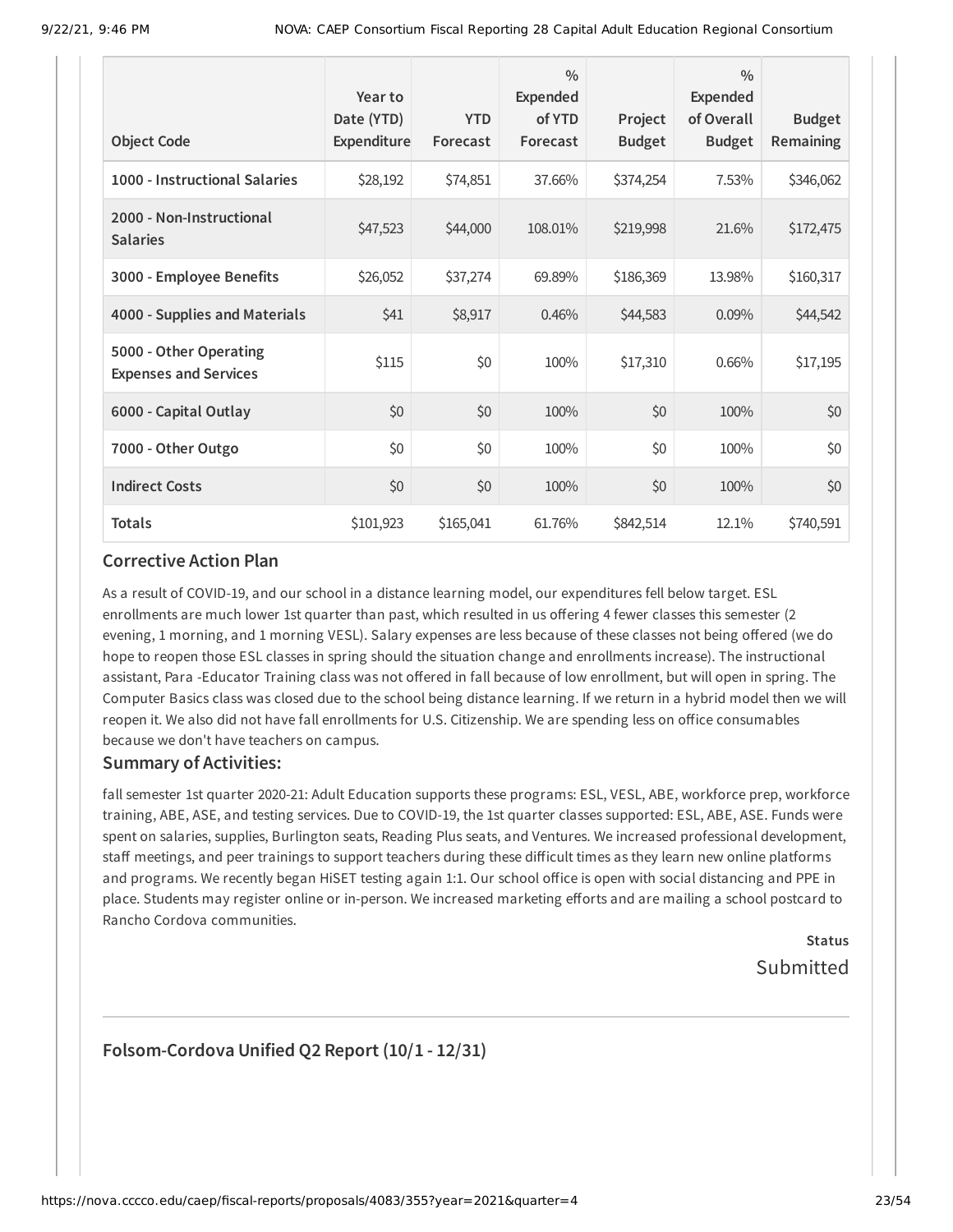| <b>Object Code</b>                                     | Year to<br>Date (YTD)<br><b>Expenditure</b> | <b>YTD</b><br>Forecast | $\frac{0}{0}$<br><b>Expended</b><br>of YTD<br>Forecast | Project<br><b>Budget</b> | $\frac{0}{0}$<br><b>Expended</b><br>of Overall<br><b>Budget</b> | <b>Budget</b><br>Remaining |
|--------------------------------------------------------|---------------------------------------------|------------------------|--------------------------------------------------------|--------------------------|-----------------------------------------------------------------|----------------------------|
|                                                        |                                             |                        |                                                        |                          |                                                                 |                            |
| 1000 - Instructional Salaries                          | \$140,212                                   | \$187,127              | 74.93%                                                 | \$374,254                | 37.46%                                                          | \$234,042                  |
| 2000 - Non-Instructional<br><b>Salaries</b>            | \$97,844                                    | \$109,999              | 88.95%                                                 | \$219,998                | 44,47%                                                          | \$122,154                  |
| 3000 - Employee Benefits                               | \$70,092                                    | \$93,185               | 75.22%                                                 | \$186,369                | 37.61%                                                          | \$116,277                  |
| 4000 - Supplies and Materials                          | \$41                                        | \$22,292               | 0.18%                                                  | \$44,583                 | $0.09\%$                                                        | \$44,542                   |
| 5000 - Other Operating<br><b>Expenses and Services</b> | \$9,854                                     | \$10,386               | 94.88%                                                 | \$17,310                 | 56.93%                                                          | \$7,456                    |
| 6000 - Capital Outlay                                  | \$0                                         | \$0                    | 100%                                                   | \$0                      | 100%                                                            | \$0                        |
| 7000 - Other Outgo                                     | \$0                                         | \$0                    | 100%                                                   | \$0                      | 100%                                                            | \$0                        |
| <b>Indirect Costs</b>                                  | \$0                                         | \$0                    | 100%                                                   | \$0                      | 100%                                                            | \$0                        |
| <b>Totals</b>                                          | \$318,043                                   | \$422,988              | 75.19%                                                 | \$842,514                | 37.75%                                                          | \$524,471                  |

Adult Education supports these programs: ESL, VESL, US Citizenship, ABE, ASE, workforce prep, workforce training, and testing services. Due to COVID-19, the 2nd quarter classes supported: ESL, VESL, US Citizenship, ABE, ASE, and 1 workforce training course. Funds were spent on salaries, supplies, online learning: Burlington English, Reading Plus, and Ventures. We increased professional development, staff meetings, and peer trainings to support teachers using technology as they learn new online platforms and programs. We recently began HiSET testing again 3:1. Our school office is open with social distancing and PPE in place. Students may register online or in-person. We increased marketing efforts and mailed a school postcard to Rancho Cordova communities.

> **Status** Submitted

# **Allocation Year Closeout: 2018-19**

I have reviewed the financial reports for my agency and confirm that all funds for this allocation year have been spent.

**2018-19 Reverted Funds:** \$0

**2018-19 Status** Closed

**Submitting Authority** Rhonda Balmain, Principal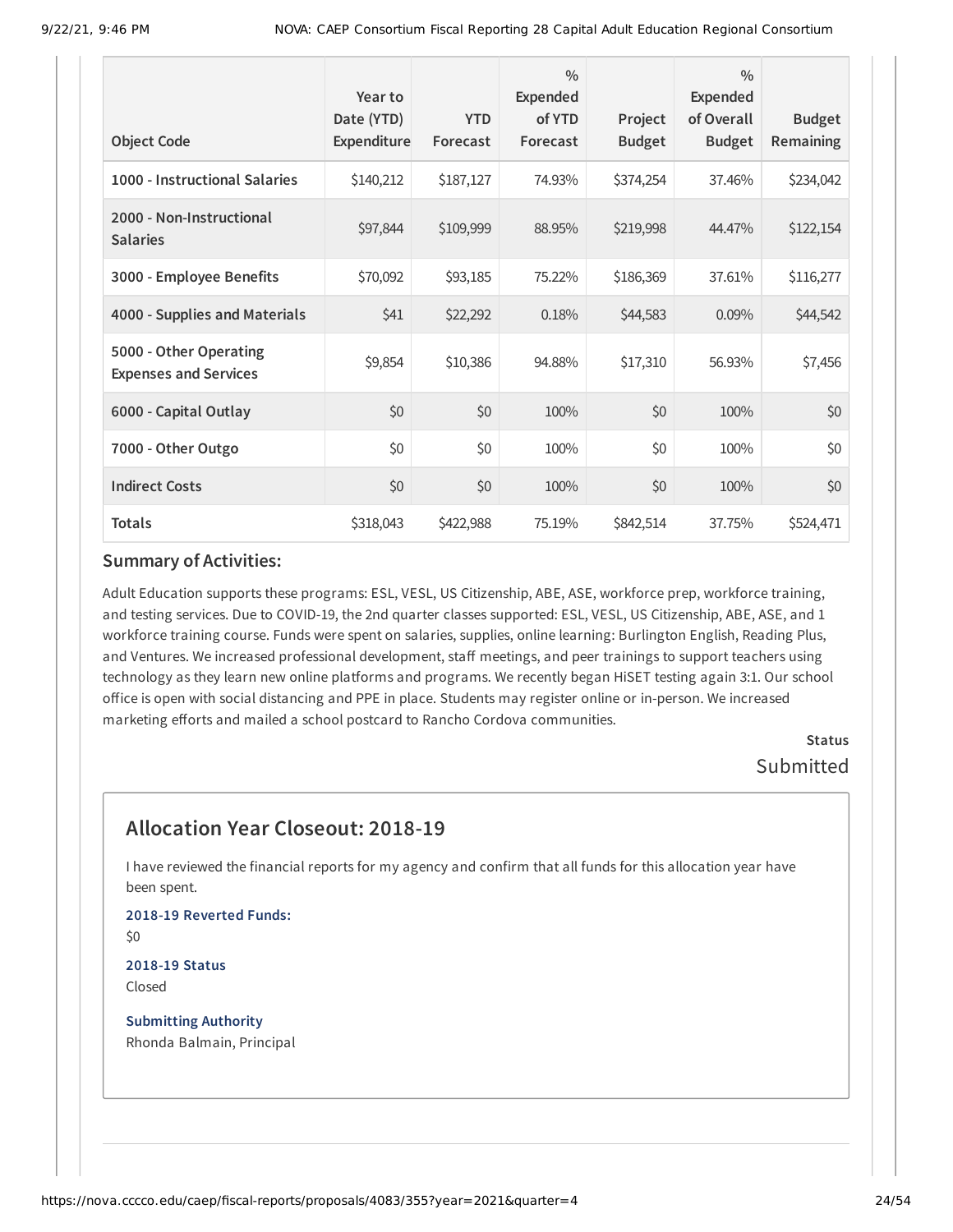## **Folsom-Cordova Unified Q3 Report (1/1 - 3/31)**

| <b>Object Code</b>                                     | Year to<br>Date (YTD)<br>Expenditure | <b>YTD</b><br>Forecast | $\frac{0}{0}$<br><b>Expended</b><br>of YTD<br>Forecast | Project<br><b>Budget</b> | $\frac{0}{0}$<br><b>Expended</b><br>of Overall<br><b>Budget</b> | <b>Budget</b><br><b>Remaining</b> |
|--------------------------------------------------------|--------------------------------------|------------------------|--------------------------------------------------------|--------------------------|-----------------------------------------------------------------|-----------------------------------|
| 1000 - Instructional Salaries                          | \$233,527                            | \$299,403              | 78%                                                    | \$374,254                | 62.4%                                                           | \$140,727                         |
| 2000 - Non-Instructional<br><b>Salaries</b>            | \$148,076                            | \$175,998              | 84.13%                                                 | \$219,998                | 67.31%                                                          | \$71,922                          |
| 3000 - Employee Benefits                               | \$111,476                            | \$149,095              | 74.77%                                                 | \$186,369                | 59.81%                                                          | \$74,893                          |
| 4000 - Supplies and Materials                          | \$2,168                              | \$35,666               | 6.08%                                                  | \$44,583                 | 4.86%                                                           | \$42,415                          |
| 5000 - Other Operating<br><b>Expenses and Services</b> | \$10,304                             | \$12,117               | 85.04%                                                 | \$17,310                 | 59.53%                                                          | \$7,006                           |
| 6000 - Capital Outlay                                  | \$0                                  | \$0                    | 100%                                                   | \$0                      | 100%                                                            | \$0                               |
| 7000 - Other Outgo                                     | \$0                                  | \$0                    | 100%                                                   | \$0                      | 100%                                                            | \$0                               |
| <b>Indirect Costs</b>                                  | \$0                                  | \$0                    | 100%                                                   | \$0                      | 100%                                                            | \$0                               |
| <b>Totals</b>                                          | \$505,551                            | \$672,280              | 75.2%                                                  | \$842,514                | 60.01%                                                          | \$336,963                         |

#### **Summary of Activities:**

Adult Education supports these programs: ESL, VESL, US Citizenship, ABE, ASE, workforce prep, workforce training, and testing services. Due to COVID-19, the 3rd quarter classes supported: ESL, VESL, US Citizenship, ABE, ASE, and 1 workforce training course. Funds were spent on salaries, supplies, online learning: Burlington English, Aztec, Reading Plus, and Ventures. We increased professional development, staff meetings, and peer trainings to support teachers using technology as they have been learning new online platforms and programs. We've continued HiSET testing 3:1. Our school office is open with social distancing and PPE in place. Students may register online or in-person. We continue to increase marketing efforts as we plan for the fall semester.

> **Status** Submitted

**Folsom-Cordova Unified Q4 Report (4/1 - 6/30)**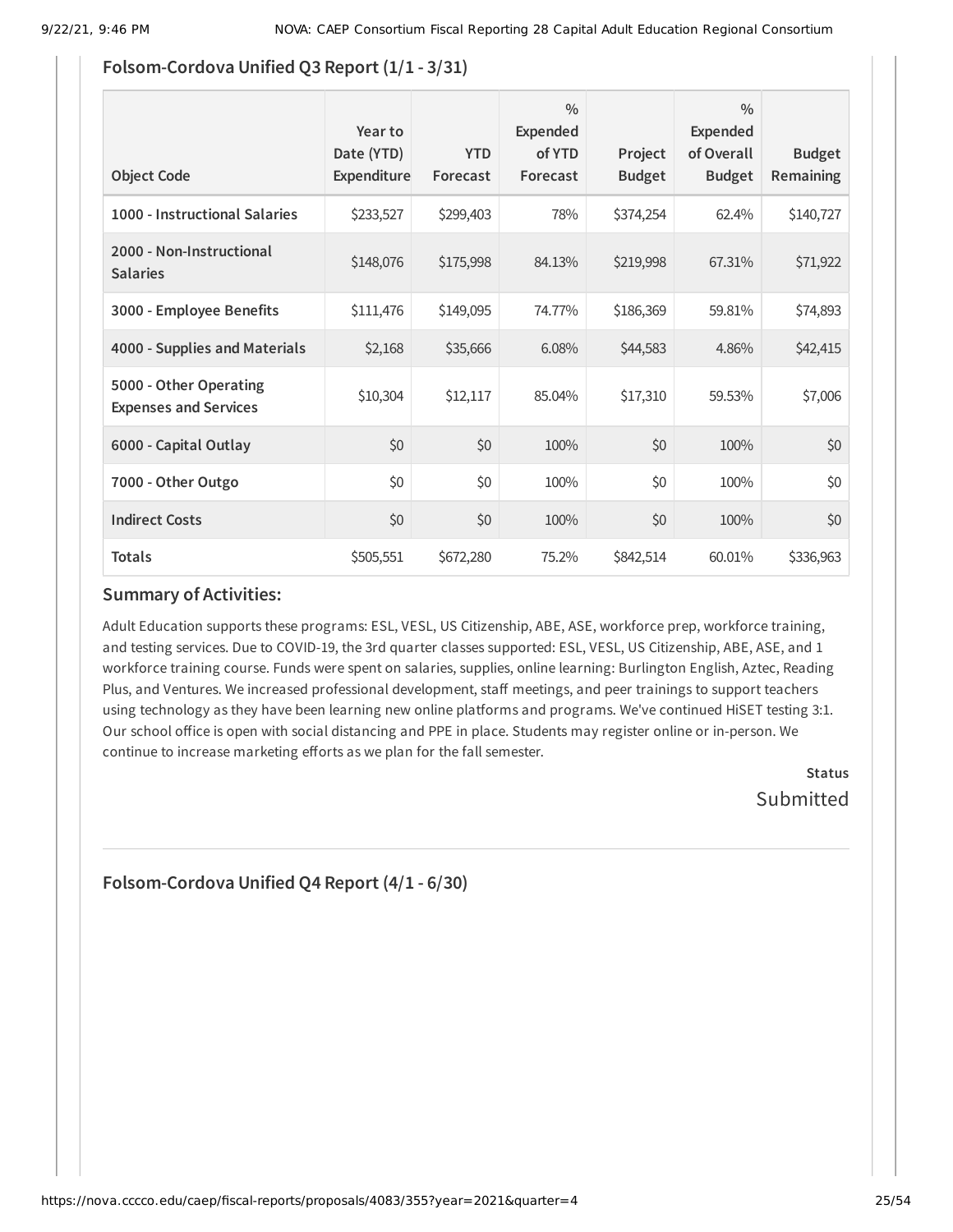|                                                        | Year to<br>Date (YTD) | <b>YTD</b> | $\frac{0}{0}$<br><b>Expended</b><br>of YTD | Project       | $\frac{0}{0}$<br><b>Expended</b><br>of Overall | <b>Budget</b>    |
|--------------------------------------------------------|-----------------------|------------|--------------------------------------------|---------------|------------------------------------------------|------------------|
| <b>Object Code</b>                                     | Expenditure           | Forecast   | Forecast                                   | <b>Budget</b> | <b>Budget</b>                                  | <b>Remaining</b> |
| 1000 - Instructional Salaries                          | \$319,622             | \$374,254  | 85.4%                                      | \$374,254     | 85.4%                                          | \$54,632         |
| 2000 - Non-Instructional<br><b>Salaries</b>            | \$203,879             | \$219,998  | 92.67%                                     | \$219,998     | 92.67%                                         | \$16,119         |
| 3000 - Employee Benefits                               | \$153,835             | \$186,369  | 82.54%                                     | \$186,369     | 82.54%                                         | \$32,534         |
| 4000 - Supplies and Materials                          | \$13,290              | \$44,583   | 29.81%                                     | \$44,583      | 29.81%                                         | \$31,293         |
| 5000 - Other Operating<br><b>Expenses and Services</b> | \$10,504              | \$17,310   | 60.68%                                     | \$17,310      | 60.68%                                         | \$6,806          |
| 6000 - Capital Outlay                                  | \$0                   | \$0        | 100%                                       | \$0           | 100%                                           | \$0              |
| 7000 - Other Outgo                                     | \$0                   | \$0        | 100%                                       | \$0           | 100%                                           | \$0              |
| <b>Indirect Costs</b>                                  | \$0                   | \$0        | 100%                                       | \$0           | 100%                                           | \$0              |
| <b>Totals</b>                                          | \$701,130             | \$842,514  | 83.22%                                     | \$842,514     | 83.22%                                         | \$141,384        |

### **Summary of Activities:**

Adult Education supports these programs: ESL, VESL, United States Citizenship, ABE, ASE, workforce prep, workforce training, and testing services. Due to COVID-19, the 4th quarter classes supported: ESL, ABE, ASE, and '1' workforce training course that we were able to offer through distance learning. Funds were spent on salaries and benefits, supplies (including books), online curriculum (Burlington English, Aztec, Reading Plus), increased marketing and outreach, transition services, support for testing and placement, staff meetings, and peer trainings. We increased professional development opportunities to support online learning for teachers using technology and new platforms and programs. We've continued HiSET testing . Our school office is open with social distancing and PPE in place. Students may register online or in-person.

> **Status Submitted**

# **Galt Joint Union High**

**Galt Joint Union High Q1 Report (7/1 - 9/30)**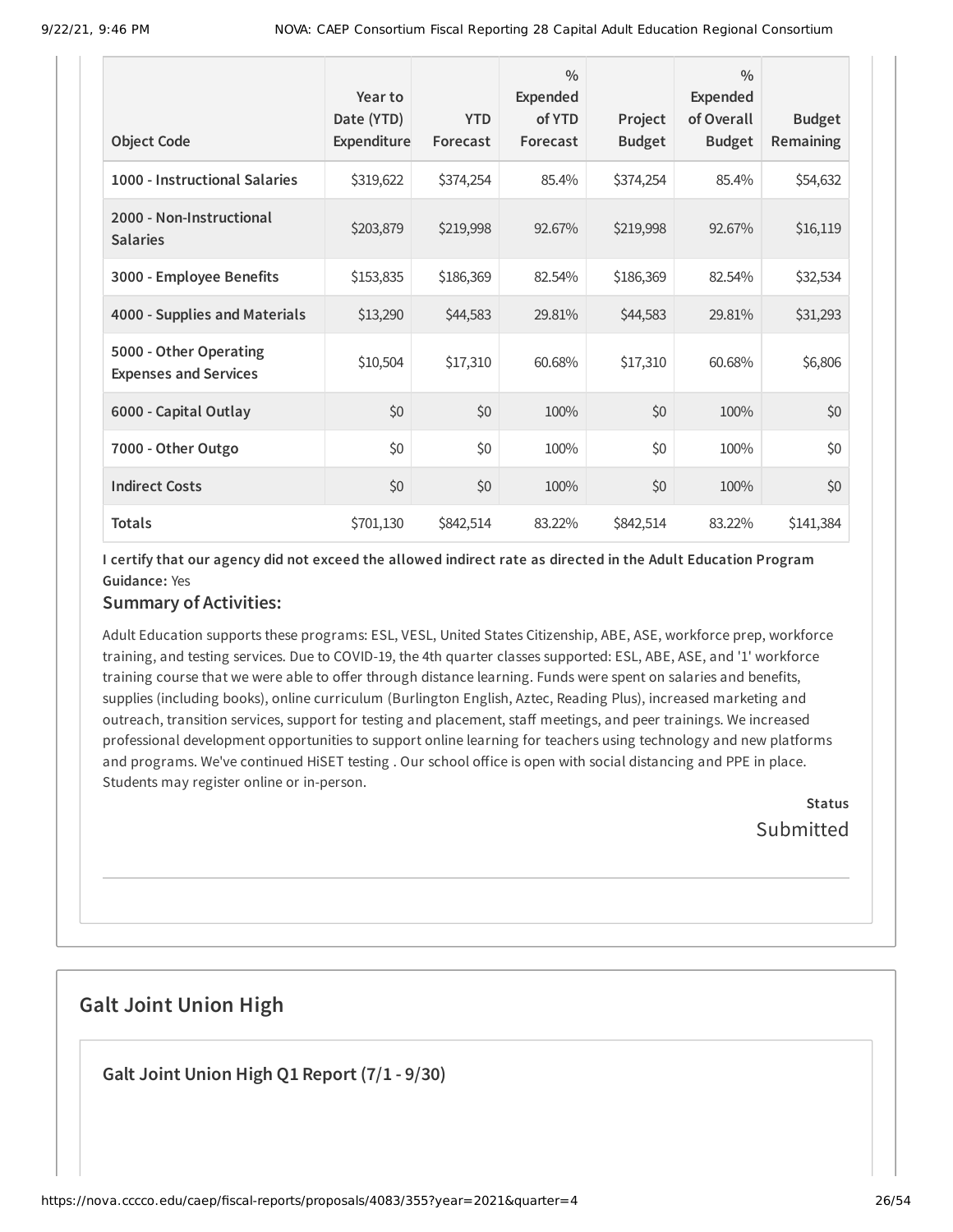| <b>Object Code</b>                                     | Year to<br>Date (YTD)<br><b>Expenditure</b> | <b>YTD</b><br>Forecast | $\frac{0}{0}$<br>Expended<br>of YTD<br>Forecast | Project<br><b>Budget</b> | $\frac{0}{0}$<br><b>Expended</b><br>of Overall<br><b>Budget</b> | <b>Budget</b><br><b>Remaining</b> |
|--------------------------------------------------------|---------------------------------------------|------------------------|-------------------------------------------------|--------------------------|-----------------------------------------------------------------|-----------------------------------|
| 1000 - Instructional Salaries                          | \$16,894                                    | \$11,468               | 147.32%                                         | \$114,677                | 14.73%                                                          | \$97,783                          |
| 2000 - Non-Instructional<br><b>Salaries</b>            | \$26,369                                    | \$26,133               | 100.9%                                          | \$104,531                | 25.23%                                                          | \$78,162                          |
| 3000 - Employee Benefits                               | \$17,595                                    | \$14,286               | 123.17%                                         | \$71,428                 | 24.63%                                                          | \$53,833                          |
| 4000 - Supplies and Materials                          | \$0                                         | \$18,180               | $0\%$                                           | \$60,600                 | $0\%$                                                           | \$60,600                          |
| 5000 - Other Operating<br><b>Expenses and Services</b> | \$2,721                                     | \$9,076                | 29.98%                                          | \$25,930                 | 10.49%                                                          | \$23,209                          |
| 6000 - Capital Outlay                                  | \$0                                         | \$0                    | 100%                                            | \$0                      | 100%                                                            | \$0                               |
| 7000 - Other Outgo                                     | \$0                                         | \$0                    | 100%                                            | \$0                      | 100%                                                            | \$0                               |
| <b>Indirect Costs</b>                                  | \$0                                         | \$0                    | 100%                                            | \$18,870                 | $0\%$                                                           | \$18,870                          |
| <b>Totals</b>                                          | \$63,579                                    | \$79,142               | 80.34%                                          | \$396,036                | 16.05%                                                          | \$332,457                         |

As a result of Covid-19, Galt Adult School is offering Adult Secondary Education, including High School Diploma and High School Equivalency and English as a Second Language via Remote Learning through Zoom and Google Classroom. Quarter 1 expenditures covered salaries and benefits for Certificated and Classified staff, as well as materials and supplies.

> **Status Submitted**

**Galt Joint Union High Q2 Report (10/1 - 12/31)**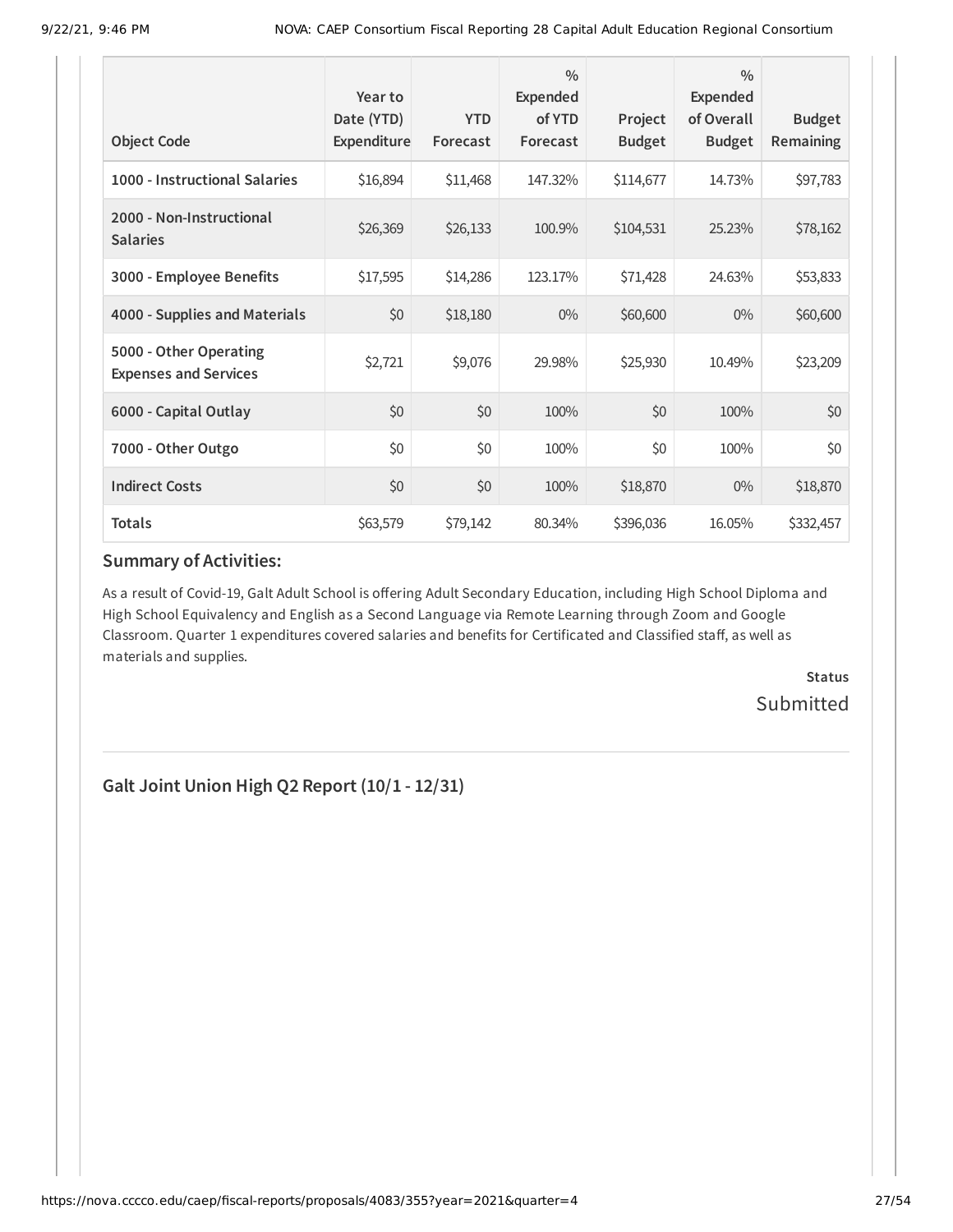| <b>Object Code</b>                                     | Year to<br>Date (YTD)<br><b>Expenditure</b> | <b>YTD</b><br>Forecast | $\frac{0}{0}$<br><b>Expended</b><br>of YTD<br>Forecast | Project<br><b>Budget</b> | $\frac{0}{0}$<br><b>Expended</b><br>of Overall<br><b>Budget</b> | <b>Budget</b><br><b>Remaining</b> |
|--------------------------------------------------------|---------------------------------------------|------------------------|--------------------------------------------------------|--------------------------|-----------------------------------------------------------------|-----------------------------------|
| 1000 - Instructional Salaries                          | \$46,577                                    | \$34,403               | 135.39%                                                | \$114,677                | 40.62%                                                          | \$68,100                          |
| 2000 - Non-Instructional<br><b>Salaries</b>            | \$45,611                                    | \$41,812               | 109.08%                                                | \$104,531                | 43.63%                                                          | \$58,920                          |
| 3000 - Employee Benefits                               | \$31,015                                    | \$25,000               | 124.06%                                                | \$71,428                 | 43.42%                                                          | \$40,413                          |
| 4000 - Supplies and Materials                          | \$3,955                                     | \$39,390               | 10.04%                                                 | \$60,600                 | 6.53%                                                           | \$56,645                          |
| 5000 - Other Operating<br><b>Expenses and Services</b> | \$24,718                                    | \$11,669               | 211.84%                                                | \$25,930                 | 95.33%                                                          | \$1,212                           |
| 6000 - Capital Outlay                                  | \$0                                         | \$0                    | 100%                                                   | \$0                      | 100%                                                            | \$0                               |
| 7000 - Other Outgo                                     | \$0                                         | \$0                    | 100%                                                   | \$0                      | 100%                                                            | \$0                               |
| <b>Indirect Costs</b>                                  | \$0                                         | \$0                    | 100%                                                   | \$18,870                 | $0\%$                                                           | \$18,870                          |
| <b>Totals</b>                                          | \$151,876                                   | \$152,274              | 99.74%                                                 | \$396,036                | 38.35%                                                          | \$244,160                         |

Galt Adult School offered courses in ESL, Diploma and GED through Remote Learning due to Covid-19 restrictions. Quarter 2 expenditures included certificated and classified salaries and benefits, purchase of new licensing software for the GED program, postage for advertising, supplies and lease agreement for copy machine.

# **Status Submitted**

# **Allocation Year Closeout: 2018-19**

I have reviewed the financial reports for my agency and confirm that all funds for this allocation year have been spent.

**2018-19 Reverted Funds:**

\$0

**2018-19 Status** Closed

#### **Submitting Authority**

Lisa Pettis Robert Lemmon

**Galt Joint Union High Q3 Report (1/1 - 3/31)**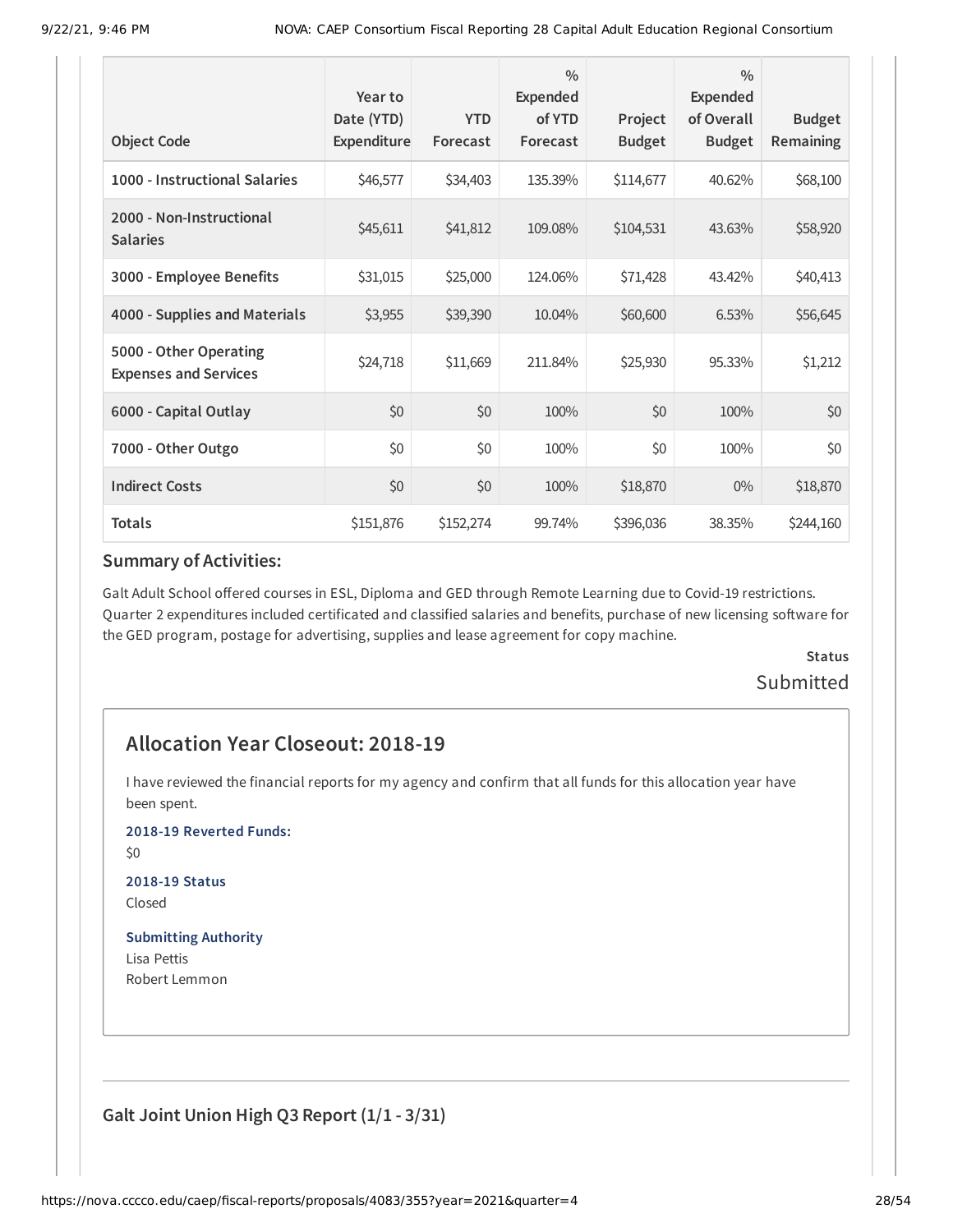| <b>Object Code</b>                                     | Year to<br>Date (YTD)<br>Expenditure | <b>YTD</b><br>Forecast | $\frac{0}{0}$<br>Expended<br>of YTD<br>Forecast | Project<br><b>Budget</b> | $\frac{0}{0}$<br>Expended<br>of Overall<br><b>Budget</b> | <b>Budget</b><br><b>Remaining</b> |
|--------------------------------------------------------|--------------------------------------|------------------------|-------------------------------------------------|--------------------------|----------------------------------------------------------|-----------------------------------|
| 1000 - Instructional Salaries                          | \$80,582                             | \$68,806               | 117.11%                                         | \$114,677                | 70.27%                                                   | \$34,095                          |
| 2000 - Non-Instructional<br><b>Salaries</b>            | \$79,802                             | \$73,172               | 109.06%                                         | \$104,531                | 76.34%                                                   | \$24,729                          |
| 3000 - Employee Benefits                               | \$53,257                             | \$46,428               | 114.71%                                         | \$71,428                 | 74.56%                                                   | \$18,171                          |
| 4000 - Supplies and Materials                          | \$6,174                              | \$48,480               | 12.74%                                          | \$60,600                 | 10.19%                                                   | \$54,426                          |
| 5000 - Other Operating<br><b>Expenses and Services</b> | \$24,718                             | \$18,151               | 136.18%                                         | \$25,930                 | 95.33%                                                   | \$1,212                           |
| 6000 - Capital Outlay                                  | \$0                                  | \$0                    | 100%                                            | \$0                      | 100%                                                     | \$0                               |
| 7000 - Other Outgo                                     | \$0                                  | \$0                    | 100%                                            | \$0                      | 100%                                                     | \$0                               |
| <b>Indirect Costs</b>                                  | \$0                                  | \$0                    | 100%                                            | \$18,870                 | $0\%$                                                    | \$18,870                          |
| <b>Totals</b>                                          | \$244,533                            | \$255,037              | 95.88%                                          | \$396,036                | 61.75%                                                   | \$151,503                         |

In quarter 3 of the 2020-2021 fiscal year, Galt Adult School continued to offer courses in high school diploma, high school equivalency and English as a Second Language. Due to Covid-19, all coursework and classroom instruction was offered online via Zoom and Google Classroom.

> **Status** Submitted

**Galt Joint Union High Q4 Report (4/1 - 6/30)**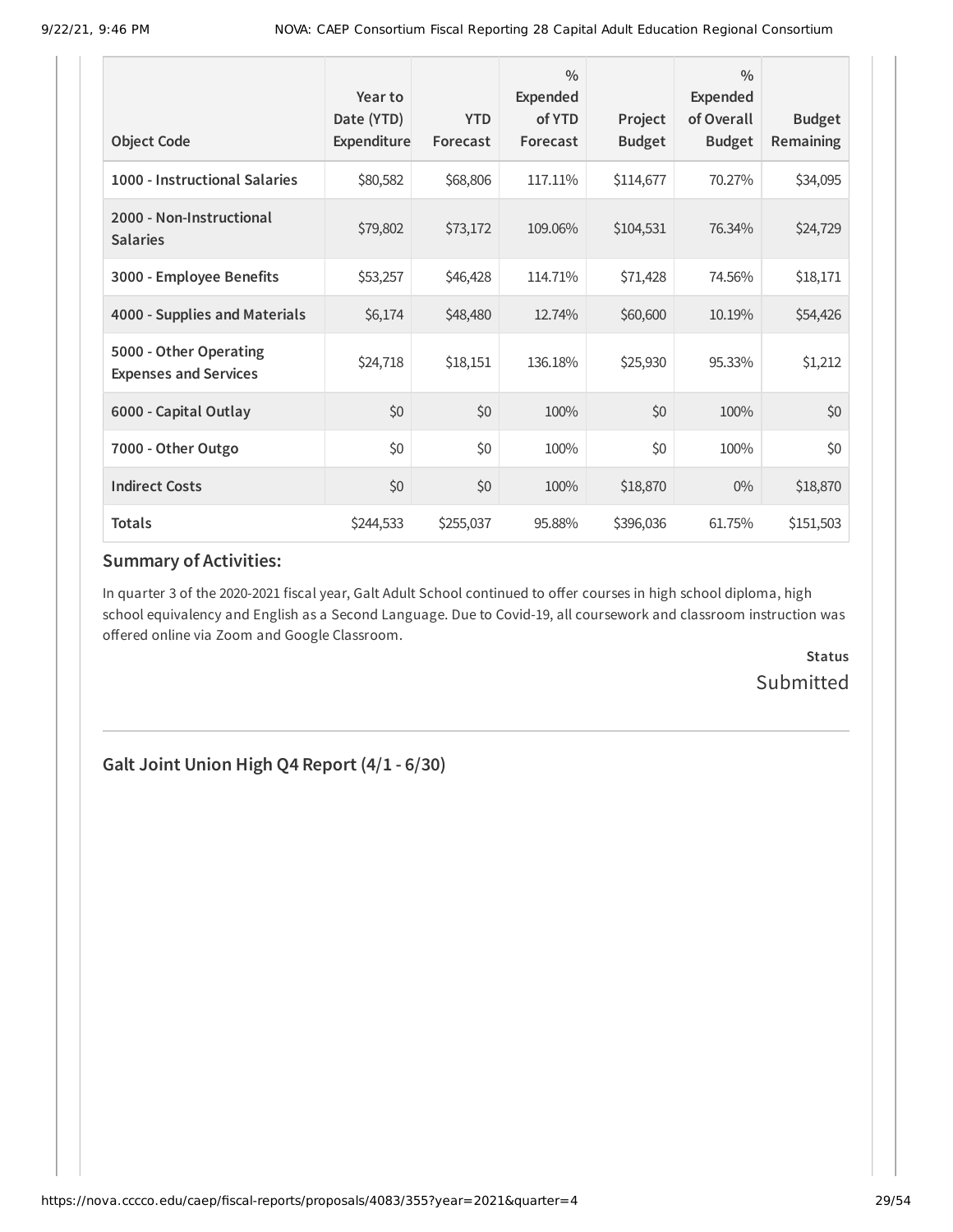| <b>Object Code</b>                                     | Year to<br>Date (YTD)<br><b>Expenditure</b> | <b>YTD</b><br>Forecast | $\frac{0}{0}$<br><b>Expended</b><br>of YTD<br>Forecast | Project<br><b>Budget</b> | $\frac{0}{0}$<br>Expended<br>of Overall<br><b>Budget</b> | <b>Budget</b><br><b>Remaining</b> |
|--------------------------------------------------------|---------------------------------------------|------------------------|--------------------------------------------------------|--------------------------|----------------------------------------------------------|-----------------------------------|
| 1000 - Instructional Salaries                          | \$114,677                                   | \$114,677              | 100%                                                   | \$114,677                | 100%                                                     | \$0                               |
| 2000 - Non-Instructional<br><b>Salaries</b>            | \$104,531                                   | \$104,531              | 100%                                                   | \$104,531                | 100%                                                     | \$0                               |
| 3000 - Employee Benefits                               | \$71,428                                    | \$71,428               | 100%                                                   | \$71,428                 | 100%                                                     | \$0                               |
| 4000 - Supplies and Materials                          | \$32,092                                    | \$60,600               | 52.96%                                                 | \$60,600                 | 52.96%                                                   | \$28,508                          |
| 5000 - Other Operating<br><b>Expenses and Services</b> | \$24,718                                    | \$25,930               | 95.33%                                                 | \$25,930                 | 95.33%                                                   | \$1,212                           |
| 6000 - Capital Outlay                                  | \$0                                         | \$0                    | 100%                                                   | \$0                      | 100%                                                     | \$0                               |
| 7000 - Other Outgo                                     | \$0                                         | \$0                    | 100%                                                   | \$0                      | 100%                                                     | \$0                               |
| <b>Indirect Costs</b>                                  | \$17,372                                    | \$18,870               | 92.06%                                                 | \$18,870                 | 92.06%                                                   | \$1,498                           |
| <b>Totals</b>                                          | \$364,818                                   | \$396,036              | 92.12%                                                 | \$396,036                | 92.12%                                                   | \$31,218                          |

### **Summary of Activities:**

As a result of COVID-19, Galt Adult School is offering Adult Secondary Education, including High School Diploma and High School Equivalency and English as a Second Language via Remote Learning through Zoom and Google Classroom. Quarter 4 expenditures covered salaries and benefits for Certificated and Classified staff, online curriculum, materials and supplies.

> **Status Submitted**

# **Natomas Unified**

**Natomas Unified Q1 Report (7/1 - 9/30)**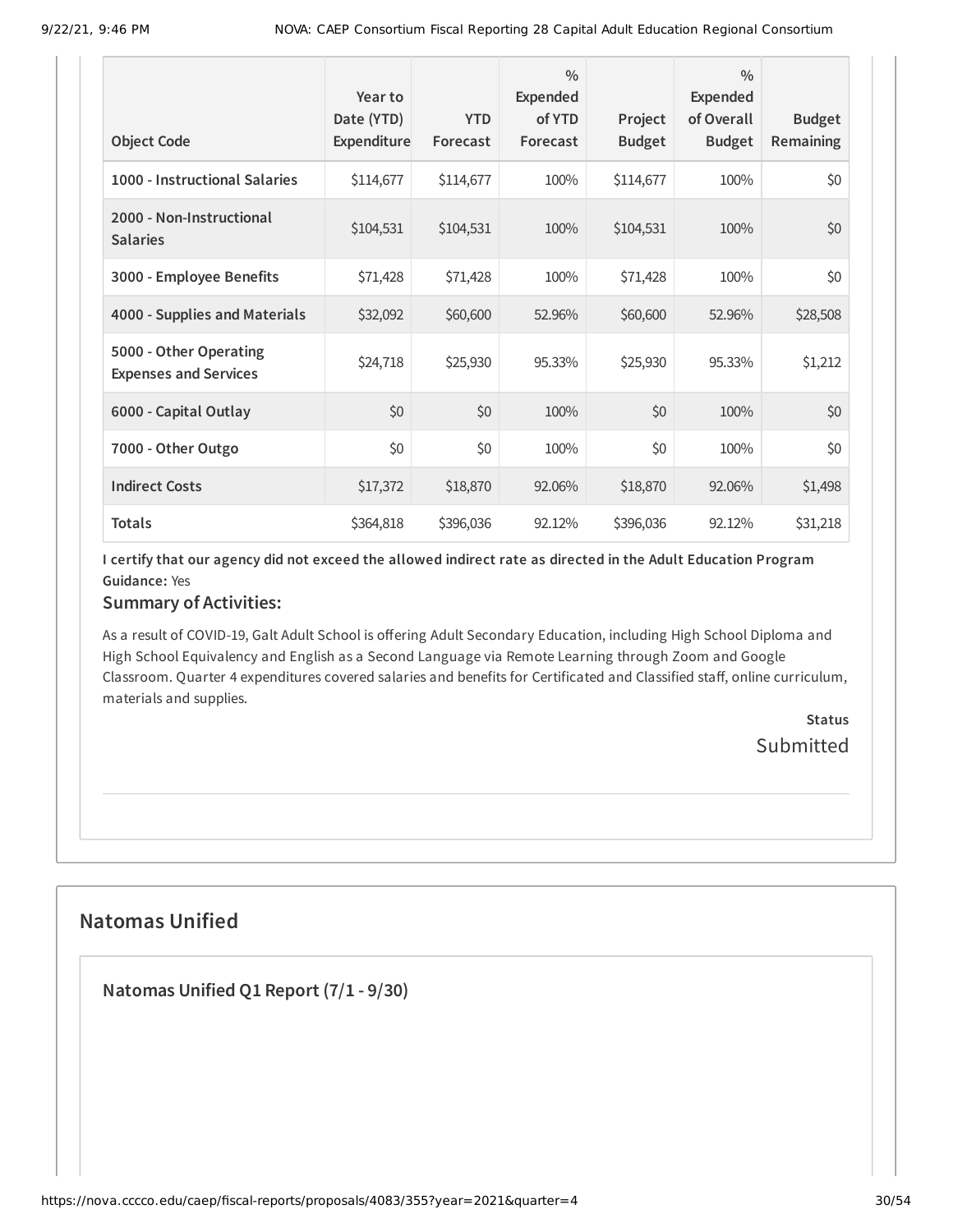| <b>Object Code</b>                                     | Year to<br>Date (YTD)<br>Expenditure | <b>YTD</b><br>Forecast | $\frac{0}{0}$<br><b>Expended</b><br>of YTD<br>Forecast | Project<br><b>Budget</b> | $\frac{0}{0}$<br><b>Expended</b><br>of Overall<br><b>Budget</b> | <b>Budget</b><br><b>Remaining</b> |
|--------------------------------------------------------|--------------------------------------|------------------------|--------------------------------------------------------|--------------------------|-----------------------------------------------------------------|-----------------------------------|
|                                                        |                                      |                        |                                                        |                          |                                                                 |                                   |
| 1000 - Instructional Salaries                          | \$5,236                              | \$19,700               | 26.58%                                                 | \$131,330                | 3.99%                                                           | \$126,094                         |
| 2000 - Non-Instructional<br><b>Salaries</b>            | \$14,330                             | \$12,564               | 114.06%                                                | \$83,759                 | 17.11%                                                          | \$69,429                          |
| 3000 - Employee Benefits                               | \$8,905                              | \$9,806                | 90.81%                                                 | \$65,371                 | 13.62%                                                          | \$56,466                          |
| 4000 - Supplies and Materials                          | \$0                                  | \$7,455                | $0\%$                                                  | \$49,697                 | $0\%$                                                           | \$49,697                          |
| 5000 - Other Operating<br><b>Expenses and Services</b> | \$8,160                              | \$2,349                | 347.45%                                                | \$15,657                 | 52.12%                                                          | \$7,497                           |
| 6000 - Capital Outlay                                  | \$0                                  | \$0                    | 100%                                                   | \$0                      | 100%                                                            | \$0                               |
| 7000 - Other Outgo                                     | \$0                                  | \$0                    | 100%                                                   | \$0                      | 100%                                                            | \$0                               |
| <b>Indirect Costs</b>                                  | \$0                                  | \$2,232                | $0\%$                                                  | \$14,879                 | $0\%$                                                           | \$14,879                          |
| <b>Totals</b>                                          | \$36,631                             | \$54,104               | 67.7%                                                  | \$360,693                | 10.16%                                                          | \$324,062                         |

As a result of COVID-19, and our school is in a distance learning model, our expenditures fell below target. This year we were not able to offer bus training and Instructional Assistant, Para-Educator training classes. Also, because we are in distance learning, we are not having to pay child care expenses as well as security. Salary expenses are less because of these reasons. We are spending less on office consumables because we don't have teachers on campus. We are hoping that after we are allowed to have students on campus, we will be able to offer these classes and services.

### **Summary of Activities:**

During the first quarter of Fiscal Year 2020-21, NUSD continued offering courses in Adult Basic Education (ABE), Adult Secondary Education (ASE), including high school diploma and high school equivalency, English as a Second Language (ESL), as well as a US Citizenship class. Due to COVID-19, program instruction was modified for all students; however, instruction continued through on-line learning via Zoom, Google groups, email, text, and phone. In addition, chromebooks were purchased for our ESL students, but because of the back order, we are still waiting for the shipment.

> **Status** Submitted

**Natomas Unified Q2 Report (10/1 - 12/31)**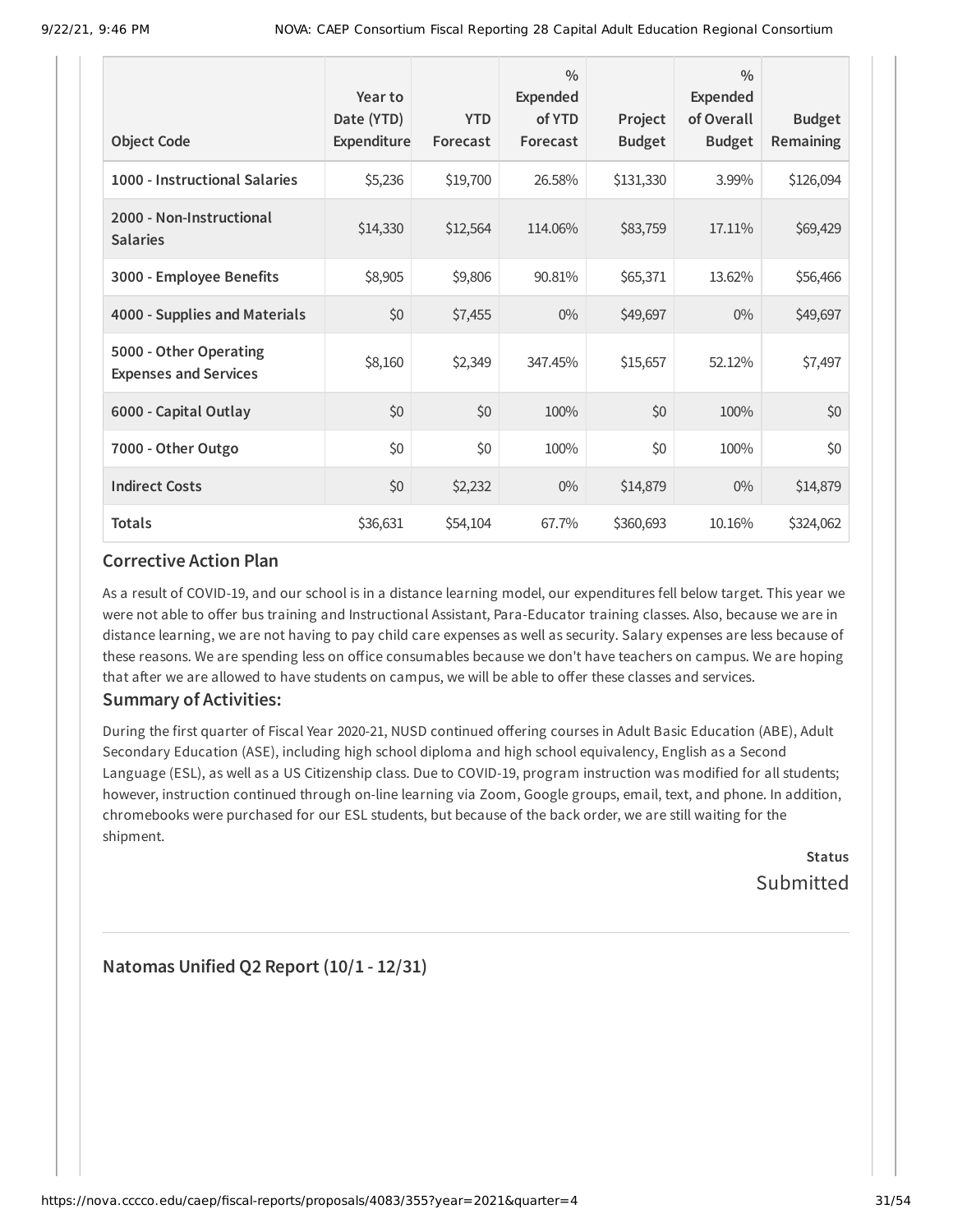|                                                        | Year to                   |                        | $\frac{0}{0}$<br><b>Expended</b> |                          | $\frac{0}{0}$<br>Expended   |                                   |
|--------------------------------------------------------|---------------------------|------------------------|----------------------------------|--------------------------|-----------------------------|-----------------------------------|
| <b>Object Code</b>                                     | Date (YTD)<br>Expenditure | <b>YTD</b><br>Forecast | of YTD<br>Forecast               | Project<br><b>Budget</b> | of Overall<br><b>Budget</b> | <b>Budget</b><br><b>Remaining</b> |
| 1000 - Instructional Salaries                          | \$32,747                  | \$39,399               | 83.12%                           | \$131,330                | 24.93%                      | \$98,583                          |
| 2000 - Non-Instructional<br><b>Salaries</b>            | \$26,293                  | \$25,128               | 104.64%                          | \$83,759                 | 31.39%                      | \$57,466                          |
| 3000 - Employee Benefits                               | \$20,347                  | \$19,611               | 103.75%                          | \$65,371                 | 31.13%                      | \$45,024                          |
| 4000 - Supplies and Materials                          | \$2,245                   | \$14,909               | 15.06%                           | \$49,697                 | 4.52%                       | \$47,452                          |
| 5000 - Other Operating<br><b>Expenses and Services</b> | \$15,656                  | \$4,697                | 333.31%                          | \$15,657                 | 99.99%                      | \$1                               |
| 6000 - Capital Outlay                                  | \$0                       | \$0                    | 100%                             | \$0                      | 100%                        | \$0                               |
| 7000 - Other Outgo                                     | \$0                       | \$0                    | 100%                             | \$0                      | 100%                        | \$0                               |
| <b>Indirect Costs</b>                                  | \$0                       | \$4,464                | $0\%$                            | \$14,879                 | $0\%$                       | \$14,879                          |
| <b>Totals</b>                                          | \$97,288                  | \$108,208              | 89.91%                           | \$360,693                | 26.97%                      | \$263,405                         |

Because of COVID, we haven't been able to spend the amount that we have designated. Staff will continue to monitor expenditures.

#### **Summary of Activities:**

During the second quarter of Fiscal Year 2020-21, NUSD continued offering courses in Adult Basic Education (ABE), Adult Secondary Education (ASE), including high school diploma and high school equivalency, English as a Second Language (ESL), as well as a US Citizenship class. Due to COVID-19, program instruction was modified for all students; however, instruction continued through on-line learning via Zoom, Google groups, email, text, and phone.

### **Status** Submitted

# **Allocation Year Closeout: 2018-19**

I have reviewed the financial reports for my agency and confirm that all funds for this allocation year have been spent.

**2018-19 Reverted Funds:** \$0 **2018-19 Status**

Closed

#### **Submitting Authority**

David Rodriguez, Assistant Superintendent/Principal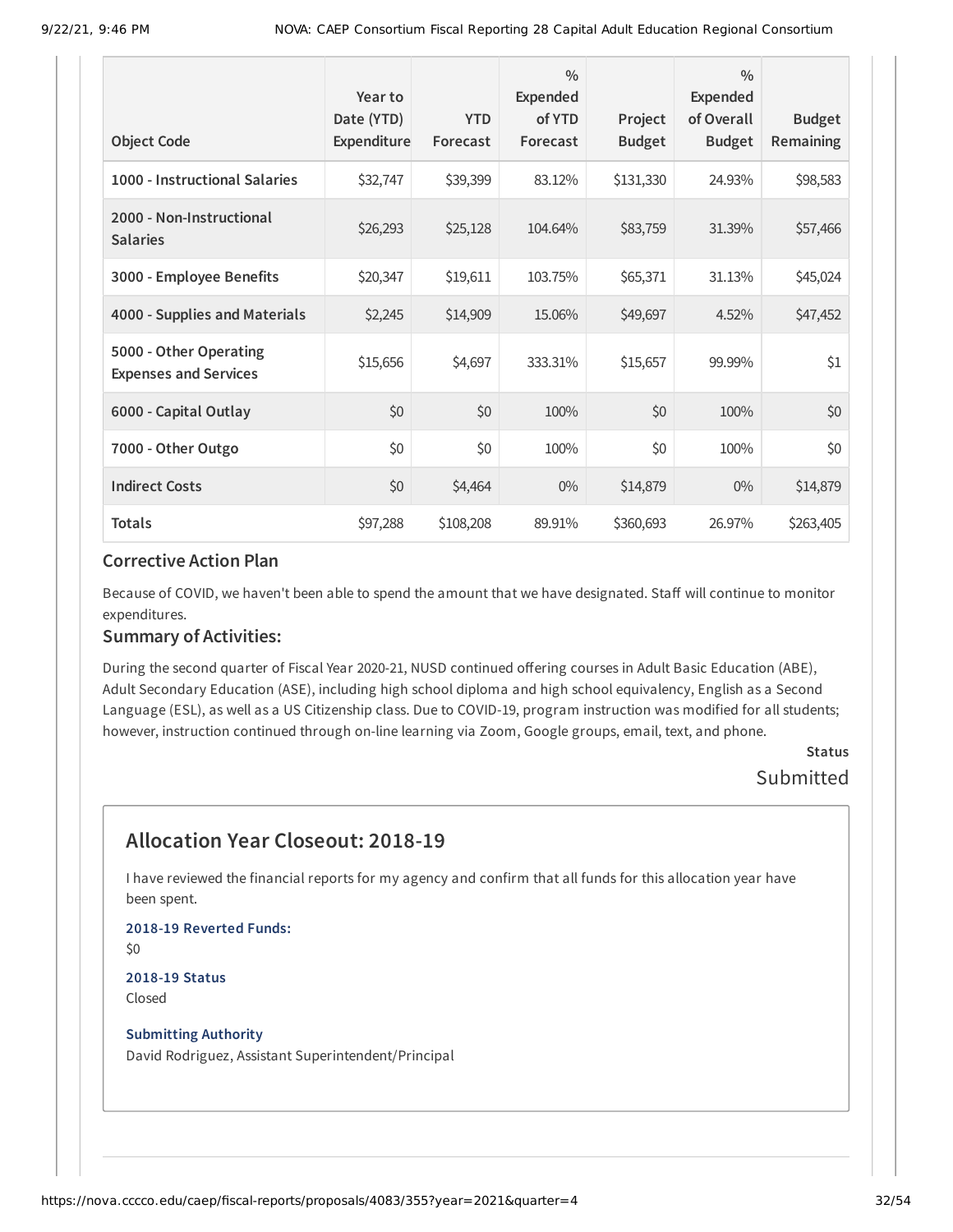### **Natomas Unified Q3 Report (1/1 - 3/31)**

| <b>Object Code</b>                                     | Year to<br>Date (YTD)<br>Expenditure | <b>YTD</b><br>Forecast | $\frac{0}{0}$<br>Expended<br>of YTD<br>Forecast | Project<br><b>Budget</b> | $\frac{0}{0}$<br>Expended<br>of Overall<br><b>Budget</b> | <b>Budget</b><br><b>Remaining</b> |
|--------------------------------------------------------|--------------------------------------|------------------------|-------------------------------------------------|--------------------------|----------------------------------------------------------|-----------------------------------|
| 1000 - Instructional Salaries                          | \$71,850                             | \$59,099               | 121.58%                                         | \$131,330                | 54.71%                                                   | \$59,480                          |
| 2000 - Non-Instructional<br><b>Salaries</b>            | \$49,111                             | \$37,692               | 130.3%                                          | \$83,759                 | 58.63%                                                   | \$34,648                          |
| 3000 - Employee Benefits                               | \$39,154                             | \$29,417               | 133.1%                                          | \$65,371                 | 59.9%                                                    | \$26,217                          |
| 4000 - Supplies and Materials                          | \$39,965                             | \$22,364               | 178.71%                                         | \$49,697                 | 80.42%                                                   | \$9,732                           |
| 5000 - Other Operating<br><b>Expenses and Services</b> | \$15,656                             | \$7,046                | 222.21%                                         | \$15,657                 | 99.99%                                                   | \$1                               |
| 6000 - Capital Outlay                                  | \$0                                  | \$0                    | 100%                                            | \$0                      | 100%                                                     | \$0                               |
| 7000 - Other Outgo                                     | \$0                                  | \$0                    | 100%                                            | \$0                      | 100%                                                     | \$0                               |
| <b>Indirect Costs</b>                                  | \$0                                  | \$6,696                | $0\%$                                           | \$14,879                 | $0\%$                                                    | \$14,879                          |
| <b>Totals</b>                                          | \$215,736                            | \$162,312              | 132.91%                                         | \$360,693                | 59.81%                                                   | \$144,957                         |

### **Summary of Activities:**

During the third quarter of Fiscal Year 2020-21, NUSD continued offering courses in Adult Basic Education (ABE), Adult Secondary Education (ASE), including high school diploma and high school equivalency, English as a Second Language (ESL), as well as a US Citizenship class. Due to COVID-19, program instruction was modified for all students; however, instruction continued through on-line learning via Zoom, Google groups, email, text, and phone.

> **Status** Submitted

**Natomas Unified Q4 Report (4/1 - 6/30)**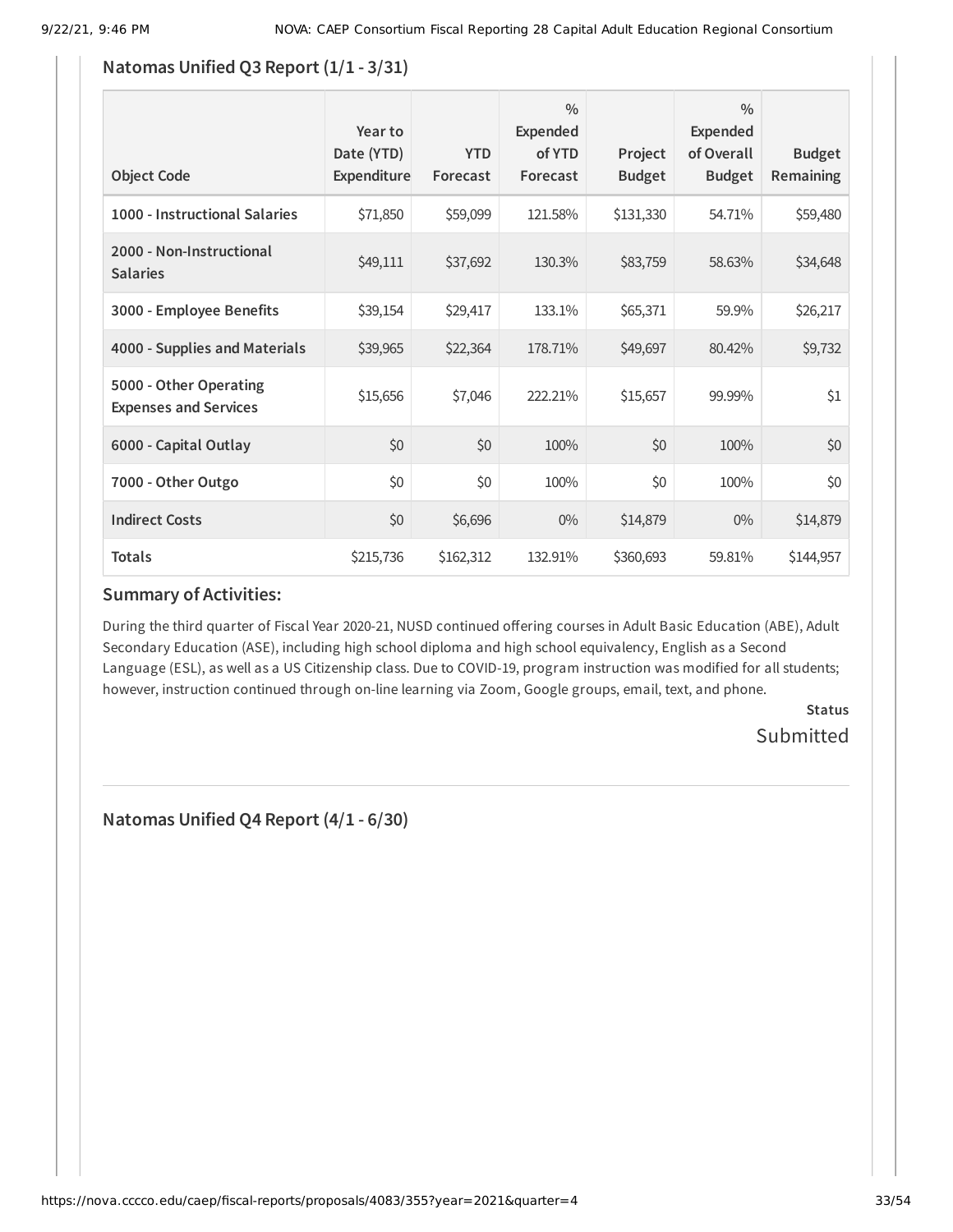| <b>Object Code</b>                                     | Year to<br>Date (YTD)<br><b>Expenditure</b> | <b>YTD</b><br>Forecast | $\frac{0}{0}$<br><b>Expended</b><br>of YTD<br>Forecast | Project<br><b>Budget</b> | $\frac{0}{0}$<br><b>Expended</b><br>of Overall<br><b>Budget</b> | <b>Budget</b><br>Remaining |
|--------------------------------------------------------|---------------------------------------------|------------------------|--------------------------------------------------------|--------------------------|-----------------------------------------------------------------|----------------------------|
| 1000 - Instructional Salaries                          | \$121,155                                   | \$78,798               | 153.75%                                                | \$131,330                | 92.25%                                                          | \$10,175                   |
|                                                        |                                             |                        |                                                        |                          |                                                                 |                            |
| 2000 - Non-Instructional<br><b>Salaries</b>            | \$68,408                                    | \$50,255               | 136.12%                                                | \$83,759                 | 81.67%                                                          | \$15,351                   |
| 3000 - Employee Benefits                               | \$58,025                                    | \$39,223               | 147.94%                                                | \$65,371                 | 88.76%                                                          | \$7,346                    |
| 4000 - Supplies and Materials                          | \$47,963                                    | \$29,818               | 160.85%                                                | \$49,697                 | 96.51%                                                          | \$1,734                    |
| 5000 - Other Operating<br><b>Expenses and Services</b> | \$15,656                                    | \$9,394                | 166.66%                                                | \$15,657                 | 99.99%                                                          | \$1                        |
| 6000 - Capital Outlay                                  | \$0                                         | \$0                    | 100%                                                   | \$0                      | 100%                                                            | \$0                        |
| 7000 - Other Outgo                                     | \$0                                         | \$0                    | 100%                                                   | \$0                      | 100%                                                            | \$0                        |
| <b>Indirect Costs</b>                                  | \$15,560                                    | \$8,927                | 174.29%                                                | \$14,879                 | 104.58%                                                         | $\sqrt{1} - $681$          |
| <b>Totals</b>                                          | \$326,767                                   | \$216,416              | 150.99%                                                | \$360,693                | 90.59%                                                          | \$33,926                   |

#### **Summary of Activities:**

During the fourth quarter of Fiscal Year 2020-21, NUSD continued offering courses in Adult Basic Education (ABE), Adult Secondary Education (ASE), including high school diploma and high school equivalency, English as a Second Language (ESL), as well as a US Citizenship class. Due to COVID-19, program instruction was modified for all students; however, instruction continued through on-line learning via Zoom, Google groups, email, text, and phone.

> **Status** Submitted

# **Sacramento City Unified**

**Sacramento City Unified Q1 Report (7/1 - 9/30)**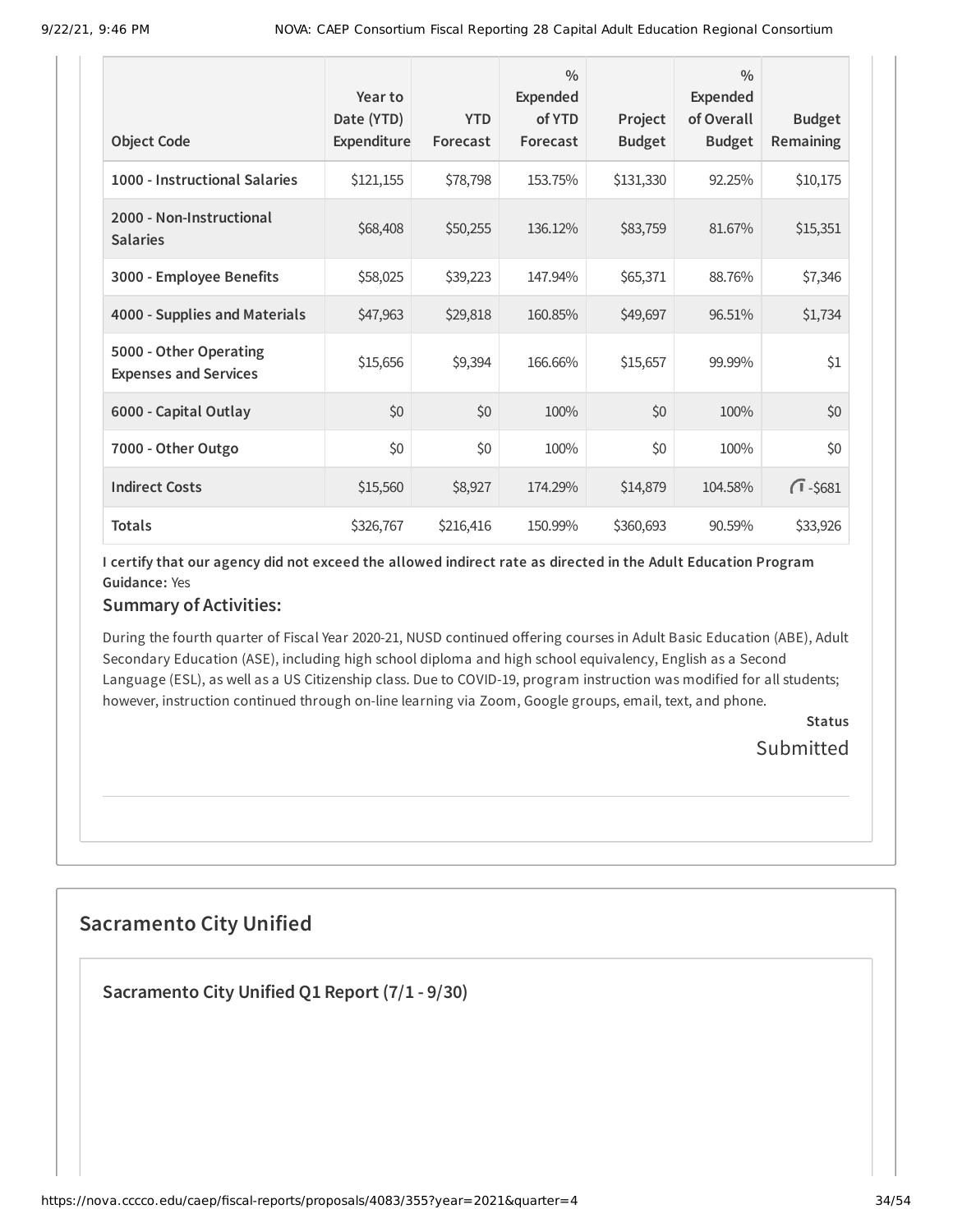| <b>Object Code</b>                                     | Year to<br>Date (YTD)<br>Expenditure | <b>YTD</b><br>Forecast | $\frac{0}{0}$<br><b>Expended</b><br>of YTD<br>Forecast | Project<br><b>Budget</b> | $\frac{0}{0}$<br><b>Expended</b><br>of Overall<br><b>Budget</b> | <b>Budget</b><br>Remaining |
|--------------------------------------------------------|--------------------------------------|------------------------|--------------------------------------------------------|--------------------------|-----------------------------------------------------------------|----------------------------|
| 1000 - Instructional Salaries                          | \$75,268                             | \$76,720               | 98.11%                                                 | \$511,466                | 14.72%                                                          | \$436,198                  |
| 2000 - Non-Instructional<br><b>Salaries</b>            | \$45,390                             | \$33,379               | 135.98%                                                | \$222,525                | 20.4%                                                           | \$177,135                  |
| 3000 - Employee Benefits                               | \$68,849                             | \$75,140               | 91.63%                                                 | \$500,935                | 13.74%                                                          | \$432,086                  |
| 4000 - Supplies and Materials                          | \$0                                  | \$3,375                | $0\%$                                                  | \$22,498                 | $0\%$                                                           | \$22,498                   |
| 5000 - Other Operating<br><b>Expenses and Services</b> | \$16,389                             | \$3,476                | 471.52%                                                | \$142,745                | 11.48%                                                          | \$126,356                  |
| 6000 - Capital Outlay                                  | \$0                                  | \$0                    | 100%                                                   | \$0                      | 100%                                                            | \$0                        |
| 7000 - Other Outgo                                     | \$0                                  | \$0                    | 100%                                                   | \$0                      | 100%                                                            | \$0                        |
| <b>Indirect Costs</b>                                  | \$0                                  | \$0                    | 100%                                                   | \$48,534                 | $0\%$                                                           | \$48,534                   |
| <b>Totals</b>                                          | \$205,896                            | \$192,089              | 107.19%                                                | \$1,448,703              | 14.21%                                                          | \$1,242,807                |

First quarter expenditures fell below target as teachers' salaries were only expensed for the month of September (no summer classes for DD, ELA, and HSE programs). All funds are expected to be expended by June 30, 2021.

#### **Summary of Activities:**

Charles A. Jones Career and Education Center and A. Warren McClaskey Adult Center are offering courses via distance education due to COVID restrictions. Expenses for the first quarter include administrative salaries at both sites, one DD instructor, two ELA instructors, and one HSE instructor. Also expensed was data and accountability software.

> **Status** Submitted

**Sacramento City Unified Q2 Report (10/1 - 12/31)**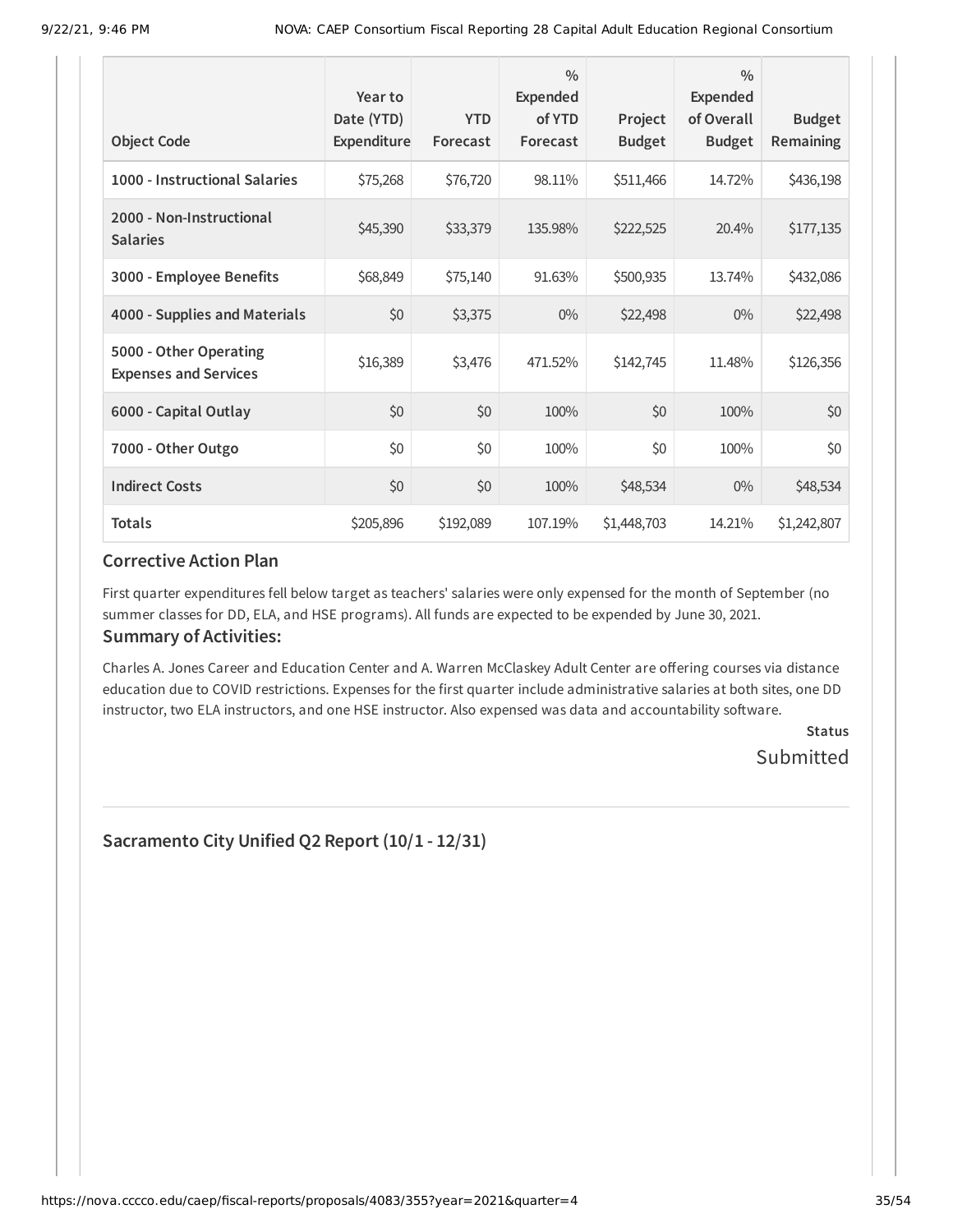| <b>Object Code</b>                                     | Year to<br>Date (YTD)<br>Expenditure | <b>YTD</b><br>Forecast | $\frac{0}{0}$<br>Expended<br>of YTD<br>Forecast | Project<br><b>Budget</b> | $\frac{0}{0}$<br><b>Expended</b><br>of Overall<br><b>Budget</b> | <b>Budget</b><br><b>Remaining</b> |
|--------------------------------------------------------|--------------------------------------|------------------------|-------------------------------------------------|--------------------------|-----------------------------------------------------------------|-----------------------------------|
| 1000 - Instructional Salaries                          | \$222,163                            | \$153,440              | 144.79%                                         | \$511,466                | 43.44%                                                          | \$289,303                         |
| 2000 - Non-Instructional<br><b>Salaries</b>            | \$115,960                            | \$66,758               | 173.7%                                          | \$222,525                | 52.11%                                                          | \$106,565                         |
| 3000 - Employee Benefits                               | \$213,684                            | \$150,281              | 142.19%                                         | \$500,935                | 42.66%                                                          | \$287,251                         |
| 4000 - Supplies and Materials                          | \$160                                | \$6,749                | 2.37%                                           | \$22,498                 | 0.71%                                                           | \$22,338                          |
| 5000 - Other Operating<br><b>Expenses and Services</b> | \$16,389                             | \$6,952                | 235.76%                                         | \$142,745                | 11.48%                                                          | \$126,356                         |
| 6000 - Capital Outlay                                  | \$0                                  | \$0                    | 100%                                            | \$0                      | 100%                                                            | \$0                               |
| 7000 - Other Outgo                                     | \$0                                  | \$0                    | 100%                                            | \$0                      | 100%                                                            | \$0                               |
| <b>Indirect Costs</b>                                  | \$0                                  | \$0                    | 100%                                            | \$48,534                 | $0\%$                                                           | \$48,534                          |
| <b>Totals</b>                                          | \$568,356                            | \$384,179              | 147.94%                                         | \$1,448,703              | 39.23%                                                          | \$880,347                         |

Charles A. Jones Career and Education Center and A. Warren McClaskey Adult Center continue to offer courses via distance education due to COVID restrictions. Expenses for the second quarter include administrative salaries at both sites, one DD instructor, two ELA instructors, and one HSE instructor.

# **Status Submitted**

# **Allocation Year Closeout: 2018-19**

I have reviewed the financial reports for my agency and confirm that all funds for this allocation year have been spent.

**2018-19 Reverted Funds:**

\$0

# **2018-19 Status**

Closed

### **Submitting Authority**

Dr. Sue Lytle Gilmore, Director Adult Education Angela Hatter, Site Administrator

**Sacramento City Unified Q3 Report (1/1 - 3/31)**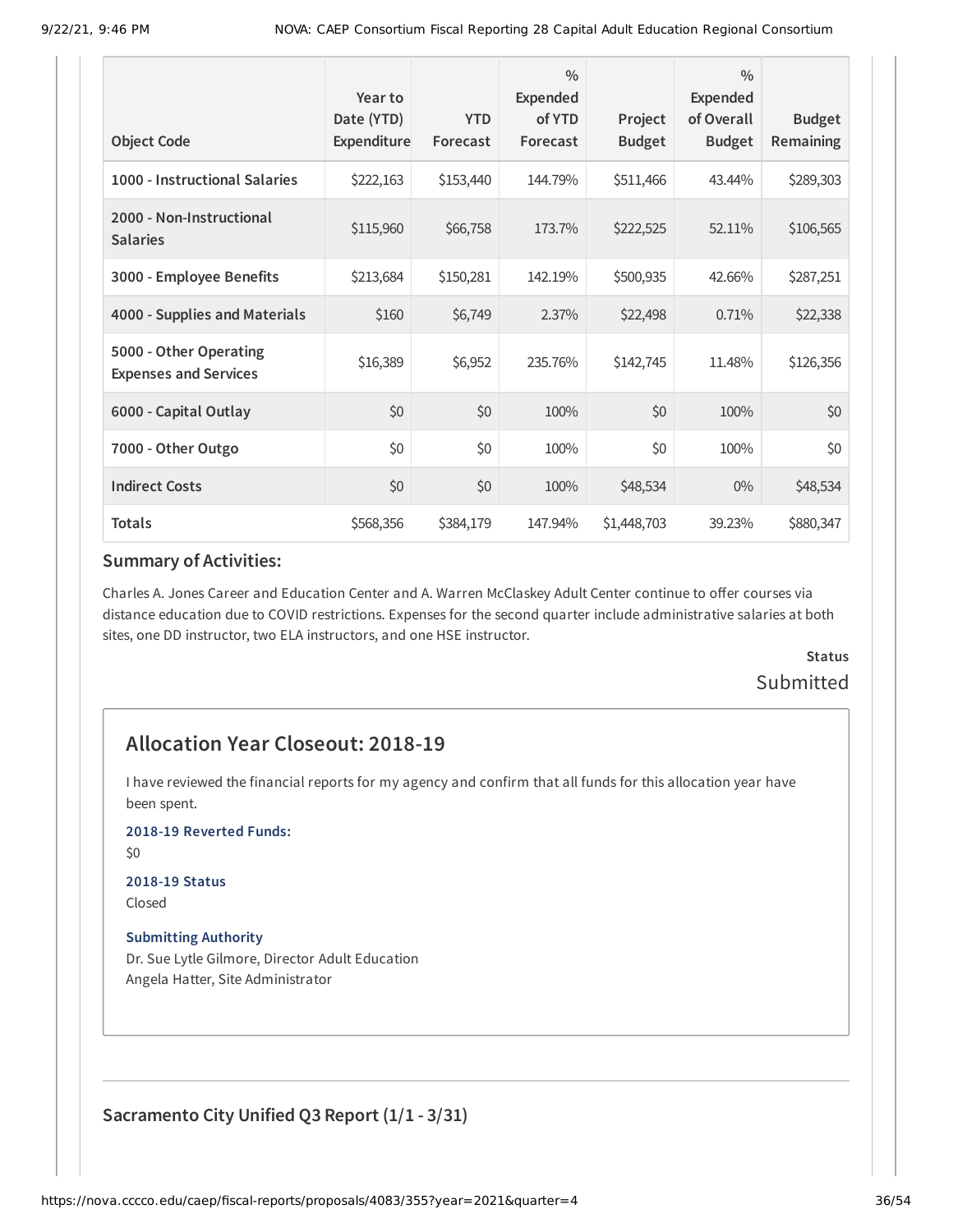| <b>Object Code</b>                                     | Year to<br>Date (YTD)<br>Expenditure | <b>YTD</b><br>Forecast | $\frac{0}{0}$<br>Expended<br>of YTD<br>Forecast | Project<br><b>Budget</b> | $\frac{0}{0}$<br><b>Expended</b><br>of Overall<br><b>Budget</b> | <b>Budget</b><br>Remaining |
|--------------------------------------------------------|--------------------------------------|------------------------|-------------------------------------------------|--------------------------|-----------------------------------------------------------------|----------------------------|
| 1000 - Instructional Salaries                          | \$373,895                            | \$230,160              | 162.45%                                         | \$511,466                | 73.1%                                                           | \$137,571                  |
| 2000 - Non-Instructional<br><b>Salaries</b>            | \$182,453                            | \$100,136              | 182.2%                                          | \$222,525                | 81.99%                                                          | \$40,072                   |
| 3000 - Employee Benefits                               | \$407,015                            | \$225,421              | 180.56%                                         | \$500,935                | 81.25%                                                          | \$93,920                   |
| 4000 - Supplies and Materials                          | \$2,674                              | \$10,124               | 26.41%                                          | \$22,498                 | 11.89%                                                          | \$19,824                   |
| 5000 - Other Operating<br><b>Expenses and Services</b> | \$17,337                             | \$10,427               | 166.26%                                         | \$142,745                | 12.15%                                                          | \$125,408                  |
| 6000 - Capital Outlay                                  | \$0                                  | \$0                    | 100%                                            | \$0                      | 100%                                                            | \$0                        |
| 7000 - Other Outgo                                     | \$0                                  | \$0                    | 100%                                            | \$0                      | 100%                                                            | \$0                        |
| <b>Indirect Costs</b>                                  | \$0                                  | \$0                    | 100%                                            | \$48,534                 | $0\%$                                                           | \$48,534                   |
| <b>Totals</b>                                          | \$983,374                            | \$576,268              | 170.65%                                         | \$1,448,703              | 67.88%                                                          | \$465,329                  |

2020-2021 Quarter 3 – with the continued COVID -19 guidelines, Sacramento City USD continued its expenditures in alignment with consortium goals. Charles A. Jones Career & Education and A. W. McClaskey are transitioning from a Distance Learning planform to an in-person/hybrid model following the necessary COVID-19 social distance and safety guidelines.

> **Status Submitted**

**Sacramento City Unified Q4 Report (4/1 - 6/30)**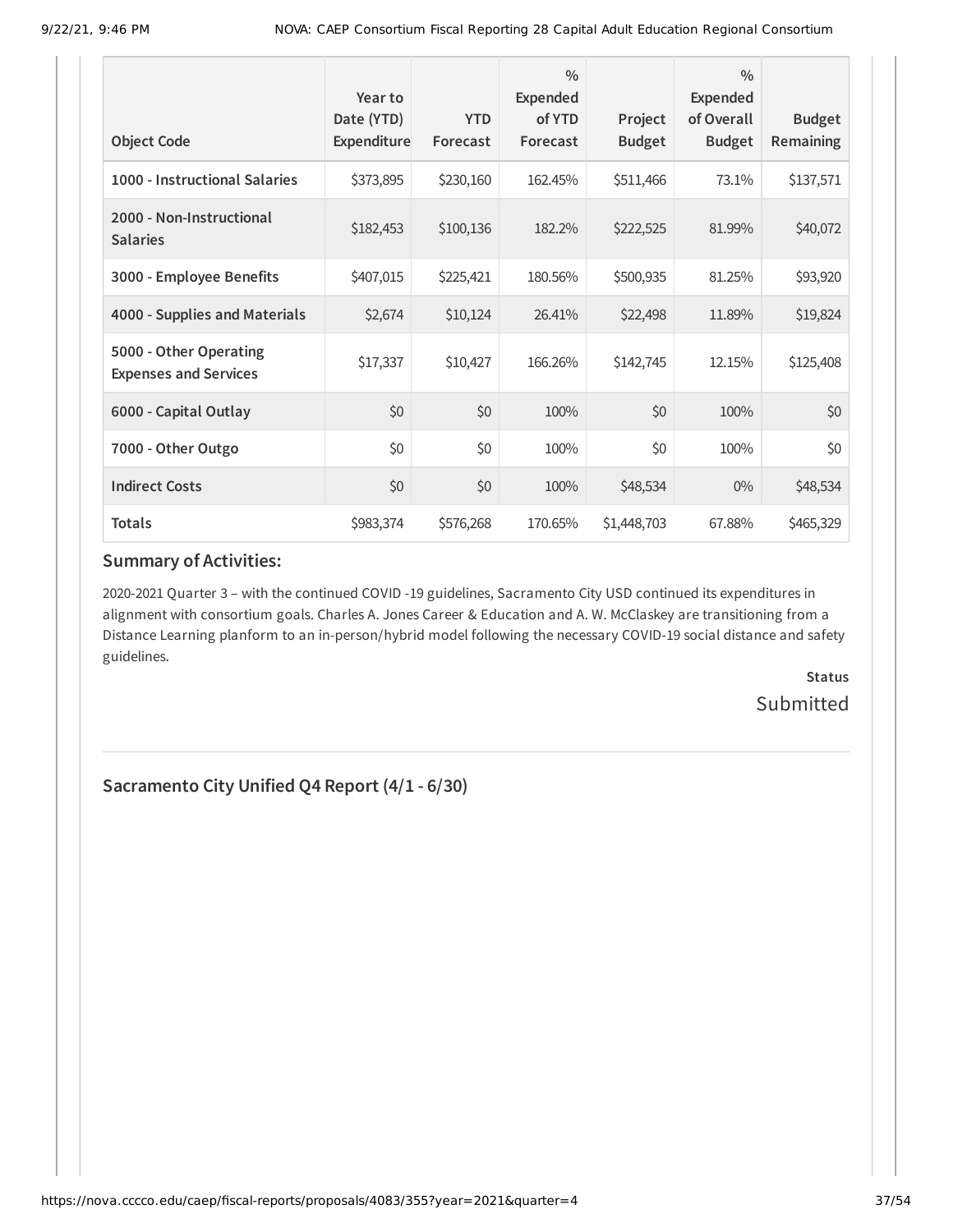| <b>Object Code</b>                                     | Year to<br>Date (YTD)<br>Expenditure | <b>YTD</b><br>Forecast | $\frac{0}{0}$<br><b>Expended</b><br>of YTD<br>Forecast | Project<br><b>Budget</b> | $\frac{0}{0}$<br><b>Expended</b><br>of Overall<br><b>Budget</b> | <b>Budget</b><br><b>Remaining</b> |
|--------------------------------------------------------|--------------------------------------|------------------------|--------------------------------------------------------|--------------------------|-----------------------------------------------------------------|-----------------------------------|
| 1000 - Instructional Salaries                          | \$511,466                            | \$306,880              | 166.67%                                                | \$511,466                | 100%                                                            | \$0                               |
| 2000 - Non-Instructional<br><b>Salaries</b>            | \$222,525                            | \$133,515              | 166.67%                                                | \$222,525                | 100%                                                            | \$0                               |
| 3000 - Employee Benefits                               | \$500,935                            | \$300,561              | 166.67%                                                | \$500,935                | 100%                                                            | \$0                               |
| 4000 - Supplies and Materials                          | \$22,498                             | \$13,499               | 166.67%                                                | \$22,498                 | 100%                                                            | \$0                               |
| 5000 - Other Operating<br><b>Expenses and Services</b> | \$23,172                             | \$133,476              | 17.36%                                                 | \$142,745                | 16.23%                                                          | \$119,573                         |
| 6000 - Capital Outlay                                  | \$0                                  | \$0                    | 100%                                                   | \$0                      | 100%                                                            | \$0                               |
| 7000 - Other Outgo                                     | \$0                                  | \$0                    | 100%                                                   | \$0                      | 100%                                                            | \$0                               |
| <b>Indirect Costs</b>                                  | \$48,534                             | \$0                    | 100%                                                   | \$48,534                 | 100%                                                            | \$0                               |
| <b>Totals</b>                                          | \$1,329,130                          | \$887,931              | 149.69%                                                | \$1,448,703              | 91.75%                                                          | \$119,573                         |

#### **Summary of Activities:**

Although 2020-21 was challenging, we ended the year with renewed energy. The use of funds aligned with consortium goals, although enrollment decreased significantly at both adult education sites due to the continuing COVID-19 pandemic. CTE programs offered hybrid instruction all year with strict safety guidelines. Academic and Adults w/DD programs remained in distance learning until April 2021, when SCUSD K-12 schools reopened. However, most ESL, ABE and ASE students opted to stay in distance education through the end of the school year. CTE and A w/DD students continue to operate with hybrid instruction, with additional services provided through community and employer partner collaboration. With CAERC Special Project funding, SCUSD launched the Manufacturing Pre-Apprenticeship program for CTE and will continue operating with carryover and leveraged funding in 2021-22. Due to persisting feebased budget shortfalls, CAJ CTE Court Reporting programs will close in summer 2021.

> **Status** Submitted

# **Sacramento Co. Office of Education**

**Sacramento Co.Office of Education Q1 Report (7/1 - 9/30)**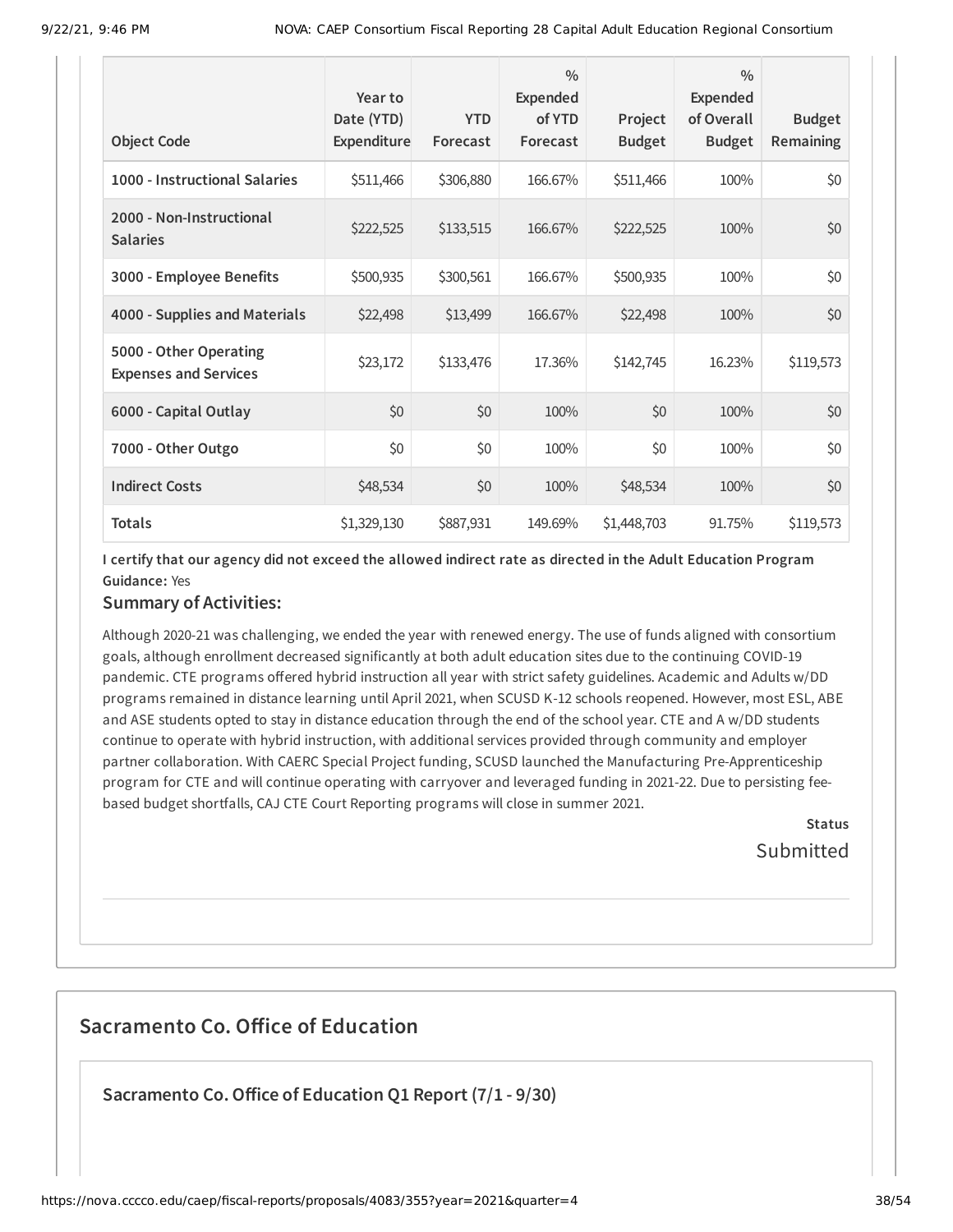| <b>Object Code</b>                                     | Year to<br>Date (YTD)<br>Expenditure | <b>YTD</b><br>Forecast | $\frac{0}{0}$<br><b>Expended</b><br>of YTD<br>Forecast | Project<br><b>Budget</b> | $\frac{0}{0}$<br><b>Expended</b><br>of Overall<br><b>Budget</b> | <b>Budget</b><br>Remaining |
|--------------------------------------------------------|--------------------------------------|------------------------|--------------------------------------------------------|--------------------------|-----------------------------------------------------------------|----------------------------|
| 1000 - Instructional Salaries                          | \$68,771                             | \$42,697               | 161.07%                                                | \$284,646                | 24.16%                                                          | \$215,875                  |
| 2000 - Non-Instructional<br><b>Salaries</b>            | \$16,126                             | \$10,687               | 150.89%                                                | \$71,249                 | 22.63%                                                          | \$55,123                   |
| 3000 - Employee Benefits                               | \$25,279                             | \$15,699               | 161.03%                                                | \$104,657                | 24.15%                                                          | \$79,378                   |
| 4000 - Supplies and Materials                          | \$5,376                              | \$960                  | 560%                                                   | \$6,400                  | 84%                                                             | \$1,024                    |
| 5000 - Other Operating<br><b>Expenses and Services</b> | \$8,037                              | \$39,907               | 20.14%                                                 | \$266,047                | 3.02%                                                           | \$258,010                  |
| 6000 - Capital Outlay                                  | \$0                                  | \$0                    | 100%                                                   | \$0                      | 100%                                                            | \$0                        |
| 7000 - Other Outgo                                     | \$0                                  | \$0                    | 100%                                                   | \$0                      | 100%                                                            | \$0                        |
| <b>Indirect Costs</b>                                  | \$6,179                              | \$5,498                | 112.4%                                                 | \$36,650                 | 16.86%                                                          | \$30,471                   |
| <b>Totals</b>                                          | \$129,768                            | \$115,447              | 112.4%                                                 | \$769,649                | 16.86%                                                          | \$639,881                  |

In Quarter 1 SCOE/CAERC facilitated consortium-wide meetings - in online formats amidst the COVID-19 pandemic - for specific purposes regarding business, resources, strategies, and planning, data and accountability, budget, marketing, and transitions. SCOE/CAERC staff processed purchasing for CASAS Tops Enterprise licenses, paper tests, e-tests, and record fees. CAERC/SCOE staff worked with members to create Fact Sheets for 2019-20 program year.

> **Status Submitted**

# **Sacramento Co.Office of Education Q2 Report (10/1 - 12/31)**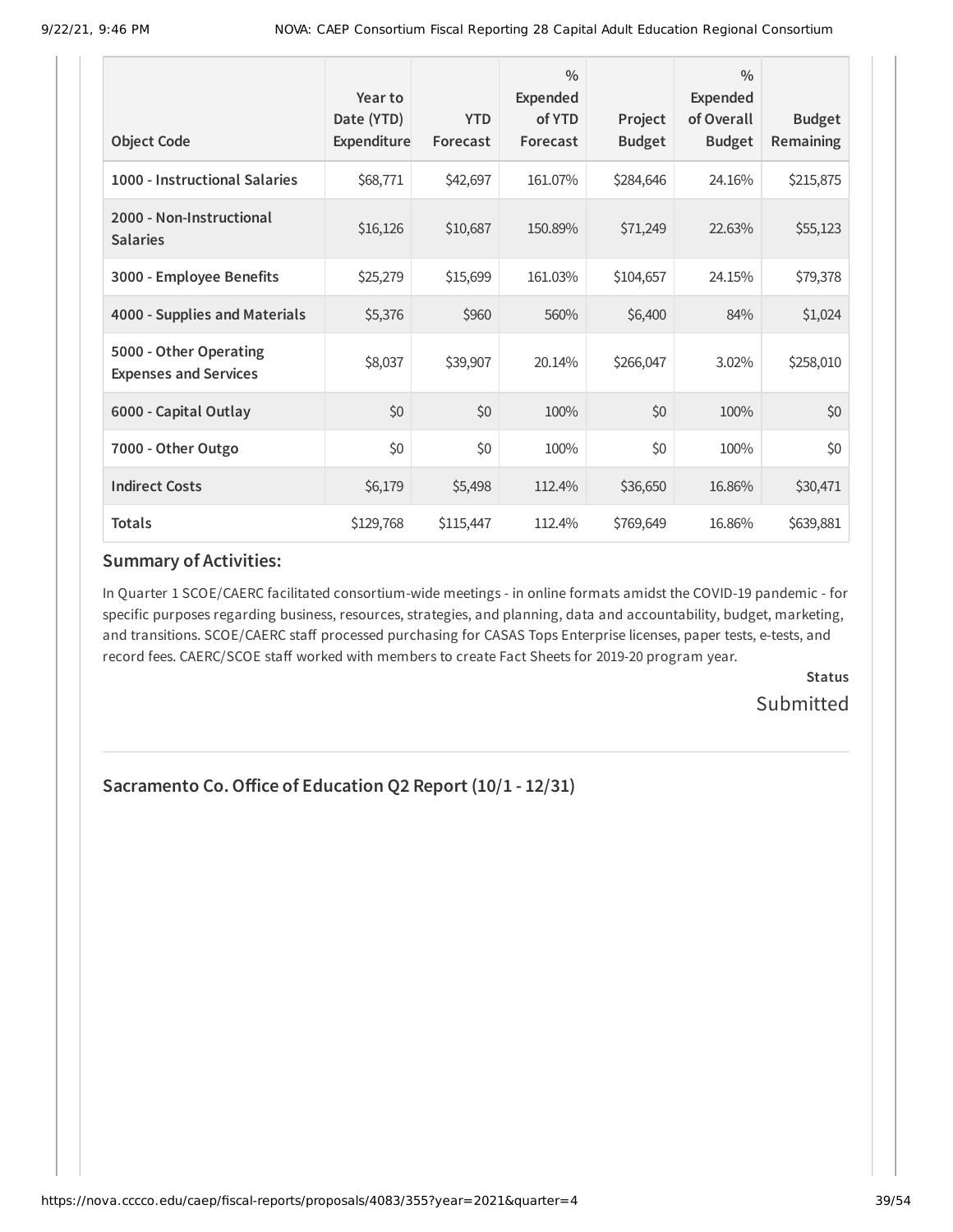| <b>Object Code</b>                                     | Year to<br>Date (YTD)<br>Expenditure | <b>YTD</b><br>Forecast | $\frac{0}{0}$<br><b>Expended</b><br>of YTD<br>Forecast | Project<br><b>Budget</b> | $\frac{0}{0}$<br><b>Expended</b><br>of Overall<br><b>Budget</b> | <b>Budget</b><br>Remaining |
|--------------------------------------------------------|--------------------------------------|------------------------|--------------------------------------------------------|--------------------------|-----------------------------------------------------------------|----------------------------|
| 1000 - Instructional Salaries                          | \$140,292                            | \$85,394               | 164.29%                                                | \$284,646                | 49.29%                                                          | \$144,354                  |
| 2000 - Non-Instructional<br><b>Salaries</b>            | \$33,424                             | \$21,375               | 156.37%                                                | \$71,249                 | 46.91%                                                          | \$37,825                   |
| 3000 - Employee Benefits                               | \$51,457                             | \$31,397               | 163.89%                                                | \$104,657                | 49.17%                                                          | \$53,200                   |
| 4000 - Supplies and Materials                          | \$5,505                              | \$1,920                | 286.72%                                                | \$6,400                  | 86.02%                                                          | \$895                      |
| 5000 - Other Operating<br><b>Expenses and Services</b> | \$77,297                             | \$79,814               | 96.85%                                                 | \$266,047                | 29.05%                                                          | \$188,750                  |
| 6000 - Capital Outlay                                  | \$0                                  | \$0                    | 100%                                                   | \$0                      | 100%                                                            | \$0                        |
| 7000 - Other Outgo                                     | \$0                                  | \$0                    | 100%                                                   | \$0                      | 100%                                                            | \$0                        |
| <b>Indirect Costs</b>                                  | \$12,402                             | \$10,995               | 112.8%                                                 | \$36,650                 | 33.84%                                                          | \$24,248                   |
| <b>Totals</b>                                          | \$320,377                            | \$230,895              | 138.75%                                                | \$769,649                | 41.63%                                                          | \$449,272                  |

In Quarter 2 SCOE/CAERC continued to facilitate consortium-wide meetings - in online formats amidst the COVID-19 pandemic - for specific purposes regarding business, resources, strategies, and planning, data and accountability, budget, marketing, and transitions. CAERC/SCOE staff worked with members to create Fact Sheets for the 2019-20 program year. CAERC/SCOE staff worked with members to curate and publicize success stories by the learners in our programs. In the first two quarters, a new pilot 17-week course was facilitated at the consortium level. All members had the option to enroll learners and claim gains, while the instructor was paid out of the consortium-level funds. The course, titled Career Choices and Changes, engages learners in real-life projects for each unit which result in a 10-year plan. CAERC/SCOE staff promoted and facilitated enrollment for an online Comunity of Practice, CALPRO's Success for All Learners Through Equity , to take place Jan-Apr 2021.

> **Status** Submitted

# **Allocation Year Closeout: 2018-19**

I have reviewed the financial reports for my agency and confirm that all funds for this allocation year have been spent.

**2018-19 Reverted Funds:** \$0

**2018-19 Status** Closed

**Submitting Authority** Renee Collins, Director of Adult Education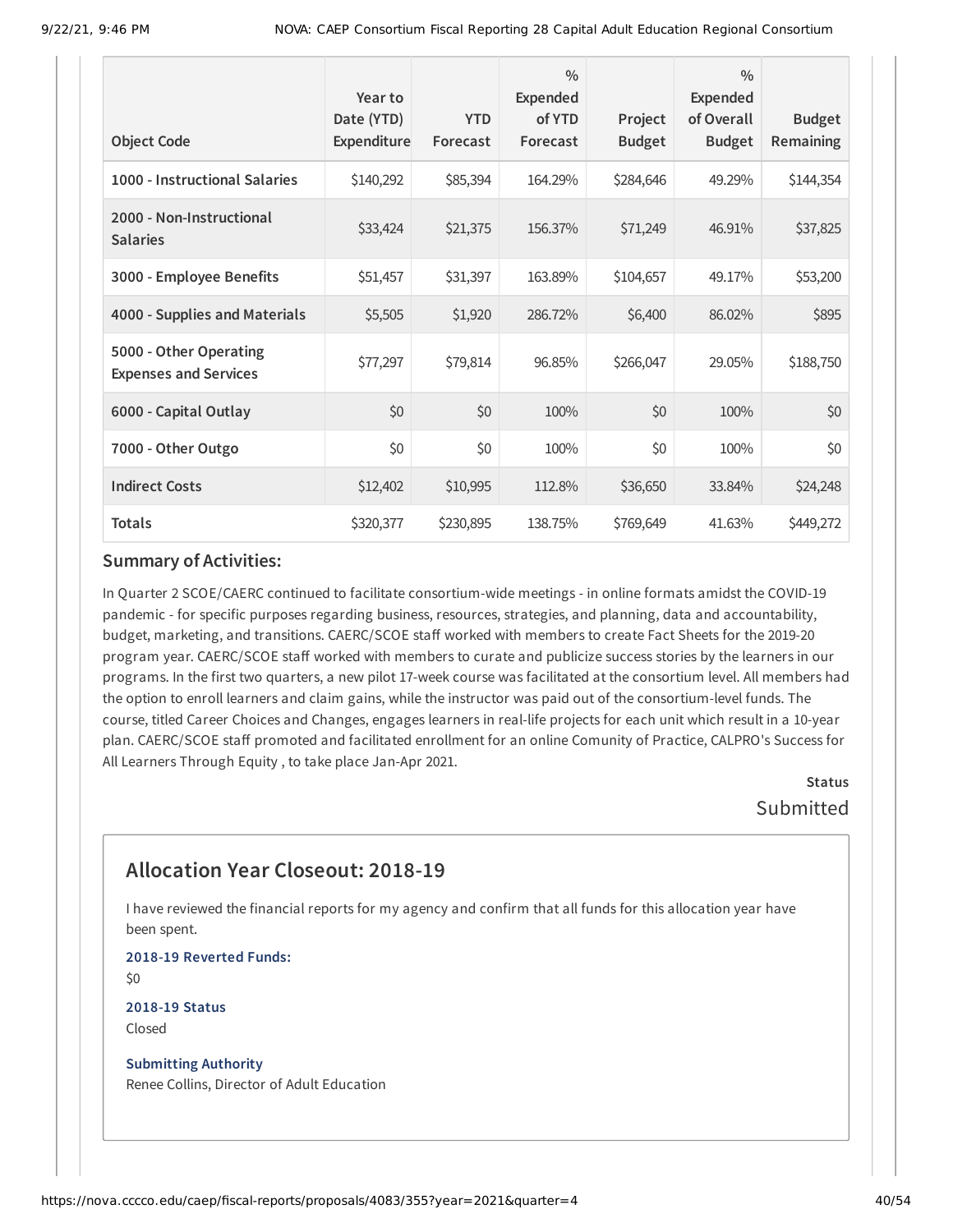| Sacramento Co. Office of Education Q3 Report (1/1 - 3/31) |                                      |                        |                                                 |                          |                                                          |                            |  |  |
|-----------------------------------------------------------|--------------------------------------|------------------------|-------------------------------------------------|--------------------------|----------------------------------------------------------|----------------------------|--|--|
| <b>Object Code</b>                                        | Year to<br>Date (YTD)<br>Expenditure | <b>YTD</b><br>Forecast | $\frac{0}{0}$<br>Expended<br>of YTD<br>Forecast | Project<br><b>Budget</b> | $\frac{0}{0}$<br>Expended<br>of Overall<br><b>Budget</b> | <b>Budget</b><br>Remaining |  |  |
| 1000 - Instructional Salaries                             | \$210,438                            | \$128,091              | 164.29%                                         | \$284,646                | 73.93%                                                   | \$74,208                   |  |  |
| 2000 - Non-Instructional<br><b>Salaries</b>               | \$50,352                             | \$32,062               | 157.05%                                         | \$71,249                 | 70.67%                                                   | \$20,897                   |  |  |
| 3000 - Employee Benefits                                  | \$77,221                             | \$47,096               | 163.97%                                         | \$104,657                | 73.78%                                                   | \$27,436                   |  |  |
| 4000 - Supplies and Materials                             | \$6,172                              | \$2,880                | 214.31%                                         | \$6,400                  | 96.44%                                                   | \$228                      |  |  |
| 5000 - Other Operating<br><b>Expenses and Services</b>    | \$90,697                             | \$119,721              | 75.76%                                          | \$266,047                | 34.09%                                                   | \$175,350                  |  |  |
| 6000 - Capital Outlay                                     | \$0                                  | \$0                    | 100%                                            | \$0                      | 100%                                                     | \$0                        |  |  |
| 7000 - Other Outgo                                        | \$0                                  | \$0                    | 100%                                            | \$0                      | 100%                                                     | \$0                        |  |  |
| <b>Indirect Costs</b>                                     | \$18,748                             | \$16,493               | 113.68%                                         | \$36,650                 | 51.15%                                                   | \$17,902                   |  |  |
| <b>Totals</b>                                             | \$453,628                            | \$346,342              | 130.98%                                         | \$769,649                | 58.94%                                                   | \$316,021                  |  |  |

# **Sacramento Co.Office of Education Q3 Report (1/1 - 3/31)**

#### **Summary of Activities:**

In Quarter 3 SCOE/CAERC facilitated consortium-wide meetings for specific purposes regarding business, resources, strategies and planning, data and accountability, budget, marketing, and transitions. CAERC/SCOE staff worked with members to create Fact Sheets for the 2019-20 program year. SCOE/CAERC staff published the March/April 2021 issue of the CAERC Newsletter. SCOE/CAERC staff continued posting original content on social media and re-posting content of interest by partners and the larger community.

> **Status** Submitted

**Sacramento Co.Office of Education Q4 Report (4/1 - 6/30)**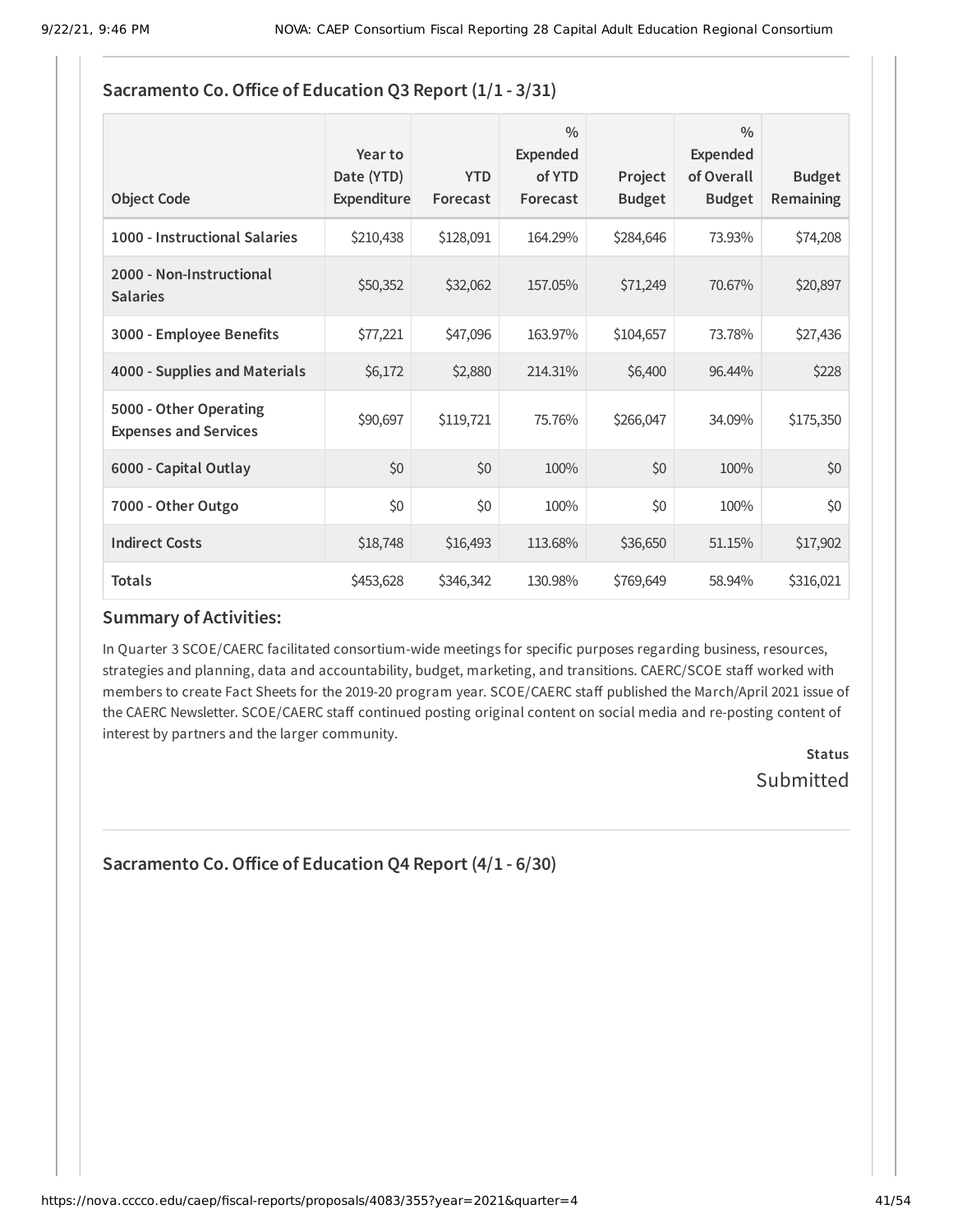| <b>Object Code</b>                                     | Year to<br>Date (YTD)<br>Expenditure | <b>YTD</b><br>Forecast | $\frac{0}{0}$<br><b>Expended</b><br>of YTD<br>Forecast | Project<br><b>Budget</b> | $\frac{0}{0}$<br>Expended<br>of Overall<br><b>Budget</b> | <b>Budget</b><br>Remaining |
|--------------------------------------------------------|--------------------------------------|------------------------|--------------------------------------------------------|--------------------------|----------------------------------------------------------|----------------------------|
| 1000 - Instructional Salaries                          | \$278,788                            | \$170,788              | 163.24%                                                | \$284,646                | 97.94%                                                   | \$5,858                    |
| 2000 - Non-Instructional<br><b>Salaries</b>            | \$68,461                             | \$42,749               | 160.14%                                                | \$71,249                 | 96.09%                                                   | \$2,788                    |
| 3000 - Employee Benefits                               | \$102,689                            | \$62,794               | 163.53%                                                | \$104,657                | 98.12%                                                   | \$1,968                    |
| 4000 - Supplies and Materials                          | \$6,366                              | \$3,840                | 165.78%                                                | \$6,400                  | 99.47%                                                   | \$34                       |
| 5000 - Other Operating<br><b>Expenses and Services</b> | \$168,471                            | \$159,628              | 105.54%                                                | \$266,047                | 63.32%                                                   | \$97,576                   |
| 6000 - Capital Outlay                                  | \$0                                  | \$0                    | 100%                                                   | \$0                      | 100%                                                     | \$0                        |
| 7000 - Other Outgo                                     | \$0                                  | \$0                    | 100%                                                   | \$0                      | 100%                                                     | \$0                        |
| <b>Indirect Costs</b>                                  | \$25,245                             | \$21,990               | 114.8%                                                 | \$36,650                 | 68.88%                                                   | \$11,405                   |
| <b>Totals</b>                                          | \$650,020                            | \$461,789              | 140.76%                                                | \$769,649                | 84.46%                                                   | \$119,629                  |

### **Summary of Activities:**

In Quarter 4 SCOE/CAERC facilitated consortium-wide meetings for specific purposes regarding business, resources, strategies and planning, data and accountability, budget, marketing, and transitions. SCOE/CAERC staff continued posting original content on social media and re-posting content of interest by partners and the larger community.

> **Status Submitted**

# **San Juan Unified**

**San Juan Unified Q1 Report (7/1 - 9/30)**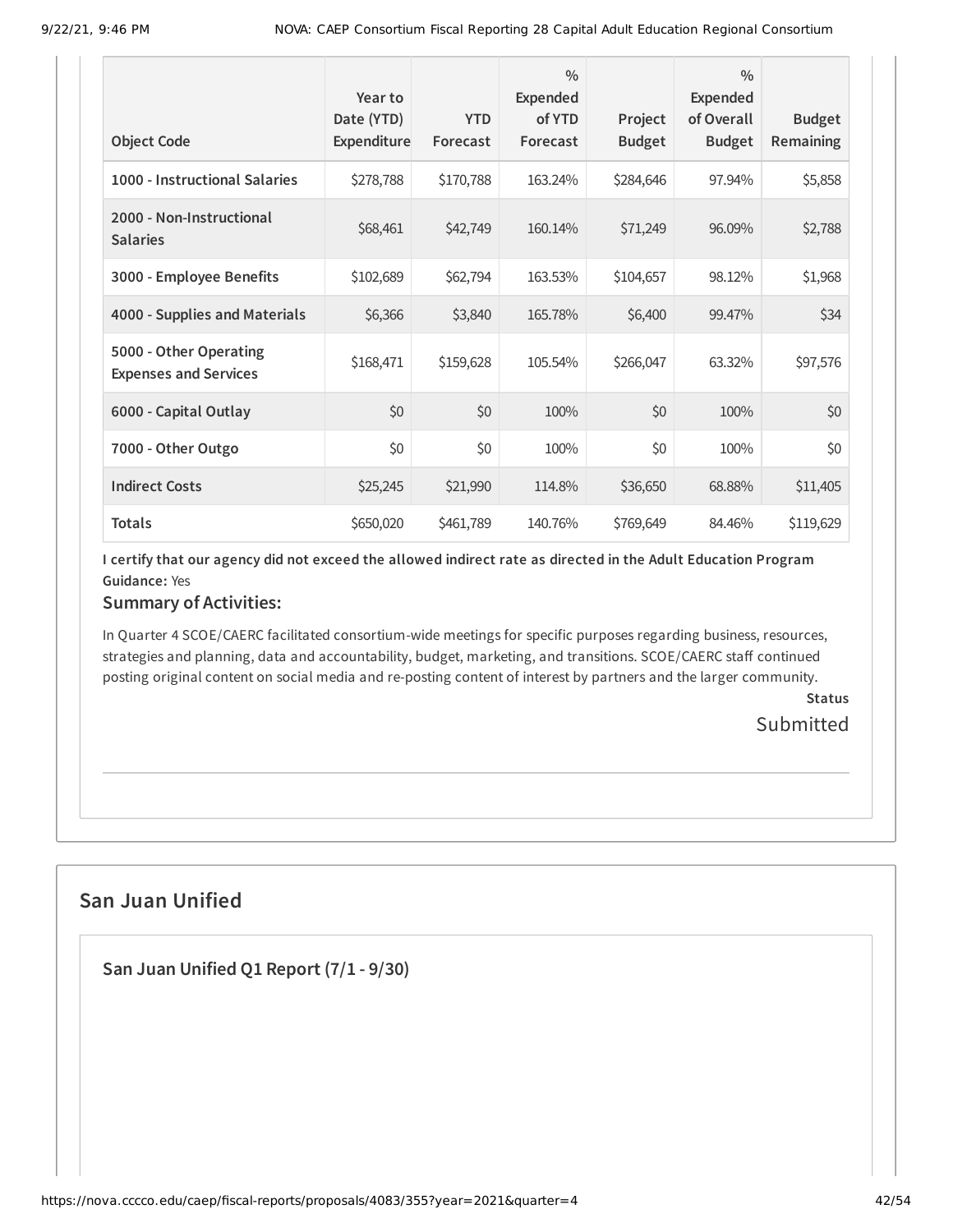| <b>Object Code</b>                                     | Year to<br>Date (YTD)<br>Expenditure | <b>YTD</b><br>Forecast | $\frac{0}{0}$<br><b>Expended</b><br>of YTD<br>Forecast | Project<br><b>Budget</b> | $\frac{0}{0}$<br><b>Expended</b><br>of Overall<br><b>Budget</b> | <b>Budget</b><br>Remaining |
|--------------------------------------------------------|--------------------------------------|------------------------|--------------------------------------------------------|--------------------------|-----------------------------------------------------------------|----------------------------|
| 1000 - Instructional Salaries                          | \$95,173                             | \$165,989              | 57.34%                                                 | \$663,957                | 14.33%                                                          | \$568,784                  |
| 2000 - Non-Instructional<br><b>Salaries</b>            | \$29,924                             | \$41,314               | 72.43%                                                 | \$165,255                | 18.11%                                                          | \$135,331                  |
| 3000 - Employee Benefits                               | \$39,585                             | \$77,682               | 50.96%                                                 | \$310,729                | 12.74%                                                          | \$271,144                  |
| 4000 - Supplies and Materials                          | \$1,119                              | \$35,264               | 3.17%                                                  | \$141,057                | 0.79%                                                           | \$139,938                  |
| 5000 - Other Operating<br><b>Expenses and Services</b> | \$47,144                             | \$56,505               | 83.43%                                                 | \$226,020                | 20.86%                                                          | \$178,876                  |
| 6000 - Capital Outlay                                  | \$0                                  | \$0                    | 100%                                                   | \$0                      | 100%                                                            | \$0                        |
| 7000 - Other Outgo                                     | \$0                                  | \$0                    | 100%                                                   | \$90,300                 | $0\%$                                                           | \$90,300                   |
| <b>Indirect Costs</b>                                  | \$0                                  | \$0                    | 100%                                                   | \$66,293                 | $0\%$                                                           | \$66,293                   |
| <b>Totals</b>                                          | \$212,945                            | \$376,755              | 56.52%                                                 | \$1,663,611              | 12.8%                                                           | \$1,450,666                |

Due to the restrictions placed upon the San Juan Adult Education program because of the COVID pandemic, we were only able to offer courses via a Distance Learning platform. These restrictions limited student access to technology and staff available to provide DL instruction, resulting in lower enrollment. Course offerings were limited, and other ancillary programs like child care services for students were paused, causing a temporary reduction in personnel, material, and supply costs. We are currently planning to transition to a hybrid learning environment starting in January, which will offer a blend of on-line (distance learning) classes along with in-person classes that will have an asynchronous and/or on-line component. We will also investigate increasing our technology inventory to address student need for on-line access. These adjustments should result in higher enrollment and a corresponding return to forecasted expenses for the remaining quarters.

#### **Summary of Activities:**

During Q1 of 20/21 San Juan AE spent funds that align with consortium goals and - in the face of COVID-related restrictions placed upon in-person instruction - adapted the means to reach those goals by implementing a distance learning model, which will likely be in place through Q2. Notwithstanding these challenges, SJAE has been able to continue providing ESL, ABE, and ASE instruction, as well as the course-focused piece of our CTE Medical Assisting program. Our Sunrise and Creekside campuses have been able to resume CASAS testing in small cohorts. Creekside continues to partner with IRC, though the components of that partnership that require on-site interactions of the public have been suspended until pandemic conditions abate and the County allows those to resume. SJAE's partnership with Folsom Cordova Community Partnership provides subsidized employment opportunities, counseling and career assistance.

> **Status** Submitted

### **San Juan Unified Q2 Report (10/1 - 12/31)**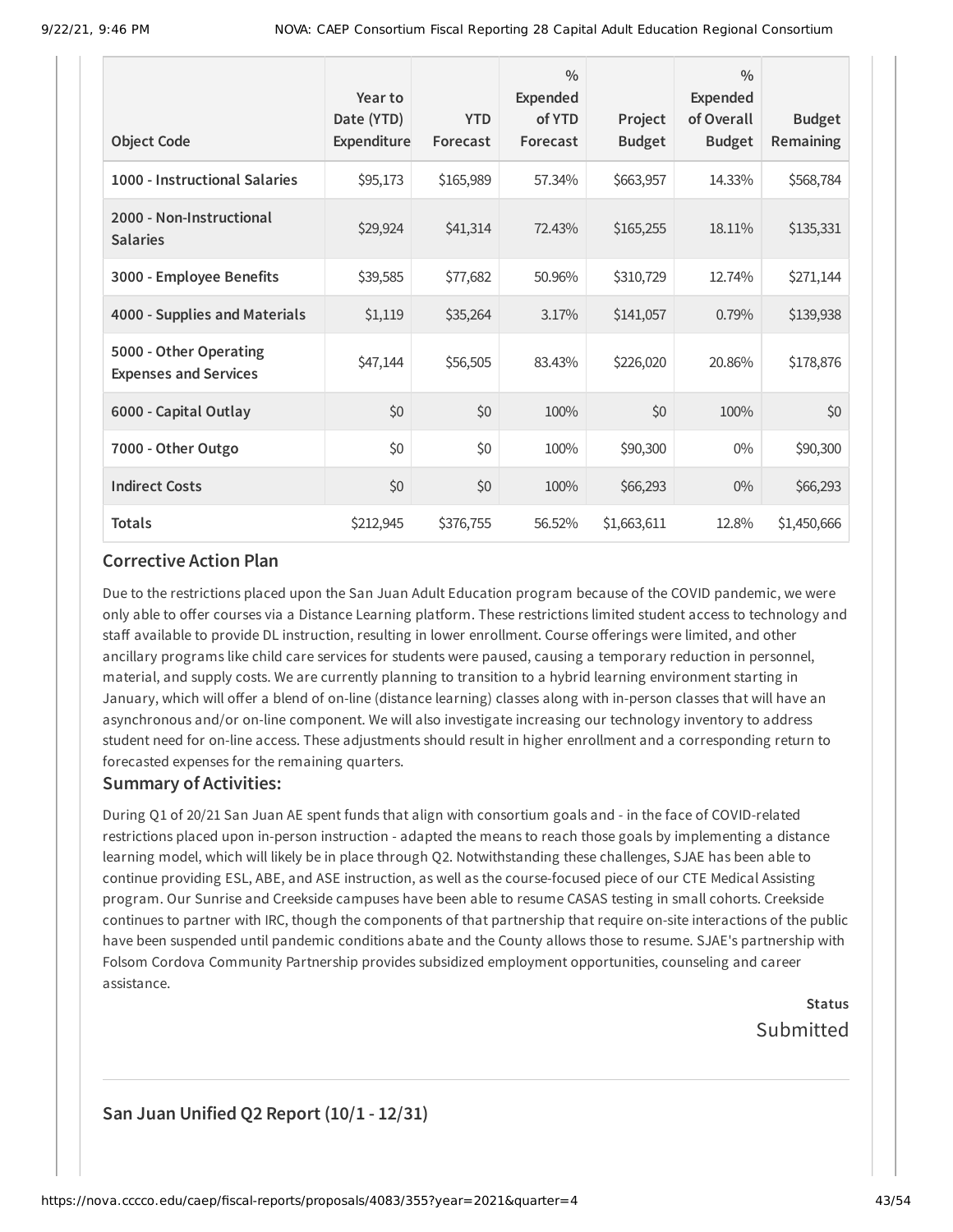| <b>Object Code</b>                                     | Year to<br>Date (YTD)<br>Expenditure | <b>YTD</b><br>Forecast | $\frac{0}{0}$<br><b>Expended</b><br>of YTD<br>Forecast | Project<br><b>Budget</b> | $\frac{0}{0}$<br><b>Expended</b><br>of Overall<br><b>Budget</b> | <b>Budget</b><br>Remaining |
|--------------------------------------------------------|--------------------------------------|------------------------|--------------------------------------------------------|--------------------------|-----------------------------------------------------------------|----------------------------|
| 1000 - Instructional Salaries                          | \$276,184                            | \$331,979              | 83.19%                                                 | \$663,957                | 41.6%                                                           | \$387,773                  |
| 2000 - Non-Instructional<br><b>Salaries</b>            | \$73,377                             | \$82,628               | 88.8%                                                  | \$165,255                | 44.4%                                                           | \$91,878                   |
| 3000 - Employee Benefits                               | \$119,064                            | \$155,365              | 76.64%                                                 | \$310,729                | 38.32%                                                          | \$191,665                  |
| 4000 - Supplies and Materials                          | \$7,186                              | \$70,529               | 10.19%                                                 | \$141,057                | 5.09%                                                           | \$133,871                  |
| 5000 - Other Operating<br><b>Expenses and Services</b> | \$182,150                            | \$113,010              | 161.18%                                                | \$226,020                | 80.59%                                                          | \$43,870                   |
| 6000 - Capital Outlay                                  | \$0                                  | \$0                    | 100%                                                   | \$0                      | 100%                                                            | \$0                        |
| 7000 - Other Outgo                                     | \$90,300                             | \$0                    | 100%                                                   | \$90,300                 | 100%                                                            | \$0                        |
| <b>Indirect Costs</b>                                  | \$0                                  | \$0                    | 100%                                                   | \$66,293                 | $0\%$                                                           | \$66,293                   |
| <b>Totals</b>                                          | \$748,261                            | \$753,509              | 99.3%                                                  | \$1,663,611              | 44.98%                                                          | \$915,350                  |

During Q2 of 20/21 San Juan AE continued to spend funds that align with consortium goals, all the while struggling (lie so many similar programs) to reach those goals through the implementation of a distance learning model due to the continuing COVID pandemic. Notwithstanding these challenges, SJAE continues to provide ESL, ABE, and ASE instruction, as well as the non-hands-on portions of instruction for our CTE Medical Assisting program (in-person lab work and externships continue to be on suspended until we move to a hybrid model). Creekside continues to partner with IRC, though the components of that partnership that require on-site interactions of the public have been suspended until pandemic conditions abate and the County allows those to resume. SJAE's partnership with Folsom Cordova Community Partnership provides subsidized employment opportunities, counseling and career assistance.

### **Status Submitted**

# **Allocation Year Closeout: 2018-19**

I have reviewed the financial reports for my agency and confirm that all funds for this allocation year have been spent.

**2018-19 Reverted Funds:** \$0

**2018-19 Status** Closed

#### **Submitting Authority** Brett Wolfe, Director

Richard Judge, Principal Angela Rodriguez, Vice Principal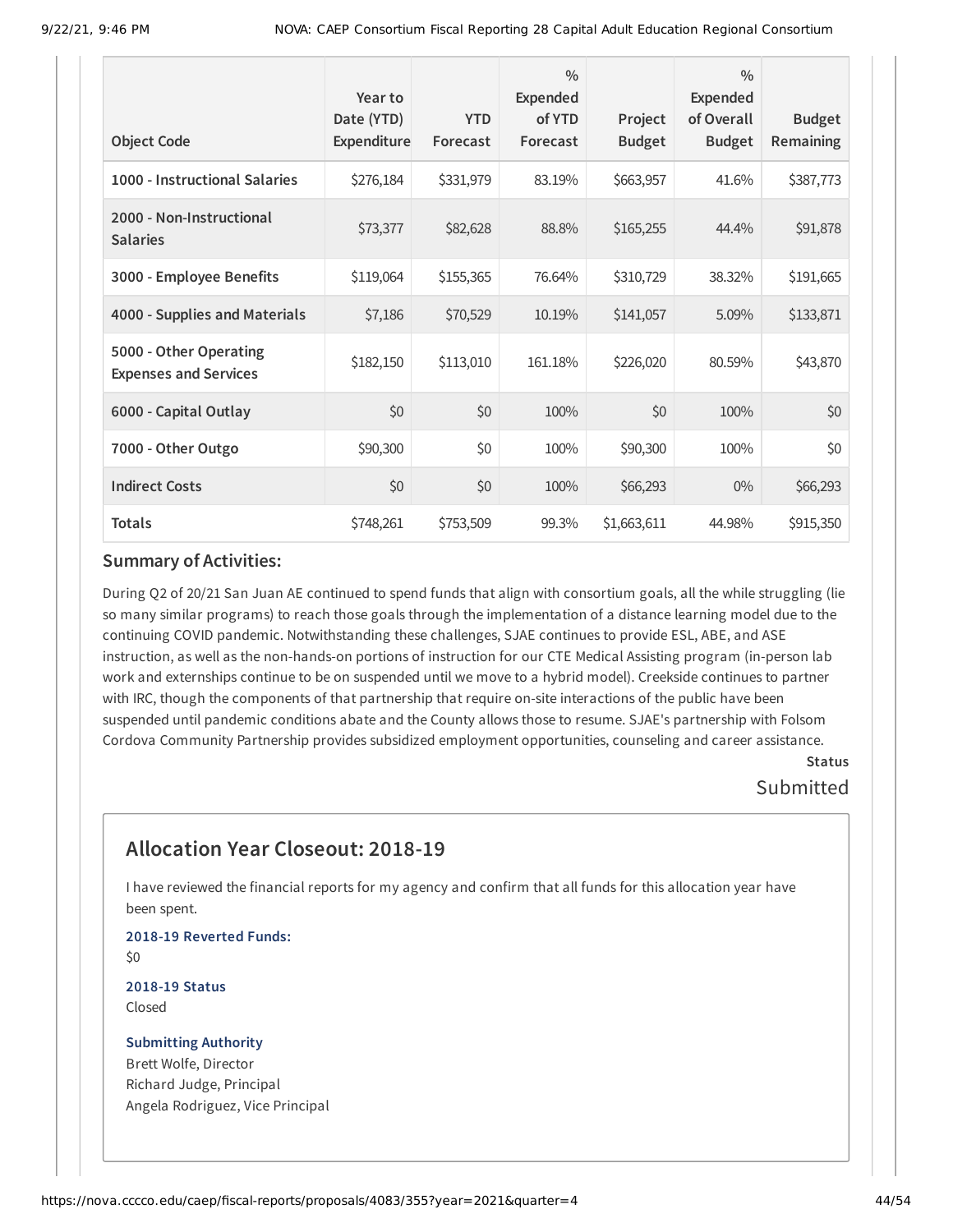### **San Juan Unified Q3 Report (1/1 - 3/31)**

| <b>Object Code</b>                                     | Year to<br>Date (YTD)<br>Expenditure | <b>YTD</b><br>Forecast | $\frac{0}{0}$<br><b>Expended</b><br>of YTD<br>Forecast | Project<br><b>Budget</b> | $\frac{0}{0}$<br>Expended<br>of Overall<br><b>Budget</b> | <b>Budget</b><br>Remaining |
|--------------------------------------------------------|--------------------------------------|------------------------|--------------------------------------------------------|--------------------------|----------------------------------------------------------|----------------------------|
| 1000 - Instructional Salaries                          | \$432,222                            | \$497,968              | 86.8%                                                  | \$663,957                | 65.1%                                                    | \$231,735                  |
| 2000 - Non-Instructional<br><b>Salaries</b>            | \$114,878                            | \$123,941              | 92.69%                                                 | \$165,255                | 69.52%                                                   | \$50,377                   |
| 3000 - Employee Benefits                               | \$199,038                            | \$233,047              | 85.41%                                                 | \$310,729                | 64.06%                                                   | \$111,691                  |
| 4000 - Supplies and Materials                          | \$125,182                            | \$105,793              | 118.33%                                                | \$141,057                | 88.75%                                                   | \$15,875                   |
| 5000 - Other Operating<br><b>Expenses and Services</b> | \$186,780                            | \$169,515              | 110.18%                                                | \$226,020                | 82.64%                                                   | \$39,240                   |
| 6000 - Capital Outlay                                  | \$0                                  | \$0                    | 100%                                                   | \$0                      | 100%                                                     | \$0                        |
| 7000 - Other Outgo                                     | \$90,300                             | \$90,300               | 100%                                                   | \$90,300                 | 100%                                                     | \$0                        |
| <b>Indirect Costs</b>                                  | \$0                                  | \$0                    | 100%                                                   | \$66,293                 | $0\%$                                                    | \$66,293                   |
| <b>Totals</b>                                          | \$1,148,400                          | \$1,220,564            | 94.09%                                                 | \$1,663,611              | 69.03%                                                   | \$515,211                  |

#### **Summary of Activities:**

During Quarter 3 of the 20-21 school year San Juan AE continued to spend funds that align with consortium goals, all the while struggling to reach those goals through the implementation of a distance learning model due to the continuing COVID pandemic. Despite these obstacles, SJAE continued to provide ESL, ABE, and ASE instruction. Additionally, we were able to start the hands-on course work for our CTE-Clinical Medical Assisting program. We also were able to bring one of our ESL classes and two ASE classes back for in-person instruction 3 days/week. On top of that we set about planning the start of a new CTE program in ECE to kick off at the end of the 3rd Quarter. Our partnership with IRC continued on track, and we were allowed to bring back our farmers market, a joint SJAE-IRC program at our Creekside site.

> **Status** Submitted

**San Juan Unified Q4 Report (4/1 - 6/30)**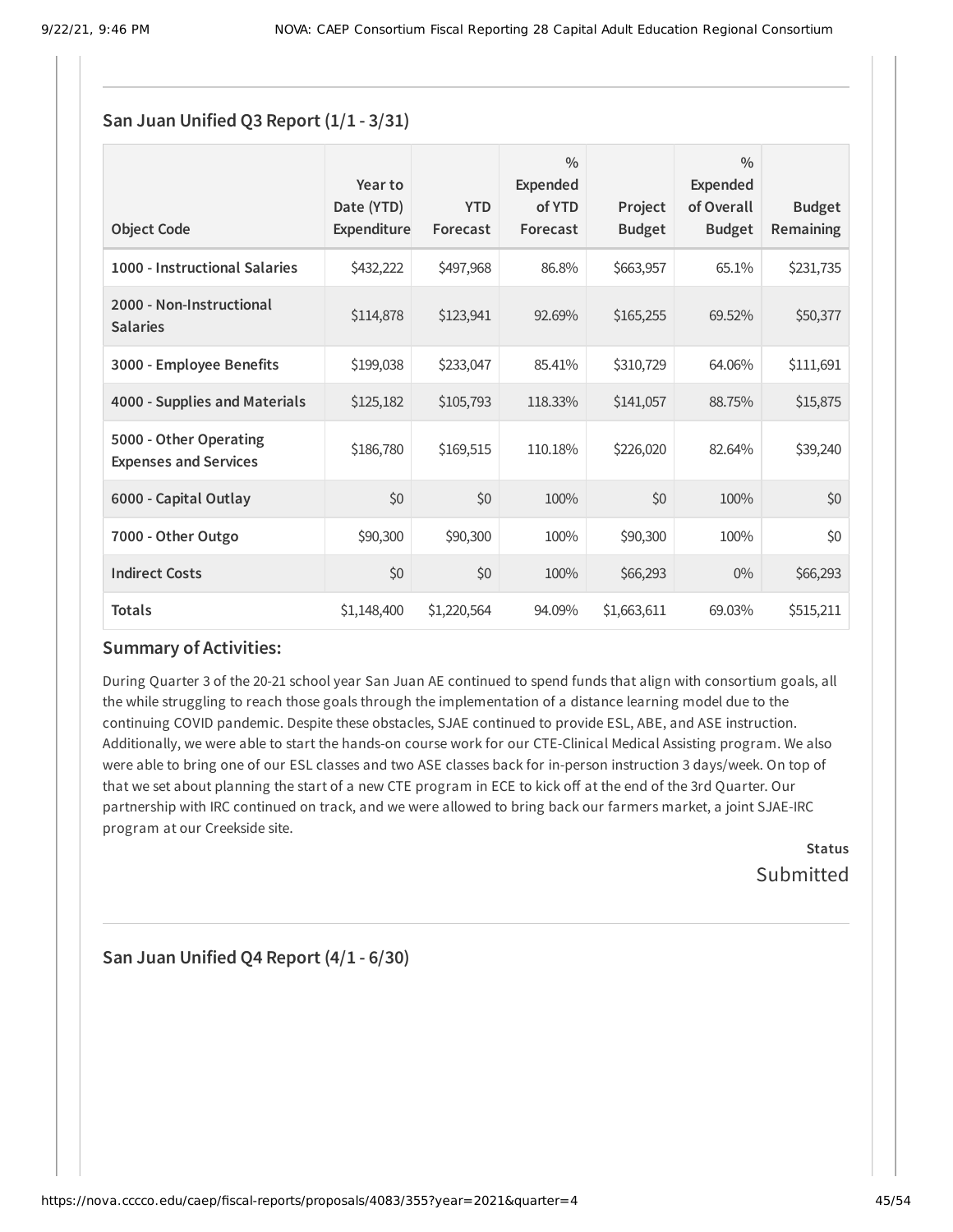|                                                        | Year to<br>Date (YTD) | <b>YTD</b>  | $\frac{0}{0}$<br><b>Expended</b><br>of YTD | Project       | $\frac{0}{0}$<br><b>Expended</b><br>of Overall | <b>Budget</b> |
|--------------------------------------------------------|-----------------------|-------------|--------------------------------------------|---------------|------------------------------------------------|---------------|
| <b>Object Code</b>                                     | Expenditure           | Forecast    | Forecast                                   | <b>Budget</b> | <b>Budget</b>                                  | Remaining     |
| 1000 - Instructional Salaries                          | \$567,510             | \$663,957   | 85.47%                                     | \$663,957     | 85.47%                                         | \$96,447      |
| 2000 - Non-Instructional<br><b>Salaries</b>            | \$155,255             | \$165,255   | 93.95%                                     | \$165,255     | 93.95%                                         | \$10,000      |
| 3000 - Employee Benefits                               | \$251,746             | \$310,729   | 81.02%                                     | \$310,729     | 81.02%                                         | \$58,983      |
| 4000 - Supplies and Materials                          | \$131,057             | \$141,057   | 92.91%                                     | \$141,057     | 92.91%                                         | \$10,000      |
| 5000 - Other Operating<br><b>Expenses and Services</b> | \$216,020             | \$226,020   | 95.58%                                     | \$226,020     | 95.58%                                         | \$10,000      |
| 6000 - Capital Outlay                                  | \$0                   | \$0         | 100%                                       | \$0           | 100%                                           | \$0           |
| 7000 - Other Outgo                                     | \$90,300              | \$90,300    | 100%                                       | \$90,300      | 100%                                           | \$0           |
| <b>Indirect Costs</b>                                  | \$59,284              | \$66,293    | 89.43%                                     | \$66,293      | 89.43%                                         | \$7,009       |
| <b>Totals</b>                                          | \$1,471,172           | \$1,663,611 | 88.43%                                     | \$1,663,611   | 88.43%                                         | \$192,439     |

## **Summary of Activities:**

With the conclusion of Q4 and the 20-21 school year, San Juan AE ended a successful - though very challenging - year for our students and staff. Our use of funds aligned with consortium goals, though it was often difficult to to reach those goals strictly through a distance learning model due to the continuing COVID pandemic. Some challenges diminished a bit once were were able to bring a small number of classes back for in-person instruction in Quarter 4. SJAE provided ESL, ABE, and ASE instruction, as well as classes in CTE-Clinical Medical Assisting and CTE-Careers with Children. Our partnership with IRC continued on track, as we collaborated on a variety of community services for our students. Many pieces implemented in 20-21 have laid the foundation for continued and improved instruction and support for our students in 2021-22 and beyond.

> **Status Submitted**

# **Twin Rivers Unified**

**Twin Rivers Unified Q1 Report (7/1 - 9/30)**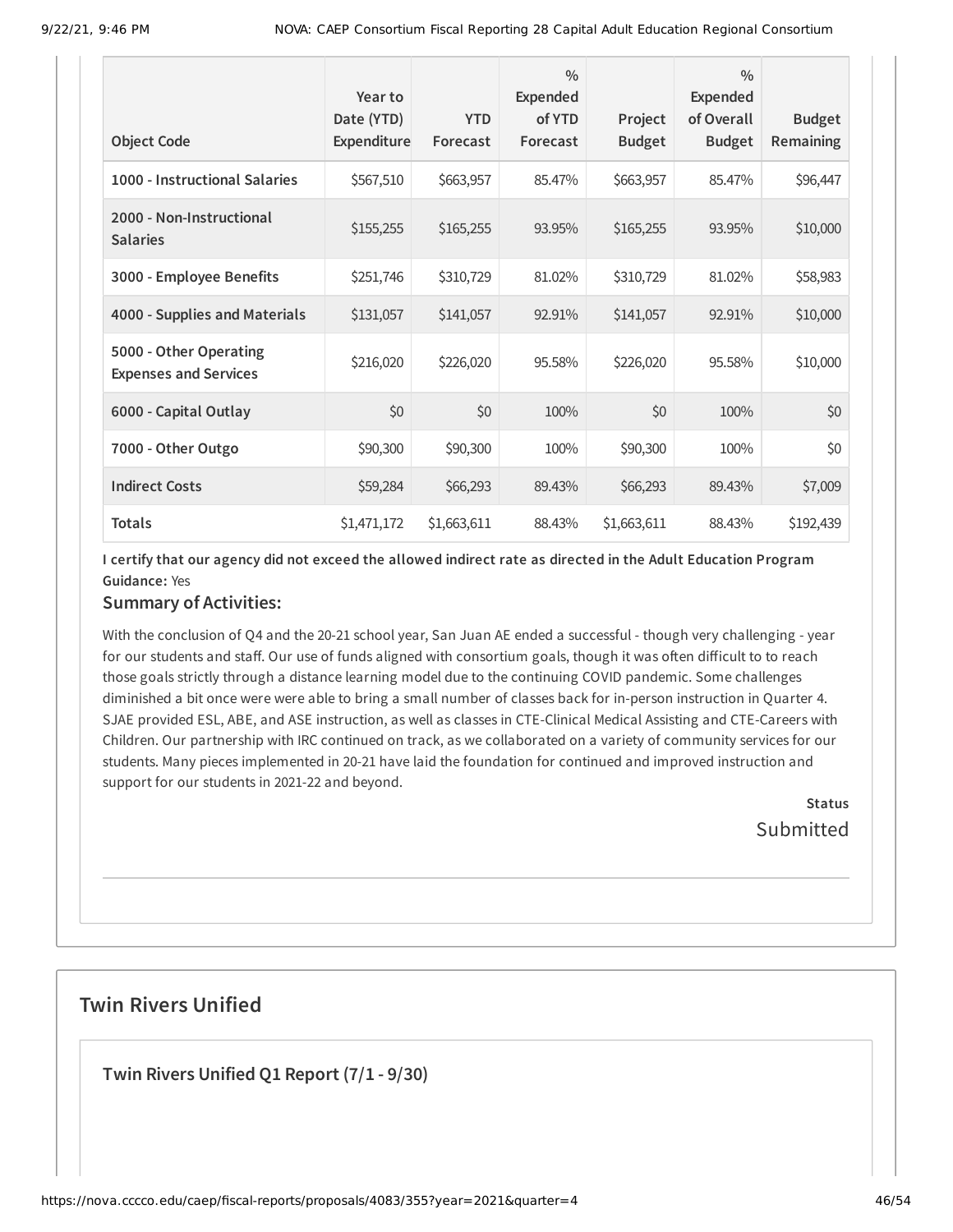| <b>Object Code</b>                                     | Year to<br>Date (YTD)<br>Expenditure | <b>YTD</b><br>Forecast | $\frac{0}{0}$<br><b>Expended</b><br>of YTD<br>Forecast | Project<br><b>Budget</b> | $\frac{0}{0}$<br><b>Expended</b><br>of Overall<br><b>Budget</b> | <b>Budget</b><br>Remaining |
|--------------------------------------------------------|--------------------------------------|------------------------|--------------------------------------------------------|--------------------------|-----------------------------------------------------------------|----------------------------|
| 1000 - Instructional Salaries                          | \$199,686                            | \$186,533              | 107.05%                                                | \$1,243,553              | 16.06%                                                          | \$1,043,867                |
| 2000 - Non-Instructional<br><b>Salaries</b>            | \$125,630                            | \$110,038              | 114.17%                                                | \$733,588                | 17.13%                                                          | \$607,958                  |
| 3000 - Employee Benefits                               | \$120,914                            | \$95,941               | 126.03%                                                | \$639,608                | 18.9%                                                           | \$518,694                  |
| 4000 - Supplies and Materials                          | \$1,386                              | \$60,600               | 2.29%                                                  | \$404,000                | 0.34%                                                           | \$402,614                  |
| 5000 - Other Operating<br><b>Expenses and Services</b> | \$103,245                            | \$150,028              | 68.82%                                                 | \$1,000,187              | 10.32%                                                          | \$896,942                  |
| 6000 - Capital Outlay                                  | \$0                                  | \$0                    | 100%                                                   | \$0                      | 100%                                                            | \$0                        |
| 7000 - Other Outgo                                     | \$300,000                            | \$45,000               | 666.67%                                                | \$300,000                | 100%                                                            | \$0                        |
| <b>Indirect Costs</b>                                  | \$27,543                             | \$32,407               | 84.99%                                                 | \$216,047                | 12.75%                                                          | \$188,504                  |
| <b>Totals</b>                                          | \$878,404                            | \$680,547              | 129.07%                                                | \$4,536,983              | 19.36%                                                          | \$3,658,579                |

During the first quarter of FY 2020/21, Twin Rivers Adult School (TRAS) offered courses in English as a Second Language (ESL), Adult Basic Education (ABE), GED Preparation, High School Completion (HSC) and Career Technical Education (CTE). Due to the COVID-19 directive, remote operations continued during the first quarter. All members of our staff continue to do everything we can to meet the educational needs of all students.

> **Status** Submitted

**Twin Rivers Unified Q2 Report (10/1 - 12/31)**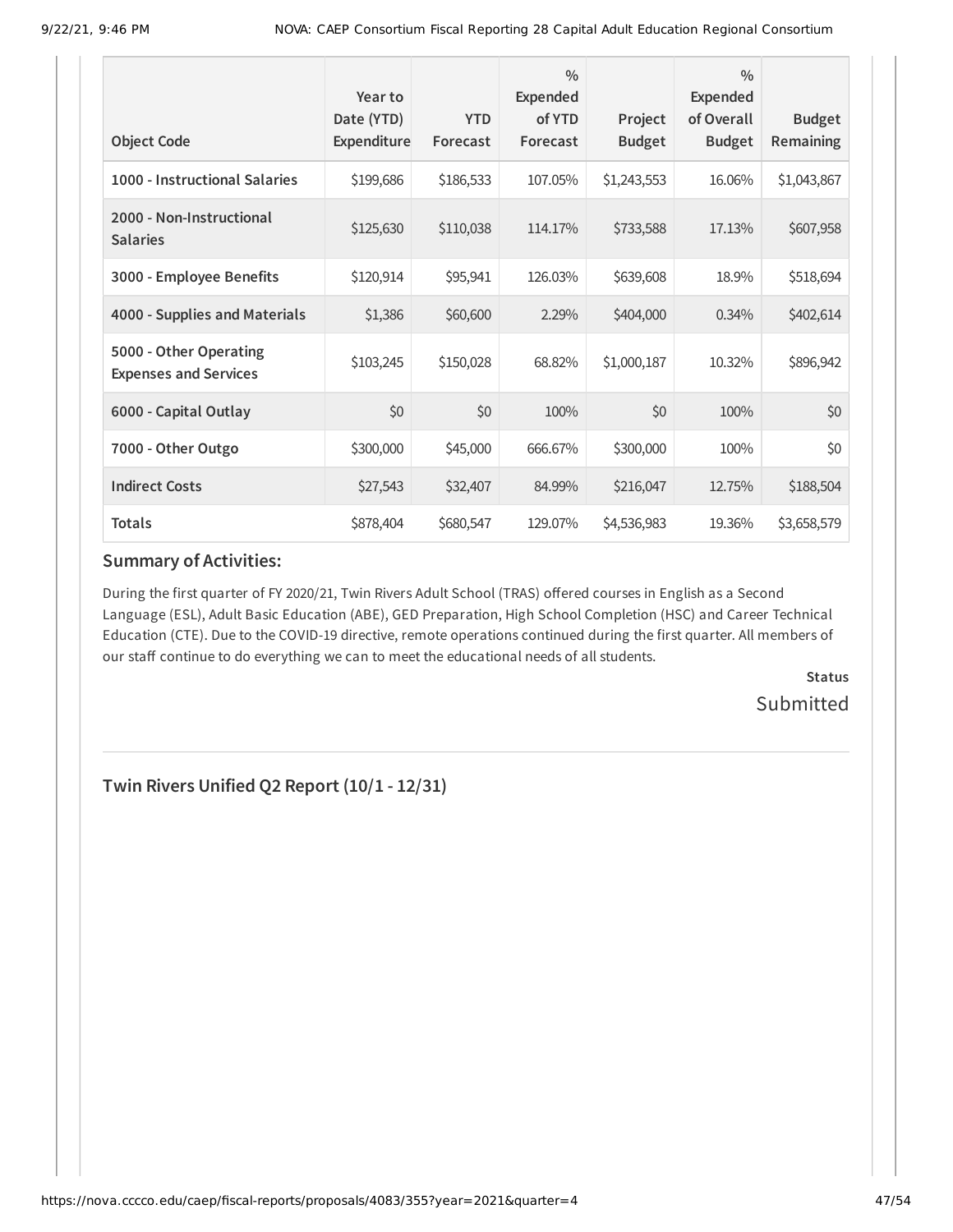|                                                        | Year to<br>Date (YTD) | <b>YTD</b>  | $\frac{0}{0}$<br><b>Expended</b><br>of YTD | Project       | $\frac{0}{0}$<br><b>Expended</b><br>of Overall | <b>Budget</b> |
|--------------------------------------------------------|-----------------------|-------------|--------------------------------------------|---------------|------------------------------------------------|---------------|
| <b>Object Code</b>                                     | Expenditure           | Forecast    | Forecast                                   | <b>Budget</b> | <b>Budget</b>                                  | Remaining     |
| 1000 - Instructional Salaries                          | \$514,868             | \$373,066   | 138.01%                                    | \$1,243,553   | 41.4%                                          | \$728,685     |
| 2000 - Non-Instructional<br><b>Salaries</b>            | \$263,687             | \$220,076   | 119.82%                                    | \$733,588     | 35.94%                                         | \$469,901     |
| 3000 - Employee Benefits                               | \$281,257             | \$191,882   | 146.58%                                    | \$639,608     | 43.97%                                         | \$358,351     |
| 4000 - Supplies and Materials                          | \$15,894              | \$121,200   | 13.11%                                     | \$404,000     | 3.93%                                          | \$388,106     |
| 5000 - Other Operating<br><b>Expenses and Services</b> | \$199,424             | \$300,056   | 66.46%                                     | \$1,000,187   | 19.94%                                         | \$800,763     |
| 6000 - Capital Outlay                                  | \$0                   | \$0         | 100%                                       | \$0           | 100%                                           | \$0           |
| 7000 - Other Outgo                                     | \$300,000             | \$90,000    | 333.33%                                    | \$300,000     | 100%                                           | \$0           |
| <b>Indirect Costs</b>                                  | \$63,757              | \$64,814    | 98.37%                                     | \$216,047     | 29.51%                                         | \$152,290     |
| <b>Totals</b>                                          | \$1,638,887           | \$1,361,095 | 120.41%                                    | \$4,536,983   | 36.12%                                         | \$2,898,096   |

During the second quarter of FY 2020/21, Twin Rivers Adult School (TRAS) offered courses in English as a Second Language (ESL), Adult Basic Education (ABE), GED Preparation, High School Completion (HSC) and Career Technical Education (CTE). Due to the COVID-19 directive, remote operations continued during the second quarter. All members of our staff continue to do everything we can to meet the educational needs of all students.

> **Status** Submitted

# **Allocation Year Closeout: 2018-19**

I have reviewed the financial reports for my agency and confirm that all funds for this allocation year have been spent.

**2018-19 Reverted Funds:**

\$0

#### **2018-19 Status** Closed

**Submitting Authority** Tanya Praest, Principal

**Twin Rivers Unified Q3 Report (1/1 - 3/31)**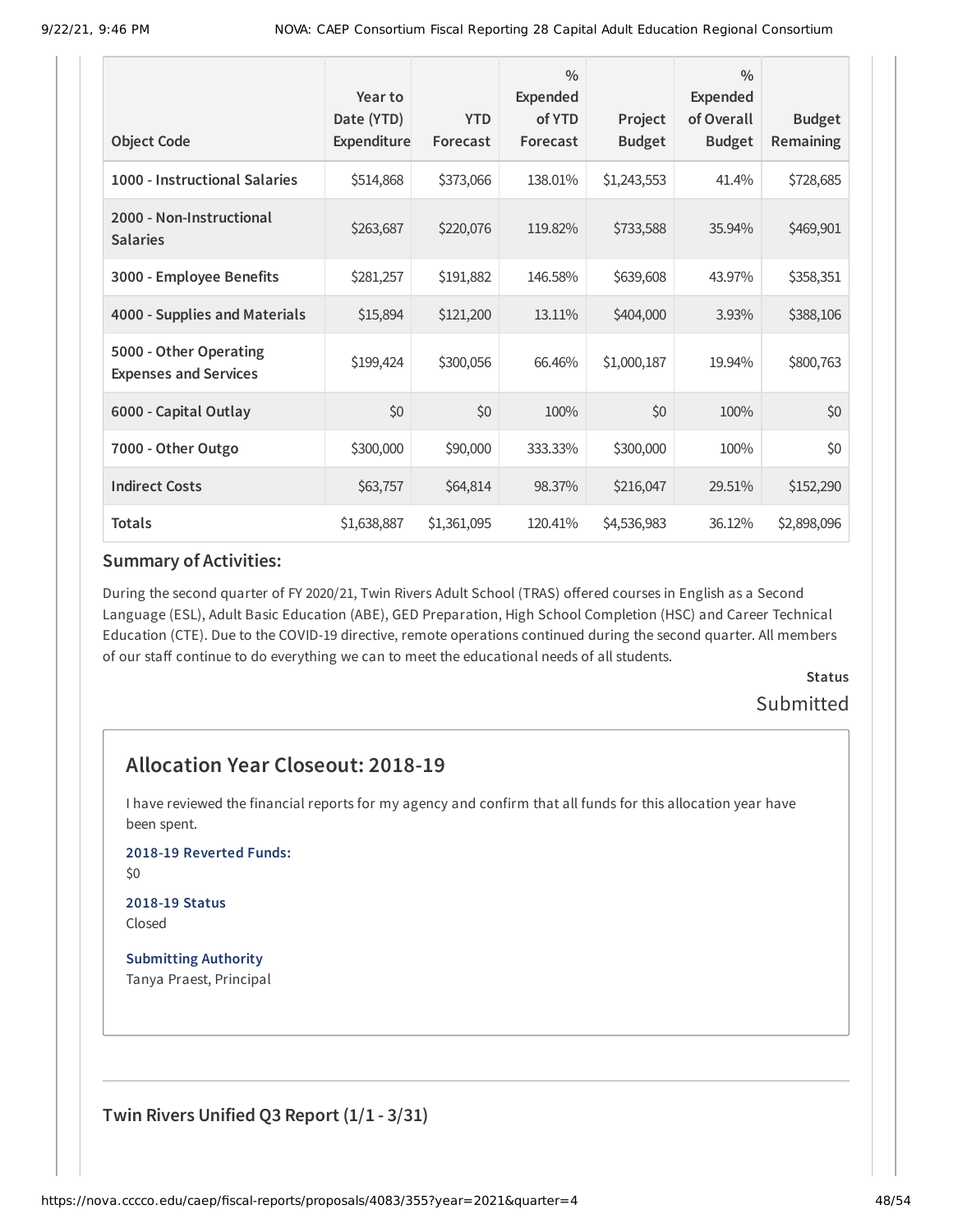| <b>Object Code</b>                                     | Year to<br>Date (YTD)<br>Expenditure | <b>YTD</b><br>Forecast | $\frac{0}{0}$<br><b>Expended</b><br>of YTD<br>Forecast | Project<br><b>Budget</b> | $\frac{0}{0}$<br><b>Expended</b><br>of Overall<br><b>Budget</b> | <b>Budget</b><br>Remaining |
|--------------------------------------------------------|--------------------------------------|------------------------|--------------------------------------------------------|--------------------------|-----------------------------------------------------------------|----------------------------|
| 1000 - Instructional Salaries                          | \$743,498                            | \$559,599              | 132.86%                                                | \$1,243,553              | 59.79%                                                          | \$500,055                  |
| 2000 - Non-Instructional<br><b>Salaries</b>            | \$392,322                            | \$330,115              | 118.84%                                                | \$733,588                | 53.48%                                                          | \$341,266                  |
| 3000 - Employee Benefits                               | \$412,775                            | \$287,824              | 143.41%                                                | \$639,608                | 64.54%                                                          | \$226,833                  |
| 4000 - Supplies and Materials                          | \$17,281                             | \$181,800              | 9.51%                                                  | \$404,000                | 4.28%                                                           | \$386,719                  |
| 5000 - Other Operating<br><b>Expenses and Services</b> | \$219,335                            | \$450,084              | 48.73%                                                 | \$1,000,187              | 21.93%                                                          | \$780,852                  |
| 6000 - Capital Outlay                                  | \$0                                  | \$0                    | 100%                                                   | \$0                      | 100%                                                            | \$0                        |
| 7000 - Other Outgo                                     | \$300,000                            | \$135,000              | 222.22%                                                | \$300,000                | 100%                                                            | \$0                        |
| <b>Indirect Costs</b>                                  | \$89,261                             | \$97,221               | 91.81%                                                 | \$216,047                | 41.32%                                                          | \$126,786                  |
| <b>Totals</b>                                          | \$2,174,472                          | \$2,041,642            | 106.51%                                                | \$4,536,983              | 47.93%                                                          | \$2,362,511                |

During the third quarter of FY 2020/21, Twin Rivers Adult School (TRAS) offered courses in English as a Second Language (ESL), Adult Basic Education (ABE), GED Preparation, High School Completion (HSC) and Career Technical Education (CTE). Due to the COVID-19 directive, remote operations continued during the third quarter. All members of our staff continue to do everything they can to meet the educational needs of all students.

> **Status** Submitted

**Twin Rivers Unified Q4 Report (4/1 - 6/30)**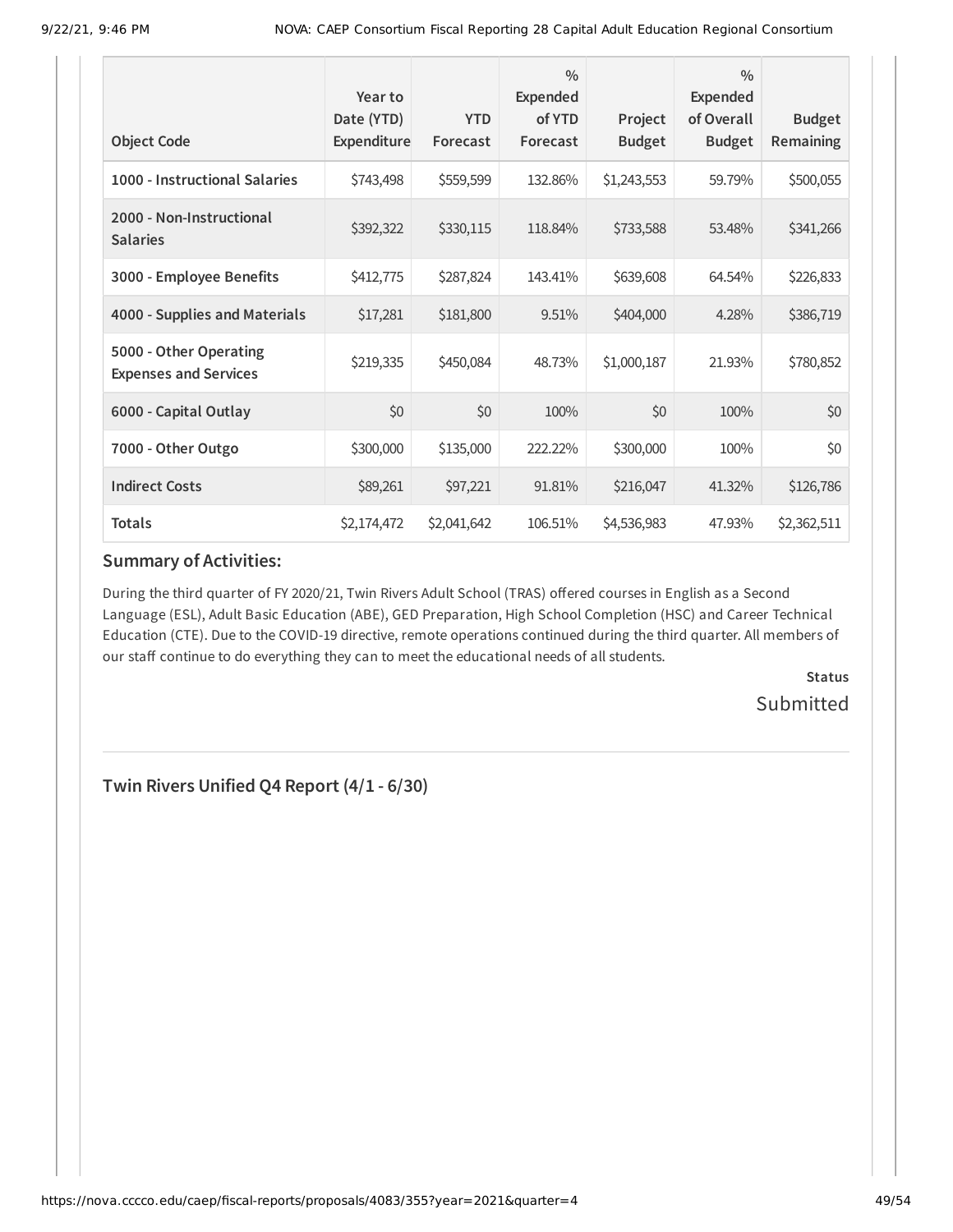| <b>Object Code</b>                                     | Year to<br>Date (YTD)<br>Expenditure | <b>YTD</b><br>Forecast | $\frac{0}{0}$<br><b>Expended</b><br>of YTD<br>Forecast | Project<br><b>Budget</b> | $\frac{0}{0}$<br>Expended<br>of Overall<br><b>Budget</b> | <b>Budget</b><br>Remaining |
|--------------------------------------------------------|--------------------------------------|------------------------|--------------------------------------------------------|--------------------------|----------------------------------------------------------|----------------------------|
| 1000 - Instructional Salaries                          | \$1,019,546                          | \$746,132              | 136.64%                                                | \$1,243,553              | 81.99%                                                   | \$224,007                  |
| 2000 - Non-Instructional<br><b>Salaries</b>            | \$549,356                            | \$440,153              | 124.81%                                                | \$733,588                | 74.89%                                                   | \$184,232                  |
| 3000 - Employee Benefits                               | \$574,266                            | \$383,765              | 149.64%                                                | \$639,608                | 89.78%                                                   | \$65,342                   |
| 4000 - Supplies and Materials                          | \$22,246                             | \$242,400              | 9.18%                                                  | \$404,000                | 5.51%                                                    | \$381,754                  |
| 5000 - Other Operating<br><b>Expenses and Services</b> | \$251,521                            | \$600,112              | 41.91%                                                 | \$1,000,187              | 25.15%                                                   | \$748,666                  |
| 6000 - Capital Outlay                                  | \$0                                  | \$0                    | 100%                                                   | \$0                      | 100%                                                     | \$0                        |
| 7000 - Other Outgo                                     | \$300,000                            | \$180,000              | 166.67%                                                | \$300,000                | 100%                                                     | \$0                        |
| <b>Indirect Costs</b>                                  | \$120,847                            | \$129,628              | 93.23%                                                 | \$216,047                | 55.94%                                                   | \$95,200                   |
| <b>Totals</b>                                          | \$2,837,782                          | \$2,722,190            | 104.25%                                                | \$4,536,983              | 62.55%                                                   | \$1,699,201                |

### **Summary of Activities:**

During the fourth quarter of FY 2020/21, Twin Rivers Adult School (TRAS) offered courses in English as a Second Language (ESL), Adult Basic Education (ABE), GED Preparation, High School Completion (HSC) and Career Technical Education (CTE). Due to the COVID-19 directive, remote learning continued during the fourth quarter. All members of our staff continue to do everything they can to meet the educational needs of all students.

> **Status Submitted**

# **Washington Unified**

**Washington Unified Q1 Report (7/1 - 9/30)**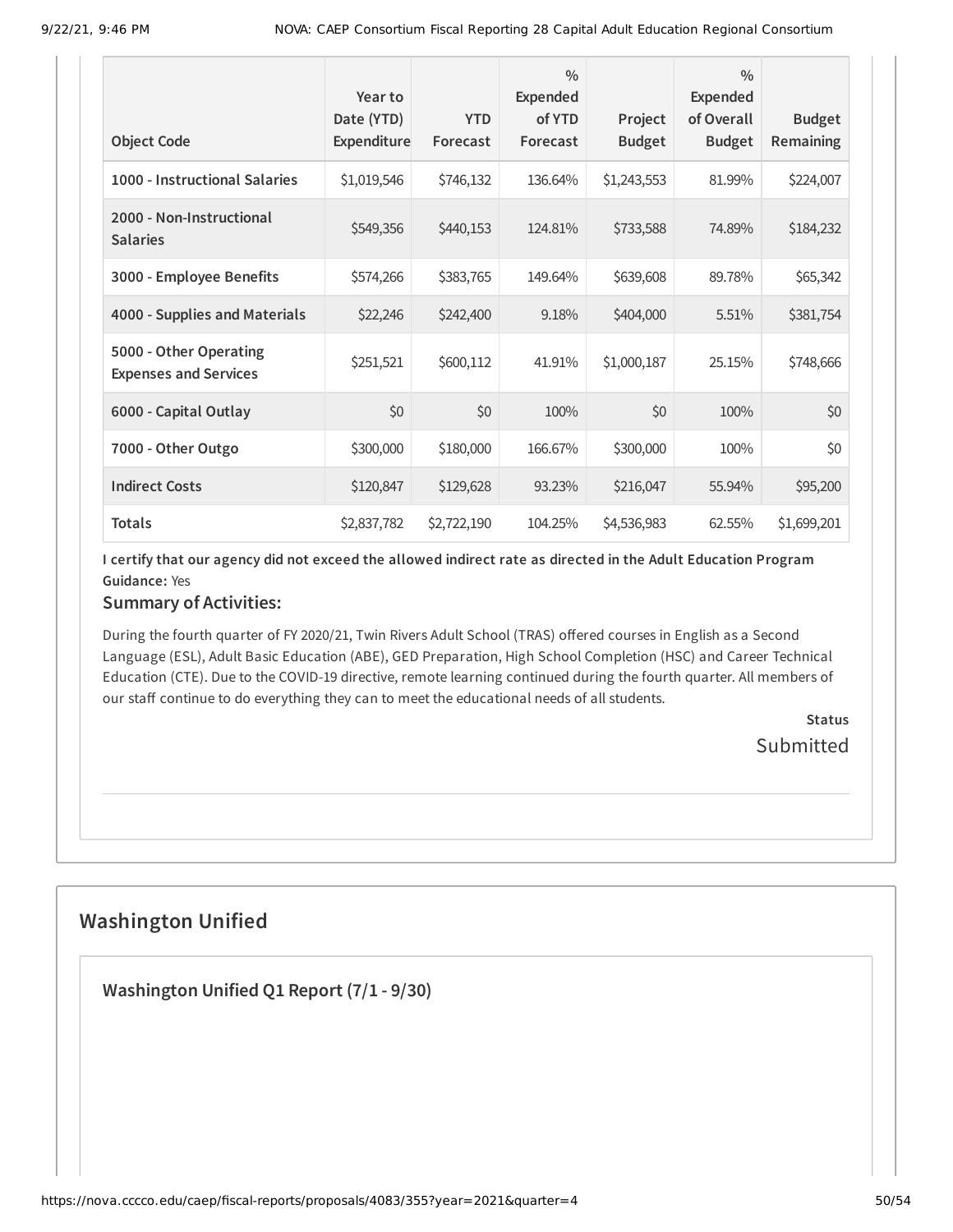| <b>Object Code</b>                                     | Year to<br>Date (YTD)<br>Expenditure | <b>YTD</b><br>Forecast | $\frac{0}{0}$<br><b>Expended</b><br>of YTD<br>Forecast | Project<br><b>Budget</b> | $\frac{0}{0}$<br><b>Expended</b><br>of Overall<br><b>Budget</b> | <b>Budget</b><br>Remaining |
|--------------------------------------------------------|--------------------------------------|------------------------|--------------------------------------------------------|--------------------------|-----------------------------------------------------------------|----------------------------|
| 1000 - Instructional Salaries                          | \$27,107                             | \$57,698               | 46.98%                                                 | \$230,790                | 11.75%                                                          | \$203,683                  |
| 2000 - Non-Instructional<br><b>Salaries</b>            | \$6,753                              | \$10,068               | 67.08%                                                 | \$50,338                 | 13.42%                                                          | \$43,585                   |
| 3000 - Employee Benefits                               | \$10,800                             | \$20,237               | 53.37%                                                 | \$80,946                 | 13.34%                                                          | \$70,146                   |
| 4000 - Supplies and Materials                          | \$0                                  | \$0                    | 100%                                                   | \$156,392                | $0\%$                                                           | \$156,392                  |
| 5000 - Other Operating<br><b>Expenses and Services</b> | \$2,188                              | \$10,000               | 21.88%                                                 | \$40,000                 | 5.47%                                                           | \$37,812                   |
| 6000 - Capital Outlay                                  | \$0                                  | \$0                    | 100%                                                   | \$0                      | 100%                                                            | \$0                        |
| 7000 - Other Outgo                                     | \$0                                  | \$0                    | 100%                                                   | \$0                      | 100%                                                            | \$0                        |
| <b>Indirect Costs</b>                                  | \$0                                  | \$7,508                | $0\%$                                                  | \$30,030                 | $0\%$                                                           | \$30,030                   |
| <b>Totals</b>                                          | \$46,848                             | \$105,509              | 44.4%                                                  | \$588,496                | 7.96%                                                           | \$541,648                  |

Due to COVID 19 and Washington Adult School moving to a virtual model, budgeted instructional salaries as well as classified support have been. The staff continues to monitor the needs of the students, staff and program and will adjust spending according to need and plans to return in the future.

#### **Summary of Activities:**

Washington Adult school is offering courses via virtual learning due to COVID restrictions. Expenses for the first quarter include administrative salaries, instructional salaries, a counselor salary and classified support. Expenditures also include contracted services.

> **Status** Submitted

**Washington Unified Q2 Report (10/1 - 12/31)**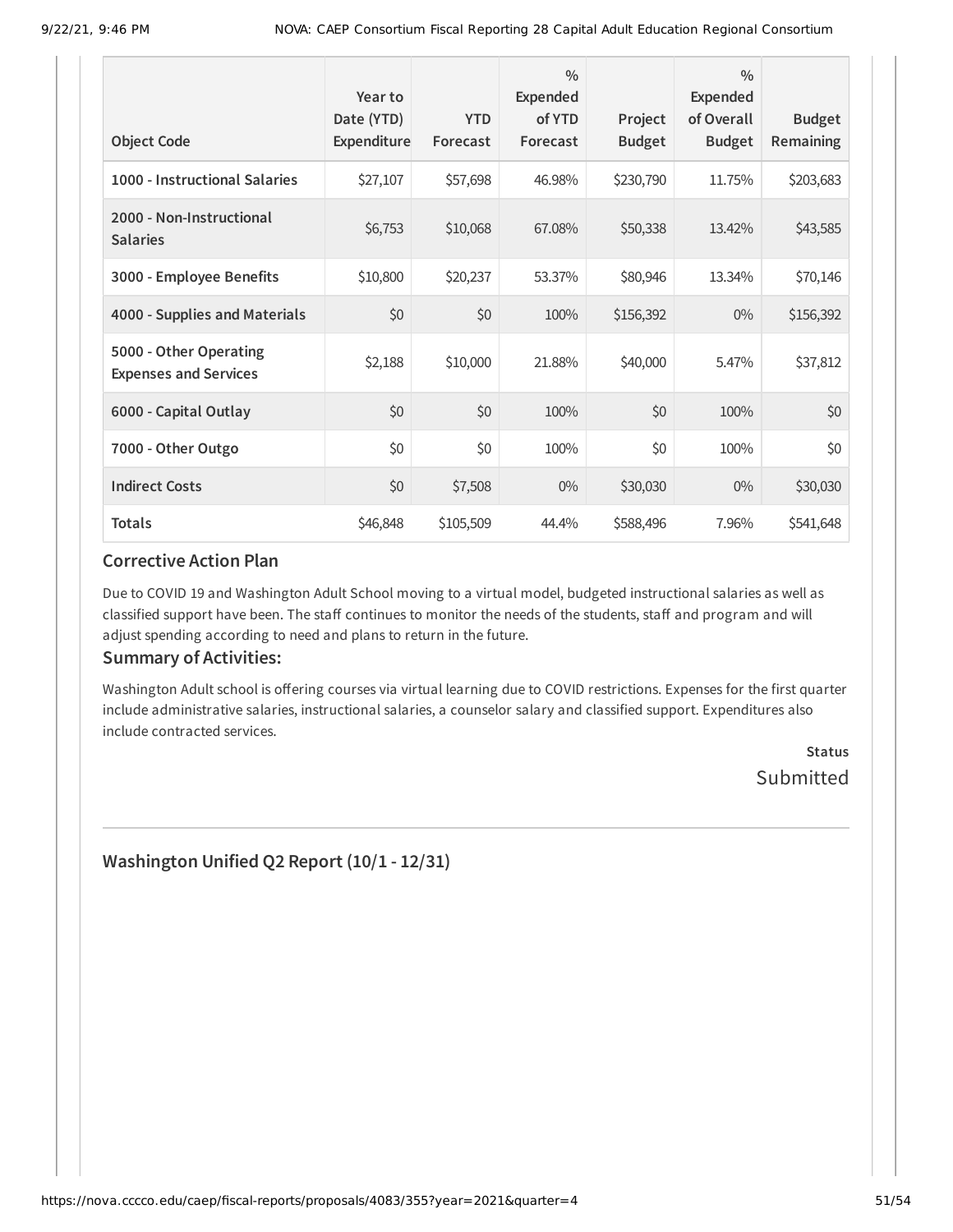| <b>Object Code</b>                                     | Year to<br>Date (YTD)<br><b>Expenditure</b> | <b>YTD</b><br>Forecast | $\frac{0}{0}$<br><b>Expended</b><br>of YTD<br>Forecast | Project<br><b>Budget</b> | $\frac{0}{0}$<br><b>Expended</b><br>of Overall<br><b>Budget</b> | <b>Budget</b><br>Remaining |
|--------------------------------------------------------|---------------------------------------------|------------------------|--------------------------------------------------------|--------------------------|-----------------------------------------------------------------|----------------------------|
| 1000 - Instructional Salaries                          | \$89,311                                    | \$57,698               | 154.79%                                                | \$230,790                | 38.7%                                                           | \$141,479                  |
| 2000 - Non-Instructional<br><b>Salaries</b>            | \$13,381                                    | \$12,585               | 106.33%                                                | \$50,338                 | 26.58%                                                          | \$36,957                   |
| 3000 - Employee Benefits                               | \$31,174                                    | \$20,237               | 154.05%                                                | \$80,946                 | 38.51%                                                          | \$49,772                   |
| 4000 - Supplies and Materials                          | \$33,344                                    | \$0                    | 100%                                                   | \$156,392                | 21.32%                                                          | \$123,048                  |
| 5000 - Other Operating<br><b>Expenses and Services</b> | \$15,721                                    | \$10,000               | 157.21%                                                | \$40,000                 | 39.3%                                                           | \$24,279                   |
| 6000 - Capital Outlay                                  | \$0                                         | \$0                    | 100%                                                   | \$0                      | 100%                                                            | \$0                        |
| 7000 - Other Outgo                                     | \$0                                         | \$0                    | 100%                                                   | \$0                      | 100%                                                            | \$0                        |
| <b>Indirect Costs</b>                                  | \$9,147                                     | \$7,508                | 121.84%                                                | \$30,030                 | 30.46%                                                          | \$20,883                   |
| <b>Totals</b>                                          | \$192,078                                   | \$108,026              | 177.81%                                                | \$588,496                | 32.64%                                                          | \$396,418                  |

During the second quarter of FY 2020/21, Washing Adult School (WAS) offered courses in English as a Second Language (ESL), Adult Basic Education (ABE), High School Completion (HSC) and Career Technical Education/construction(CTE). Due to the COVID-19 all classes were offered virtually. Staff members continue to look for ways to meet the needs of the students.

# **Status** Submitted

# **Allocation Year Closeout: 2018-19**

I have reviewed the financial reports for my agency and confirm that all funds for this allocation year have been spent.

#### **2018-19 Reverted Funds:**

\$0

#### **2018-19 Status** Closed

**Submitting Authority** Stephanie Groat Dr. Jay Berns Ed.D., Director of Special Programs

# **Washington Unified Q3 Report (1/1 - 3/31)**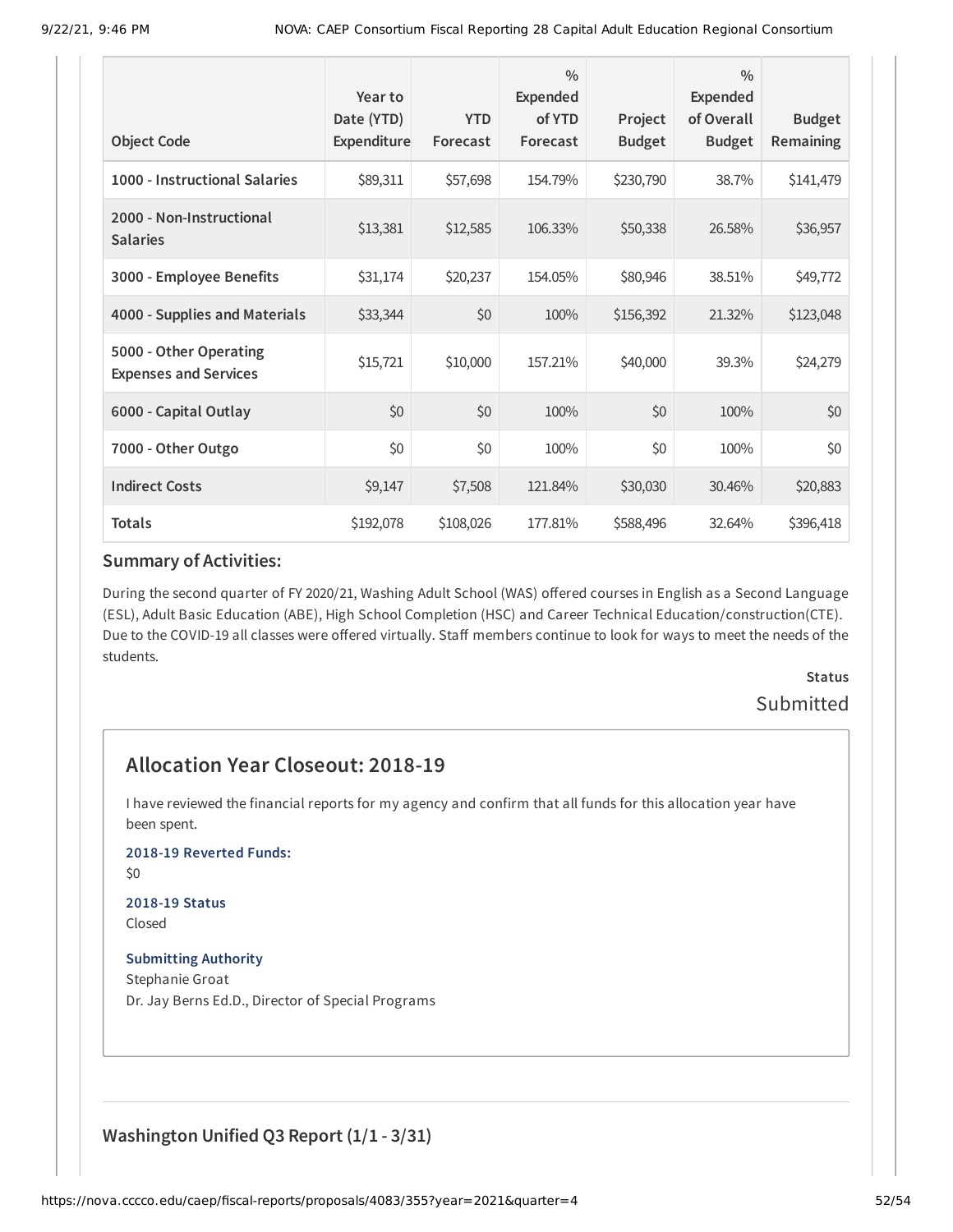| <b>Object Code</b>                                     | Year to<br>Date (YTD)<br><b>Expenditure</b> | <b>YTD</b><br>Forecast | $\frac{0}{0}$<br>Expended<br>of YTD<br>Forecast | Project<br><b>Budget</b> | $\frac{0}{0}$<br><b>Expended</b><br>of Overall<br><b>Budget</b> | <b>Budget</b><br>Remaining |
|--------------------------------------------------------|---------------------------------------------|------------------------|-------------------------------------------------|--------------------------|-----------------------------------------------------------------|----------------------------|
| 1000 - Instructional Salaries                          | \$135,585                                   | \$57,698               | 234.99%                                         | \$230,790                | 58.75%                                                          | \$95,205                   |
| 2000 - Non-Instructional<br><b>Salaries</b>            | \$20,009                                    | \$12,585               | 159%                                            | \$50,338                 | 39.75%                                                          | \$30,329                   |
| 3000 - Employee Benefits                               | \$47,937                                    | \$20,237               | 236.88%                                         | \$80,946                 | 59.22%                                                          | \$33,009                   |
| 4000 - Supplies and Materials                          | \$44,487                                    | \$0                    | 100%                                            | \$156,392                | 28.45%                                                          | \$111,905                  |
| 5000 - Other Operating<br><b>Expenses and Services</b> | \$26,508                                    | \$10,000               | 265.08%                                         | \$40,000                 | 66.27%                                                          | \$13,492                   |
| 6000 - Capital Outlay                                  | \$0                                         | \$0                    | 100%                                            | \$0                      | 100%                                                            | \$0                        |
| 7000 - Other Outgo                                     | \$0                                         | \$0                    | 100%                                            | \$0                      | 100%                                                            | \$0                        |
| <b>Indirect Costs</b>                                  | \$13,726                                    | \$7,508                | 182.83%                                         | \$30,030                 | 45.71%                                                          | \$16,304                   |
| <b>Totals</b>                                          | \$288,252                                   | \$108,026              | 266.84%                                         | \$588,496                | 48.98%                                                          | \$300,244                  |

During the third quarter of FY 2020/21, Washing Adult School (WAS) offered courses in English as a Second Language (ESL), Adult Basic Education (ABE), High School Completion (HSC) and Career Technical Education/construction(CTE). Due to the COVID-19 all classes were offered virtually at the beginning of the school year, however WAS transitioned to in person for most of their classes in Spring 2021. Staff members continue to look for ways to meet the needs of the students

> **Status** Submitted

**Washington Unified Q4 Report (4/1 - 6/30)**